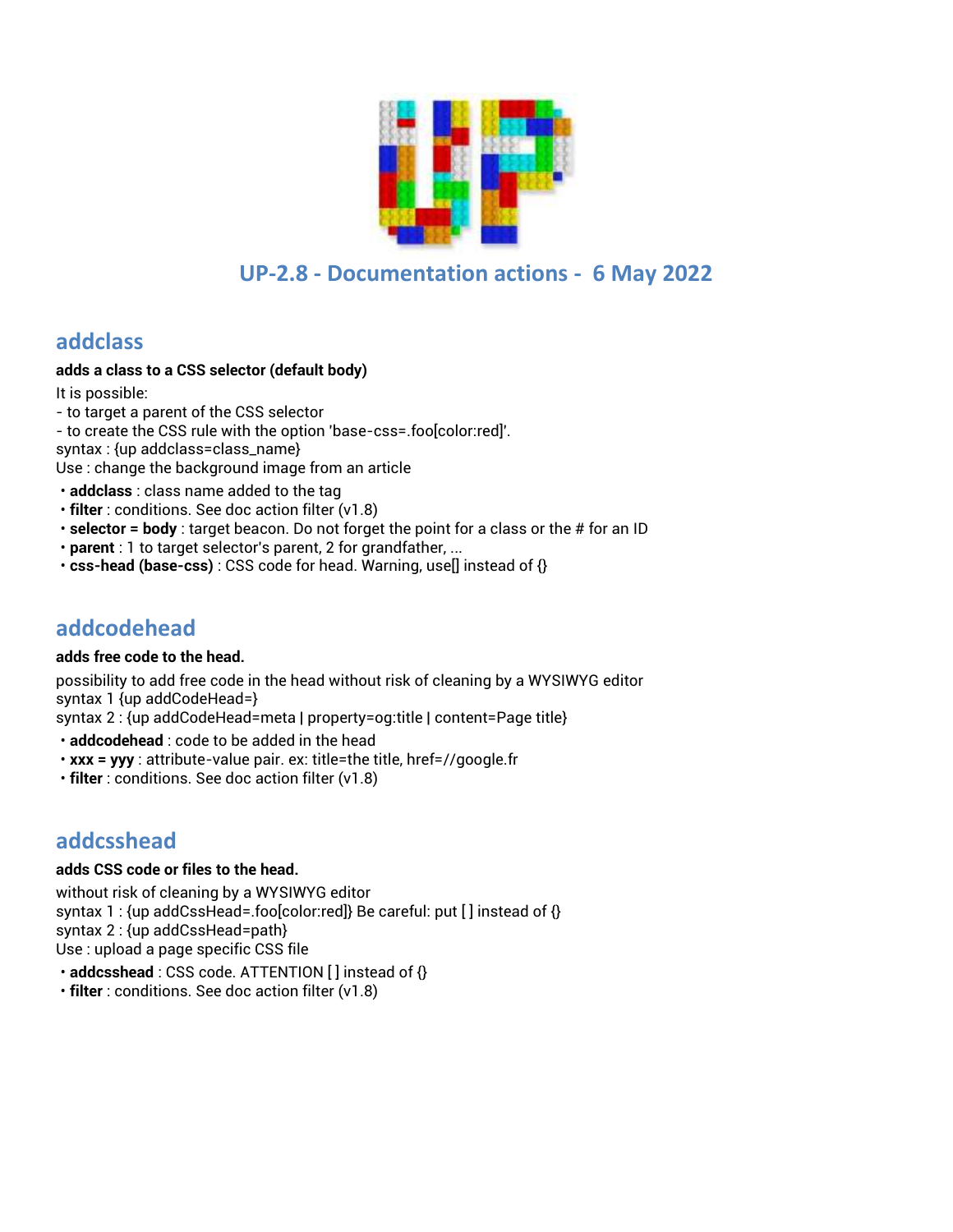# **addscript**

### **adds code or file JS or JQuery**

By default, the code is added to the head. If the main parameter is body, the code is inserted at the shortcode position

- **addscript = head** : head or body to insert the code at the shortcode position
- **jquery = 0** : 1 : encapsulated with jquery call (except file)

• **filter** : conditions. See doc action filter (v1.8)

## **anim-aos**

#### **displays content with animations on page scroll (library in pure JS)**

syntax 1 : animates the content of the shortcode

{up anim-aos} your text {/up anim-aos}

syntax 2 : animates the tags indicated in the content

{up anim-aos | repeat=tags list} content with target tags{/up anim-aos}

syntax 3 : animates all the tags indicated from the position of the shortcode to the end of the article

{up anim-aos | repeat=tags list}

animation :

fade-up, fade-down, fade-right, fade-left, fade-up-right, fade-up-left, fade-down-right, fade-down-left,flip-left, flip-right, flip-up, flip-down,zoom-in, zoom-in-up, zoom-in-down, zoom-in-left, zoom-in-right, zoom-out, zoom-out-up, zoomout-down, zoom-out-right, zoom-out-left

easing :

linear, ease, ease-in, ease-out, ease-in-out, ease-in-back, ease-out-back, ease-in-out-back, ease-in-sine,ease-out-sine, ease-in-out-sine, ease-in-quad, ease-out-quad, ease-in-out-quad, ease-in-cubic, ease-out-cubic,ease-in-out-cubic, ease-in-quart, ease-out-quart, ease-in-out-quart

anchor-placement :

top-bottom, center-bottom, bottom-bottom, top-center, bottom-center, center-center, top-top, bottom-top

• **anim\_aos = zoom-in-right** : animation name

- **delay** : delay in milliseconds (50,100,150,...3000 ms)
- **duration** : animation time in milliseconds (50,100,150,...3000 ms)
- **easing** : effect: linear, ease-in-back, ease-out-cubic, ease-in-sine
- **offset** : in px, height for release from the bottom of the screen
- **anchor-placement** : triggers the effect when the scrolling of the element reaches certain positions
- **once** : one-time effect or not
- **repeat** : applies the effect to all tags. Ex: h2,h3
- **css-before** : style of the element before the animation
- **css-after** : style of the element after the animation
- **style** : inline style applied to the block
- **class** : class(es) applied to the block

### **attr**

#### **Adds attributes to the first internal tag**

syntax:syntax: {up attr | class=bg-yellow}< p>texte< /p>{/up attr} {up attr | class=bg-yellow | tag=img}< img src=image.jpg >{/up attr}

- **attr** : class(es) and/or style
- **tag** : tag, otherwise the first
- **css-head (base-css)** : style added in the HEAD of the page
- **class** : class(es) for internal block
- **style** : style for internal block
- **xxx = yyy** : attribute-value pair. e.g: title=title, href=//google.com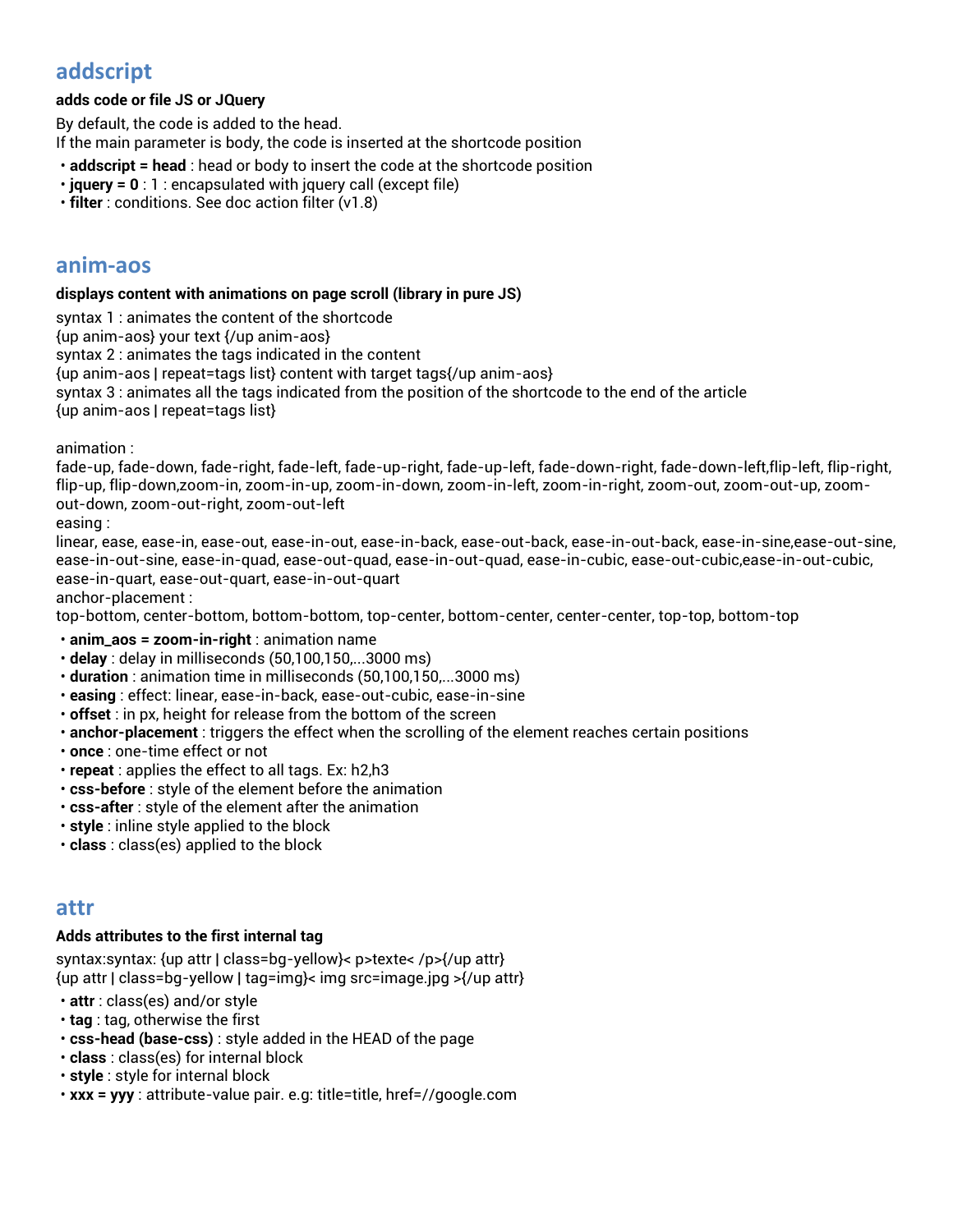# **barcode**

### **Generates BarCode from TCPDF library.**

syntax : {up barcode=text | type=...|height=..|width=...|color=...|align=...|showtext}}

- **barcode = text** : alphanumeric value
- **type = EAN13** : type of barcode :

C39,C39+,C39E,C39E+,C93,S25,S25+,I25,C128,C128A,C128B,EAN2,EAN5,EAN8,EAN13,UCPA,UPCE,MSI,MSI+,POSTNET,P LANET,RMS4CC,KIX,IMB,IMBPRE,CODABOR,CODE11,PHARMA,PHARMA2

- **format = html** : output format
- **height (h,hauteur) = 30** : barcode height
- **width (l,largeur,w) = 1** : width between bars
- **color = #000** : Barcode color. RGB values are expected #rrggbb.
- **align = center** : barcode align : left, center, right
- **showtext = 1** : show barcode text
- **class** : Class(s) for block
- **style** : Inline style for block
- **css-head (base-css)** : CSS rules defined by the webmaster (added in the head)

# **bbcode**

### **Enter HTML code with a WYSIWYG editor**

syntax 1 {up bbcode=content} syntax 2 {up bbcode} content {/up bbcode}

- **bbcode** : contenu (optional)
- **tags** : tags to be processed. empty: by default, list (a,b,p) or tag in addition to default (+a,b,p)
- **css-head (base-css)** : style added in the page HEAD

# **bg-image**

### **Displays an image in the background of a block**

syntax :

site background: {up bg-image=path}

bottom of the block: {up bg-image=path} content {/up bg-image}

bottom of another block: {up bg-image=path\_image | bg-selector=#foo}

- **bg\_image** : images separated by semicolons
- **mobile** : image or css rule(s) (if smartphone)
- **path** : base path added before the filename
- **bg-selector = body** : block selector for background image(s)
- **bg-color** : color under image
- **bg-repeat = no-repeat** : image repetition: no-repeat, repeat-x, repeat-y, repeat, repeat, space
- **bg-position = center** : position of the image: left
- **bg-size = cover** : filling: cover, contain, 100%, 100px
- **bg-attachment = scroll** : scrolling the image: scroll, fixed, local
- **bg-overlay** : image added as an overlay
- **page-selector** : if block defined, selector of the block on which to apply transparency
- **page-overlay = 70** : transparency in the form 70, #RGBA, image overlay or CSS rule
- **center** : vertical centering of content between shortcodes
- **filter** : conditions. See doc action filter
- **style** : inline style for block
- **css-head (base-css)** : CSS rules defined by the webmaster (addition to the head)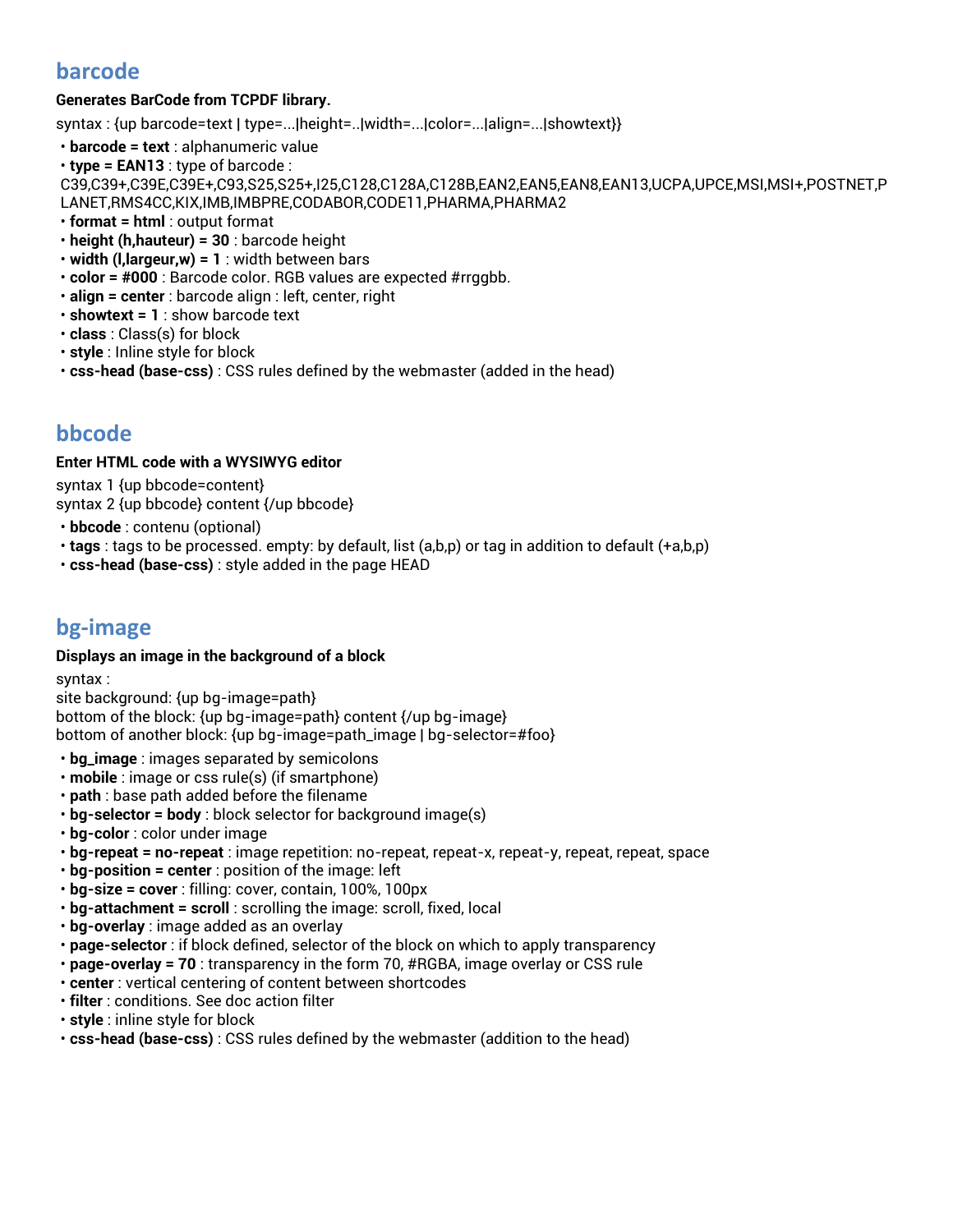# **bg-slideshow**

### **Displays a series of scrolling images in the background of the site or one block**

syntax :

site background : {up bg-slideshow=list images or folder}

block background : {up bg-slideshow=images or folder list}content{/up bg-slideshow} background other block : {up bg-slideshow=images list or folder | bg-selector=#foo}

- **bg\_slideshow** : folder or images separated by semicolons
- **mobile** : image or css rule(s)
- **path** : path common to the images indicated in the main argument
- **bg-selector = body** : block carrying the slideshow
- **bg-overlay** : layer superimposed on the background image (png, opacity, RGBA, CSS)
- **bg-color** : color under image
- **page-selector** : block on content
- **page-overlay** : page-selector background (png, opacity, RGBA, CSS)
- **center = 1** : vertical centering of content between shortcodes
- **filter** : conditions. See doc action filter
- **style** : inline classes and styles for created block
- **css-head (base-css)** : CSS rules defined by the webmaster (addition to the head)
- **js-options** : options not provided for by the share
- **delay = 5000** : duration per frame

• **transition = fade** : random, blur, flash, negative, burn, slideLeft, slideRight, slideUp, slideDown, zoomIn, zoomOut, swirlLeft, swirlRight

- **transitionDuration = 1000** : transition time
- **animation** : kenburns, kenburnsLeft, kenburnsUp, kenburnsDown, kenburnsUpLeft, kenburnsUpRight,
- kenburnsDownLeft, kenburnsDownRight, random
- **animationDuration = auto** : animation duration
- **timer = 1** : progress bar display

# **bg-video**

### **Displays a youtube or local video in the site background or a block**

syntax :

site background : {up bg-video=video file}

block background : {up bg-video=video file}content{/up bg-video}

background other block : {up bg-video=video file | bg-selector=#foo}content{/up bg-video}

- **bg\_video** : video file or Youtube video ID.
- **poster** : image file displayed before loading video
- **mobile** : image or css if a mobile device is detected
- **bg-selector = body** : target block of slideshow
- **bg-position = 50% 50%** : poster and video position
- **bg-ratio = 16/9** : proportion of video
- **bg-overlay** : layer superimposed on the background image (png, opacity, RGBA, CSS)
- **bg-color** : background color under the video when loading
- **page-selector** : selector of content
- **page-overlay** : page-selector background (png, opacity, RGBA, CSS)
- **center** : style and class for vertical centering of content between shortcodes
- **filter** : conditions. See doc action filter
- **height (h,hauteur) = 400px** : hauteur d'une video Youtube ou Vimeo avec tarteauciitron
- **style** : inline style for created block
- **class** : classes for created block
- **css-head (base-css)** : CSS rules defined by the webmaster (added to the head)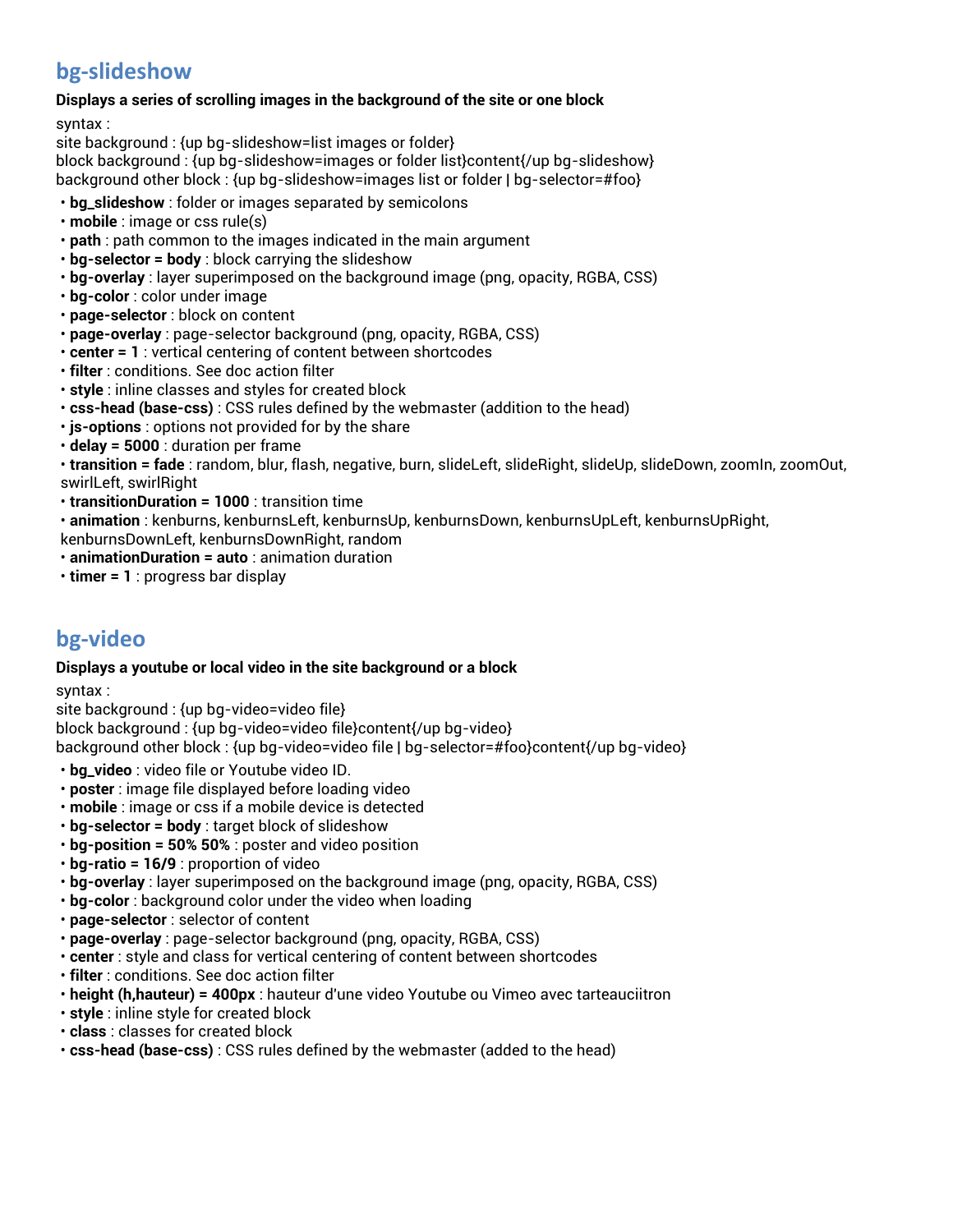# **box**

### **displays a box with a title, subtitle, image, content and action**

syntax: {up box=model}HTML content{/up box}

- **box** : model [note, info, ...] or prefset
- **template (item-template) = ##head## ##title-link## ##subtitle## ##image## ##/head## ##content## ##action-**
- **link##** : format string with keywords : ##title##, ##subtitle##, ##content##, ...
- **multibox = 3-2-1** : number of blocks on the same line (desktop-tablet-mobile)
- **multibox-class = fg-vspace-between-1** : class(es) for the external block
- **multibox-style** : CSS style for the external block
- **class** : class(es) for the box
- **style** : inline style for the box
- **title (titre)** : title. If empty and requested: we take the first hx of the content
- **title-tag = h4** : title tag
- **title-class** : class user for title
- **title-style** : inline style for title
- **title-link-class** : class user for title with link
- **title-link-style** : inline style for title with link
- **subtitle** : subtitle
- **subtitle-tag = h5** : subtitle tag
- **subtitle-class** : class user for subtitle
- **subtitle-style** : inline style for subtitle
- **subtitle-link-class** : class user for subtitle with link
- **subtitle-link-style** : inline style for subtitle with link
- **image** : image. If empty and requested: we take the first image of the content
- **image-alt** : alternative text for the image. By default, the humanized name of the file
- **image-class** : class user for image
- **image-style** : inline style for image
- **image-link-class** : class user for image with link
- **image-link-style** : inline style for image with link
- **action** : text of the action button
- **action-tag = div** : divform of the action button
- **action-class** : class user for action
- **action-style** : inline style for action
- **action-link-class** : class user for action with link
- **action-link-style** : inline style for action with link
- **link** : If empty and requested: we take the first link on title or image
- **link-target** : \_blank for new window
- **head-class** : class for the header block. usually title, subtitle, image
- **head-style** : style for the header block
- **body-class** : class for the block. generally happy and active
- **body-style** : style for the block. generally happy and active
- **css-head (base-css)** : CSS style inserted in the HEAD
- **align-vertical = fg-vspace-between-1** : fg-vspace-between-1type of vertical distribution in multiboxcss-head=

# **cache-cleaner**

### **Clears cache files**

Deletes all PHP files in the optionally specified sub-folder. com\_content by default syntax: {up cache-cleaner=com\_modules}

• **cache\_cleaner = com\_content** : list of cache folders (separator: semicolon). com\_content by default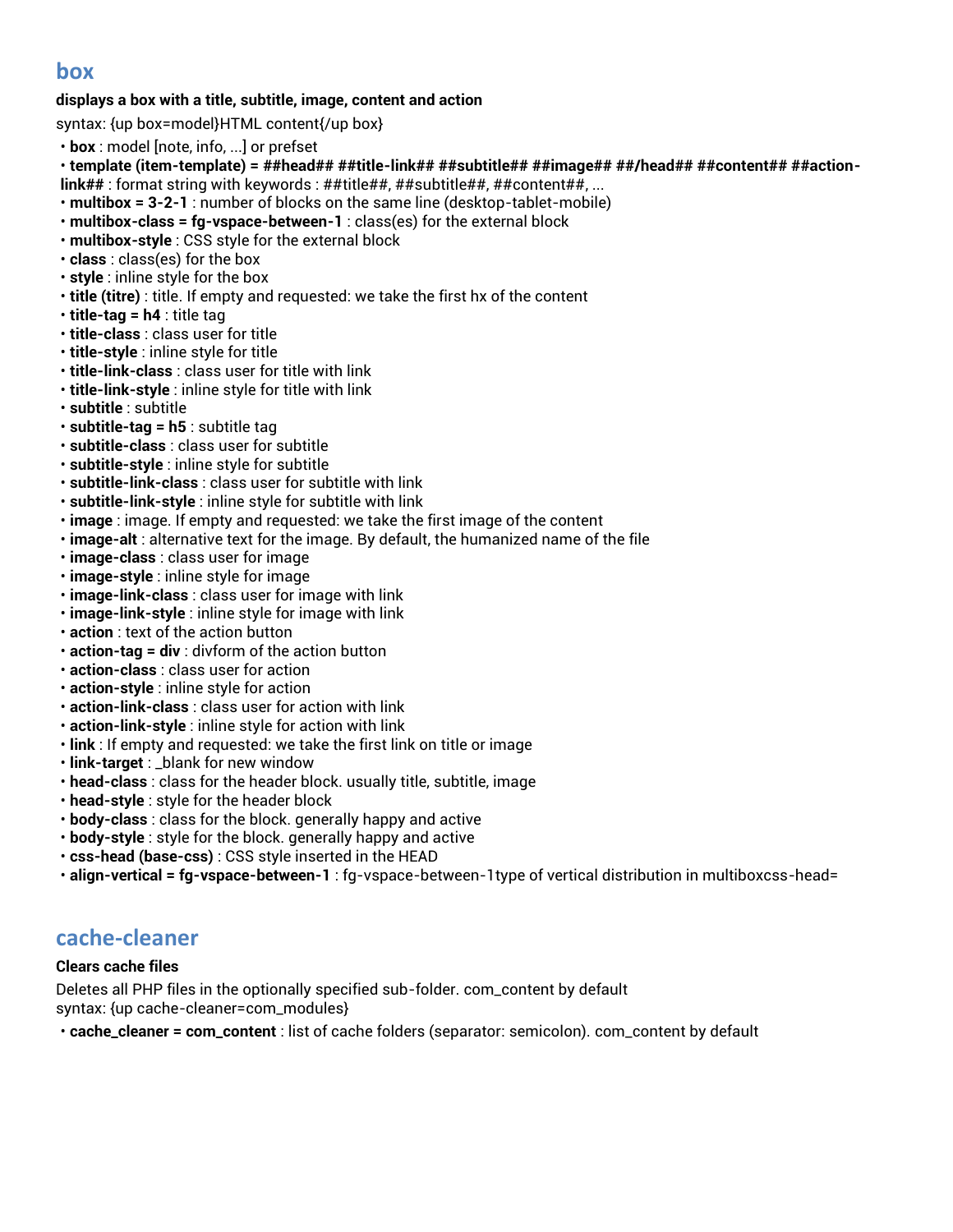# **cell**

### **displays 1 to 6 child blocks on the same line**

syntax 1 : {up cell=x1-x2}content with 2 child blocks{/up cell}

syntax 2 : {up cell=x1-x2} cell-1 content {======} cell-2 content{/up cell}

x1-x2 are the widths based on a grid of 12 columns

example : cell=6-6 for 2 equal columns.

The widths of the UP-width class are used

- **cell = 12** : number of columns
- **mobile** : number of columns on a small screen
- **tablet** : number of columns on medium screen
- **filter** : conditions. See doc action filter (v1.8)
- **class** : main block class
- **style** : main block inline style
- **class-\*** : class for all column blocks. otherwise see class-1 to class-6
- **style-\*** : inline style for all column blocks. otherwise see style-1 to style-6

## **center**

#### **Center all child blocks by removing unnecessary margins**

syntax {up center=class/style(s)}content{/up center}

note: this action recognizes classes and styles in: bg-yellow;color:red

- **center** : class(es) and style(s) for the internal block (the one centered)
- **class** : class(es) for block
- **style** : inline style for block
- **css-head (base-css)** : règles CSS définies par le webmaster (ajout dans le head)

## **chart**

### **Statistical graphs with GoogleChart**

syntaxe= : {up chart=type\_chart}... data ...{/up chart}

- **chart** : type of chart : area, bar,bubble,column,combo,line,pie,scatter,SteppedArea
- **separator** :
- **vertical = 0** : horizontal (default )or vertical
- **area** : value in% in order : left, top, width, height. EX: 10,25,90,75
- **maximized = 0** : display fills the block
- **colors** : color list
- **title (titre)** :
- **title-position** : in, out, none (default)
- **title-style** : color: blue, fontsize: 14px, bold:true (attention to the syntax)
- **legend-position** : in, none (defaut), top, bottom
- **legend-style** : eq: color:blue,fontSize:14,bold:true
- **bar-width** : bar width in%
- **3D = 0** : pie in relief
- **donut = 0** : percentage of the central hole. ex: 0.5 for half
- **isstacked** : true (absolute) or relative
- **height (h,hauteur)** : min-height parent block
- **options** : options JSON string (replace {} with [])
- **class** : block class (es)
- **style** : inline style for block
- **css-head (base-css)** : style added in the page HEAD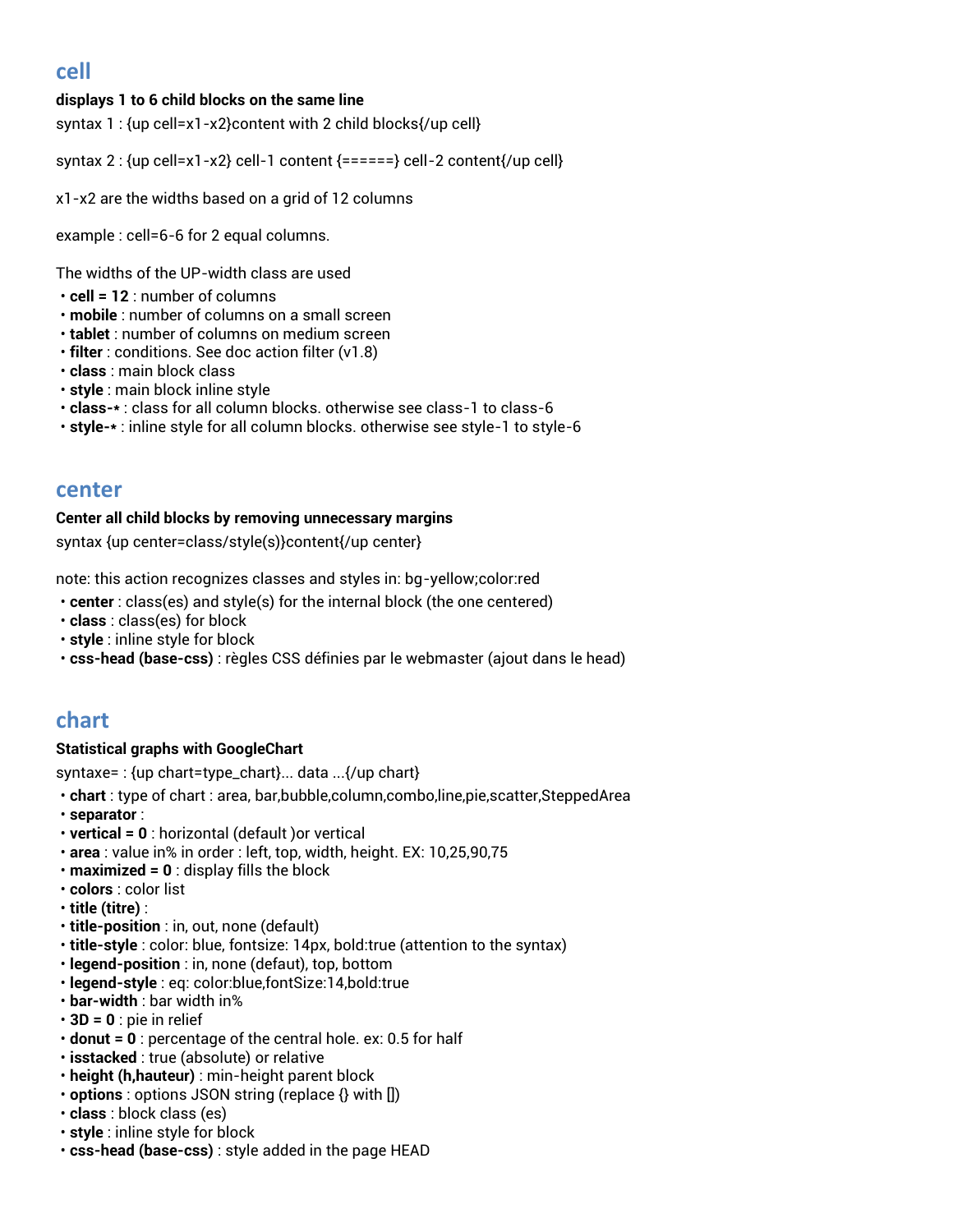# **chart-org**

### **Shows an organization's graph**

syntax {up chart-org} liste UL / OL {/up chart-org}

- **chart\_org** : no argument
- **line-color** : color links between blocks
- **color-bg** : default background color of blocks
- **color-text** : text default color
- **border** : the default border (outline) of the blocks. e.g. 1px red solid
- **radius** : value for rounding blocks. border must be none
- **color-bg-\*** : background color of level 1 to 6 blocks. replace \* by the levels
- **color-text-\*** : color text of level 1 to 6 blocks. replace \* by the levels
- **border-\*** : border (outline) of level 1 to 6 blocks. e.g. 1px red solid
- **class** : classe(s) pour bloc
- **style** : style inline pour bloc
- **css-head (base-css)** : style ajouté dans le HEAD de la page

# **clocks-gmt**

#### **Displays an analog and/or digital clock with the time of a time zone**

syntax {up clocks-gmt=city | offset=time difference}

- **clocks\_gmt** : Name of the city (for legend)
- **class** : class(es) added to the main block
- **style** : inline style added to the main block
- **label-style** : style for the city name
- **digital-style** : style for digital clock
- **date-style** : style for date
- **css-head (base-css)** : règles CSS définies par le webmaster (ajout dans le head)
- **base-js-params** : JS rules defined by the webmaster (added in init JS)
- **offset** : GMT offset
- **title (titre) = Greenwich, England** : title
- **skin = 1** : image index (see demo)
- **dst = 1** : summer time management
- **analog = 1** : display analog clock
- **digital = 1** : display digital clock
- **timeformat = HH:mm** : HH:mm
- **date = 0** : display date
- **dateformat = MM/DD/YYYY** : MM/DD/YYYYYY
- **imgpath** : path to the images

## **color**

### **Returns the color value of an UP colorname**

{up color=UP-COLOR-NAME}

- **color** : UP name color (French or English)
- **default = #000** : Color returned if Non-existent color name
- **info = 0** : Displays the color list with their values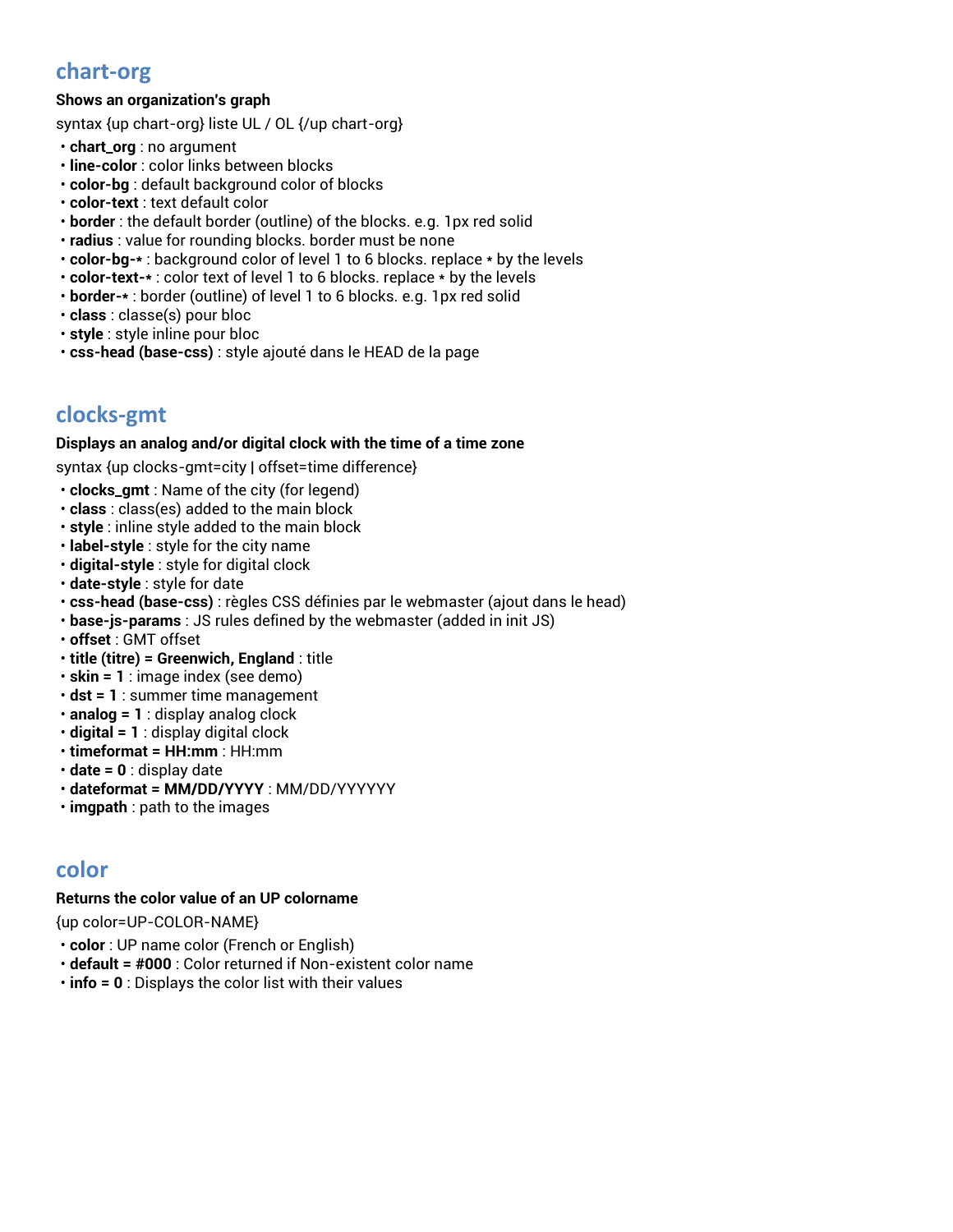## **corner**

### **Displays text on a ribbon or corner**

syntax 1 (body) : {up corner=text}

syntax 2 (block) : {up corner=text}content of the block{/up corner}

- **corner** : text displayed in the corner or ribbon
- **position = top-left** : angle in the form of top-left or tl
- **width (l,largeur,w) = 100px** : square side
- **height (h,hauteur) = 100px** : square side
- **angle = 45** : angle in absolute value
- **filter** : condition string. see documentation action filter
- **shadow = 0** : adds an 'oriented' shadow to the corner. The value indicated is the strength of the shadow
- **color = #ffffff** : text color
- **bgcolor = #ff0000** : background color of the corner
- **class** : classes for the corner
- **style** : CSS style for the corner
- **url** : link
- **target = \_blank** : or \_self to open the site in the same tab
- **bloc-class** : class(es) for block (content)
- **bloc-style** : style for block (content)
- **css-head (base-css)** : CSS rules defined by the webmaster (added to the head)

## **countdown**

#### **displays a countdown or digital clock**

syntax:

{up countdown=20180101010000} // delay until a date {up countdown=120} // Countdown in seconds {up countdown} // displays a clock

- **countdown** : false: clock, true: countdown
- **align** : left, center or right
- **class** : class
- **style** : inline style
- **filter** :
- **callback** : Function called at the end of the countdown
- **captionSize = 0** : fontsize legends
- **countdownAlertLimit = 10** : alert in second before end of countdown
- **displayCaptions = 0** : 1 to display captions
- **displayDays = 0** : number of digits displayed for days
- **fontFamily = Verdana, sans-serif** : Font for number
- **fontSize = 28** : Font size in pixels for numbers
- **lang = en** : Automatically defined by UP
- **seconds = 0** : Initial time in seconds for the countdown
- **start = 1** : automatically start the timer
- **theme = white** : black or blue
- **timeTo** : date, nb seconds or empty for clock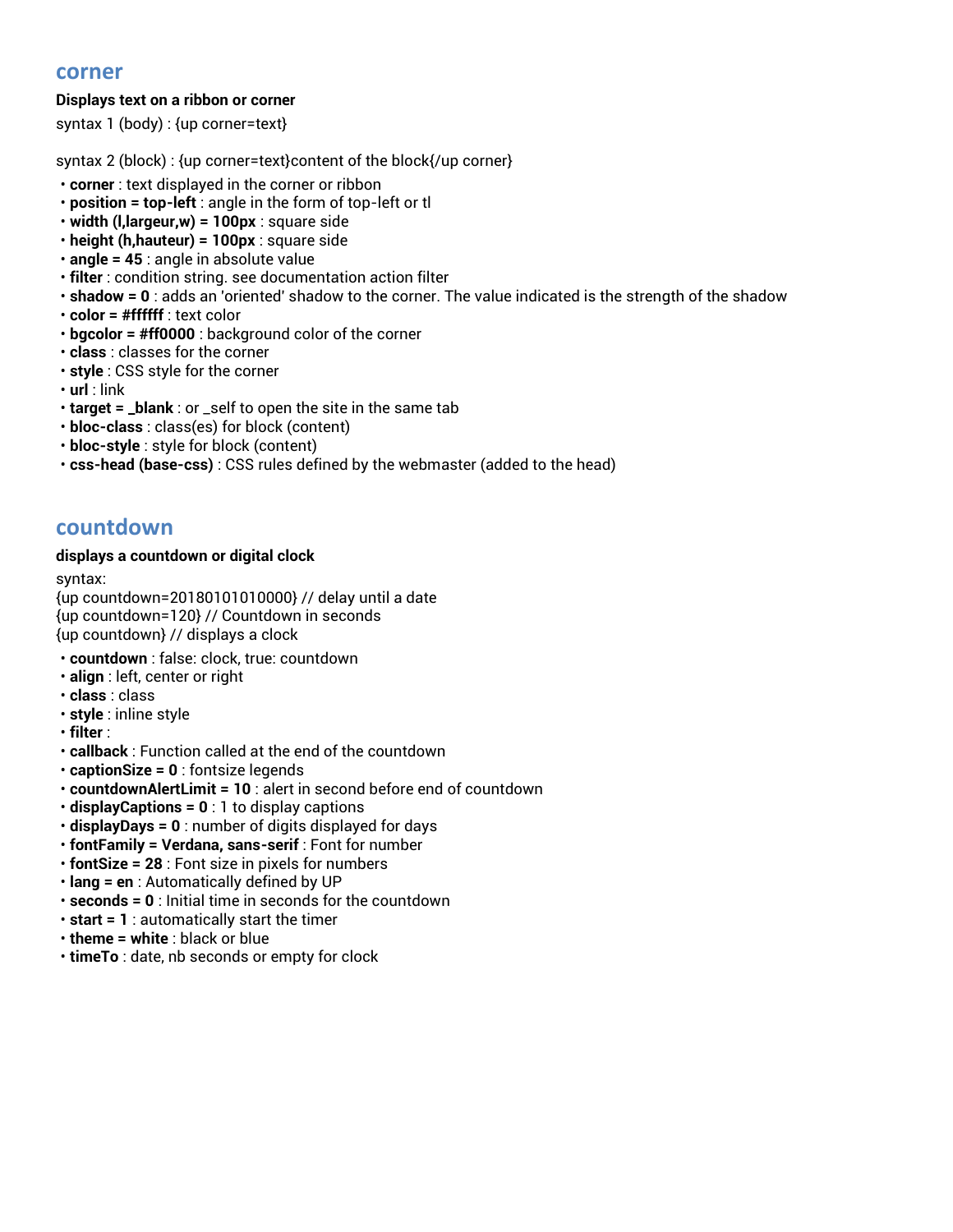# **countdown-simple**

#### **Displays a simple and easily adaptable countdown timer**

{up countdown-simple=AAAAMMJJHHMM}

- **countdown\_simple** : date cible ou délai si débute par +
- **intro-text** : text before all displays
- **close-text** : text after all displays
- **prefix** : text before value

• **suffix = lang[en=years,months,days,hours,minutes,seconds;fr=années,mois,jours,heures,minutes,secondes]** : text after value

- **elapsed-text = lang[en=Too late;fr=Trop tard]** : Text or bbcode displayed if time has elapsed
- **model = inline** : template CSS for presentation

• **digit-view = YMDHMS** : displays. Put an X so as not to display it. For the first not displayed, the value will be converted and added to the first displayed

- **digit-class** : class for the numbers
- **zero = 0** : add a zero in front of the hours, minutes and seconds
- **class** : classe(s) for block
- **style** : style inline for block
- **css-head (base-css)** : CSS rules defined by the webmaster (added in the head)
- **filter** :

## **counter**

#### **Add a counter with prefix and suffix**

Syntax : {up counter=0,100}

- **counter** : min,max : start and end values
- **filter** : conditions. See doc action filter (v1.8)
- **width (l,largeur,w) = 0** : minimum width (default in pixels)
- **mono = 1** : force monospace font
- **class** : class for block
- **style** : inline style for block
- **css-head (base-css)** : CSS rules defined by the webmaster (add in the head)
- **start = 0** : valeur de départ du compteur
- **end = 100** : valeur d'arrivée du compteur
- **easing = swing** : swing or linear : effect
- **duration = 1500** : countdown time in milliseconds
- **prefix** : text before counter. HTML allowed
- **suffix** : text after counter. HTML allowed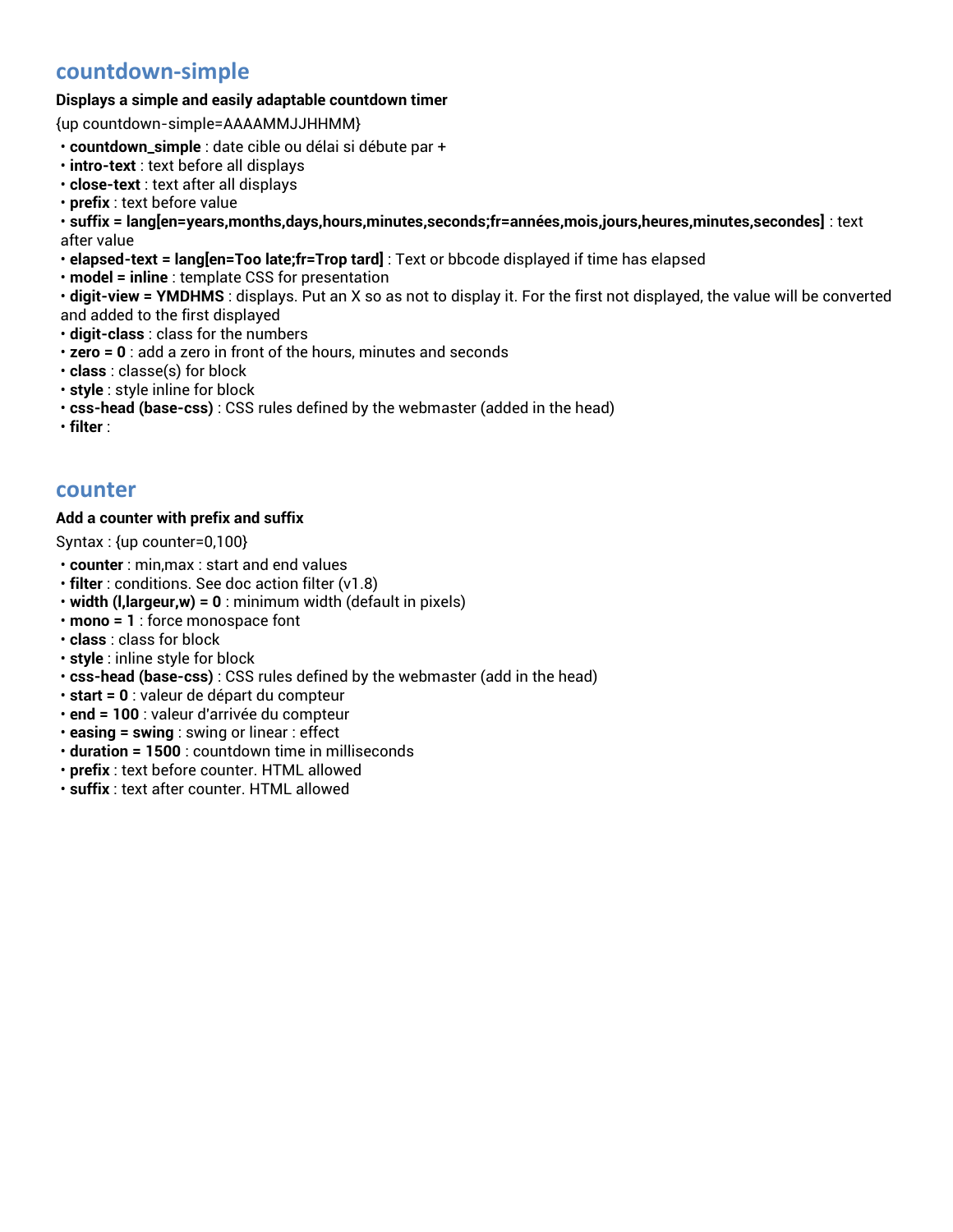# **csv2def**

## **Converting CSV content into a definition list (DL/DT/DD)**

1/ {up csv2def=file-location} // content is read into a file 2/ {up csv2def} [=item=]definition [=item1; 'item;2'; ...=] definition1  ${==}$ definition 2 {/up csv2def}

- **csv2def** : path to file to display
- **separator = ;** : column separator (file only)
- **HTML = 0** : 0 : for file (CSV content): 0=displays the rendering, 1=displays the code or list of retained tags (strip\_tags)
- **model = stack** : default stack, otherwise main class name: flex. See csv2def.css
- **class** : class(es) for the DL tag
- **style** : inline style for the DL tag
- **term-class** : class(es) for the term block
- **term-style** : style for the term bloc
- **term-style-separator** : style to separate the different terms
- **def-class** : class(es) for the definition block
- **def-style** : style for the definition bloc
- **def-style-separator** : style to separate the different definitions
- **css-head (base-css)** : CSS rules defined by the webmaster (added to the head)
- **flex-vgap = 10** : vertical space (px) between dt/dd blocks
- **flex-hgap = 10** : horizontal space (px) between the dt and dd blocks
- **flex-term-width = 25** : percentage width of the terms column

## **csv2list**

### **Converting CSV content into a list with a control point**

1/ {up csv2list=file location} // the content is read into a file 2/ {up csv2list} article 1;5€ article 2;25€ {/up csv2list} Resources : unicode characters

- **csv2list** : path to file to display
- **separator = ;** : column separator
- **HTML = b,a,span,strong,i,em,u,mark,small,img,code** : 0= no processing, 1= displays the code, or
- list of tags to keep (strip\_tags)
- **model = stack** : name of the model class in the csv2list.css file
- **leaders = 0** : driving points
- **leaders-color** : color of driving points
- **class** : class(es) for the UL block
- **style** : inline style for the UL block
- **col-style-\*** : inline style for the nth SPAN tags
- **list-style** : hexadecimal code and character color (bb,red or 26BD,#F00)
- **bgcolor** : background color. #FFF by default
- **header = 0** : 0: no title, 1: first line content or columns subtitles
- **header-class** : class(es) for the first LI tag if title
- **header-style** : style for the first LI tag if title
- **header-bgcolor** : background color of the title
- **footer = 0** : 0: no foot, 1: last line content or columns text for footer
- **footer-class** : class(es) for the last LI tag if footer
- **footer-style** : style for the last LI tag if footer
- **footer-bgcolor** : background color of the last line
- **css-head (base-css)** : CSS rules defined by the webmaster (added to the head)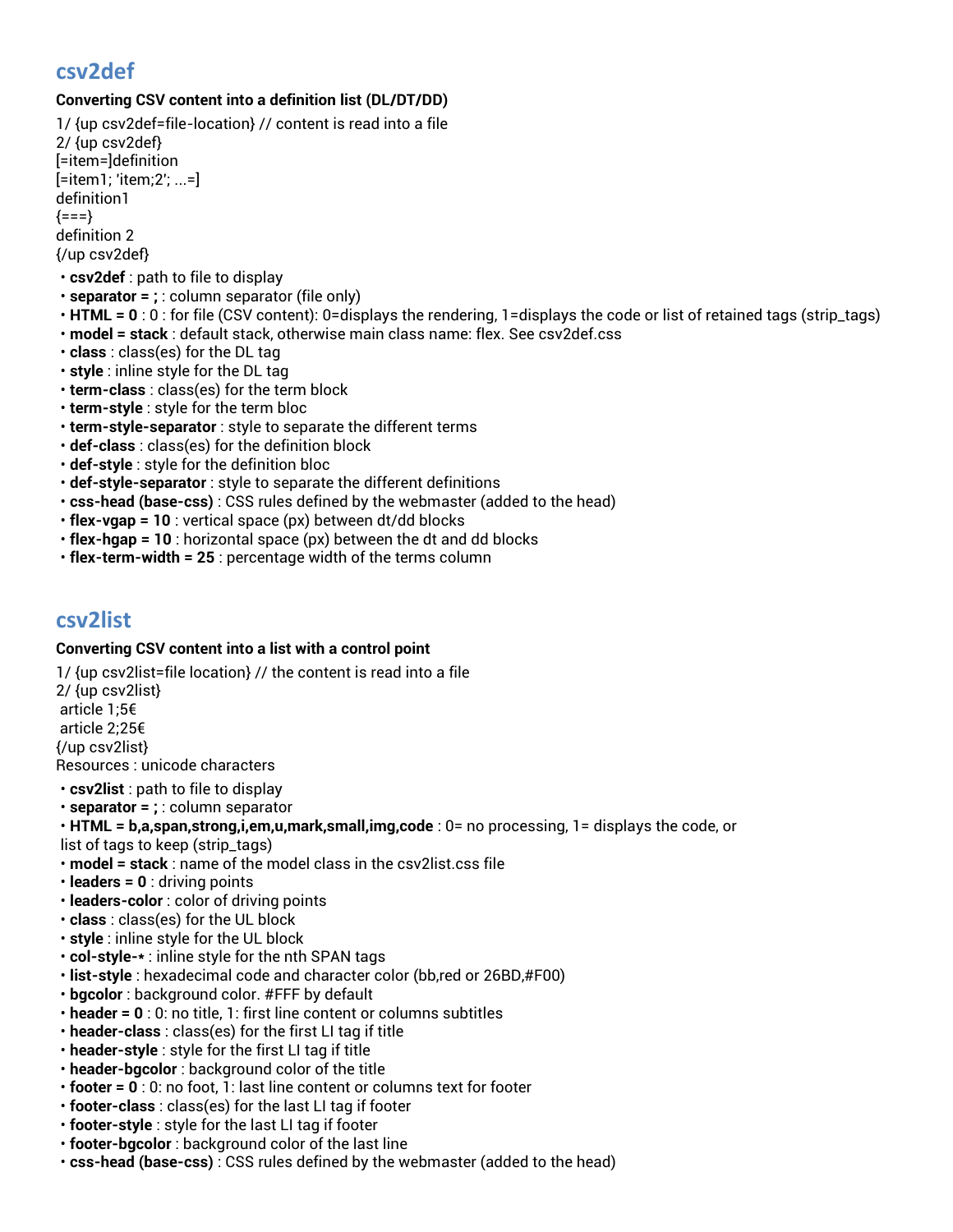## **csv2table**

### **Converting CSV content into a table**

1/ the content is read in a file {up csv2table=file location} 2/ the content is entered between the shortcodes {up csv2table} article 1;5€ article 2;25€ {/up csv2table}

- **csv2table** : URL or path and name of a local file
- **separator = ;** : column separator
- **HTML = 0** : 0= no processing, 1= displays the code, or list of tags to keep (strip\_tags)
- **model** : name of the model class in the csv2table.css file
- **class** : class(es) for the table
- **style** : inline style for the table
- **col-list** : list of columns used. eg: 1,2,5 (v2.8)
- **col** : alignment and width of the columns in the form 'x-D-C5-100' for 'none-right-center 5%-100%
- **col-style-\*** : inline style for all column blocks. otherwise see style-1 to style-6
- **color-contrast** : color of the odd lines. the color of the even lines is to be defined in class or style
- **header = 0** : 0: no title, 1: first line content, columns subtitles
- **header-class** : class(es) for the thead tag
- **header-style** : style for thead tag
- **footer = 0** : 0: no footer, 1: last line content, column text footer
- **footer-class** : class(es) for the tfoot tag
- **footer-style** : style for the tfoot tag
- **css-head (base-css)** : CSS rules defined by the webmaster (added to the head)

## **csv-info**

#### **Returns the raw value of an element (row/column) of CSV file**

syntaxe {up csv-info=chemin-fichier | col=x | line=x}

- **csv\_info** : URL or path and name of a local file
- **separator = ;** : column separator

• **line = -1** : Title in the 1st column or number of the line where the information is found. a negative number search from the end

- **col = 1** : Title of the column in the first row or column number of the information. Negative from the end
- **default = [b class="t-red"]###[/b]** : value returned in case of error

# **div**

#### **Facilitates the entry of an inline DIV block with a wysiwyg editor**

syntax {up div=class\_and\_style}content{/up div}

- **div** : classes et style (séparateur : point-virgule)
- **class** : class traditional method
- **style** : style traditional method
- **css-head (base-css)** : style added in the page HEAD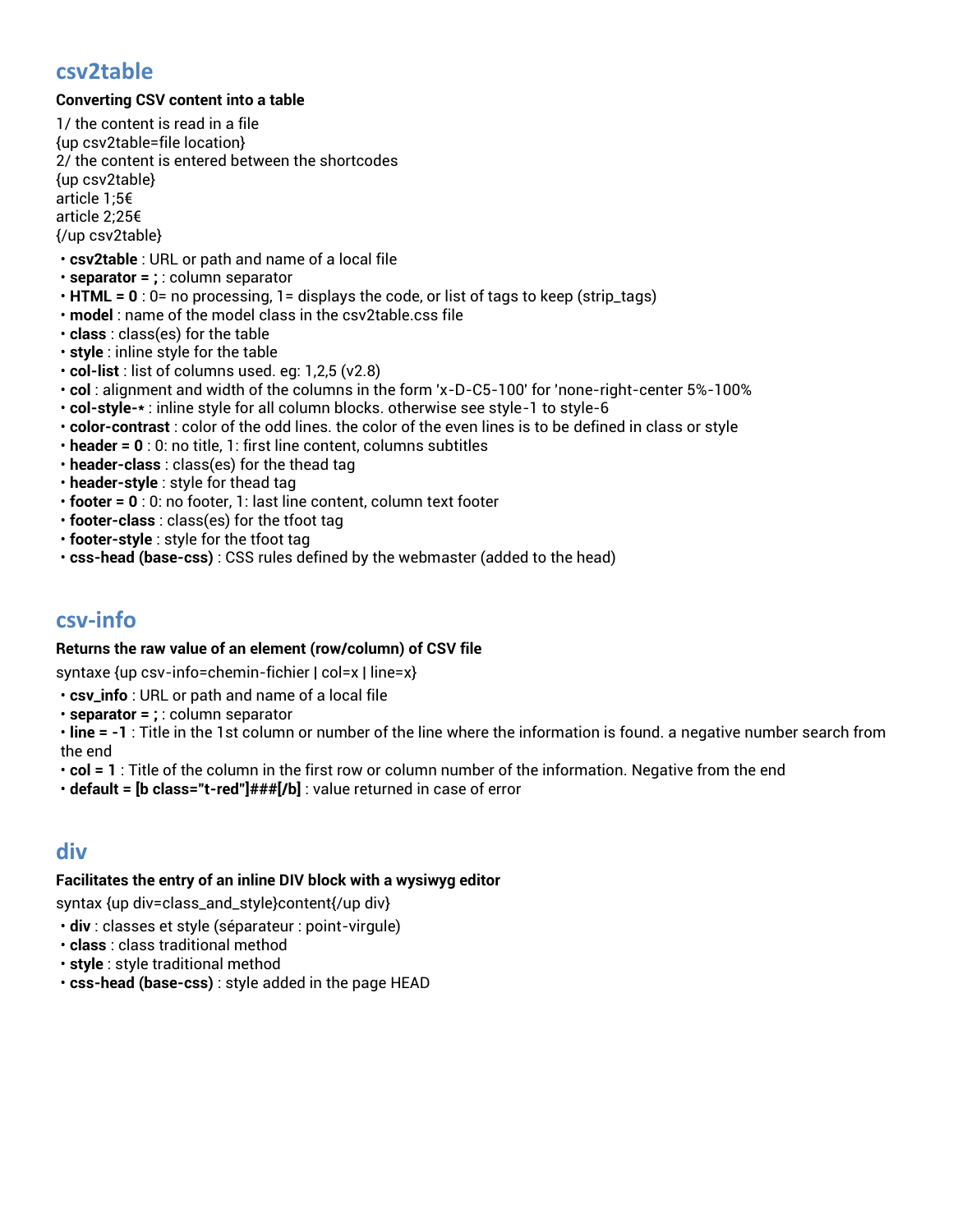# **donation**

## **Donation form with Paypal**

syntaxe {up donation=title | business=compte\_paypal}

- **donation** : Your registered PayPal email address or PayPal ID
- **title (titre)** : text for ##title##. bbcode accepted
- **text** : bbcode text for keyword ## text ##
- **button = lang[en=Donate;fr=Faire un don]** : text or Paypal image for button
- **template (item-template) = ##title## ##amount## ##currency## ##button##** : layout template
- **url-valid = http:** : Full path to return page after correct payment
- **url-cancel = http:** : Full path to the return page after a failed payment
- **item-name = Donation** : The reason for your donations. Will be printed on PayPal confirmation
- **amount = 10** : Amount of the donation. Useless if ##amount##
- **currency-code = EUR** : Currency. Useless if##currency##
- **currency-list = EUR,USD,GBP,CHF,AUD,HKD,CAD,JPY,NZD,SGD,SEK,DKK,PLN,NOK,HUF,CZK,ILS,MXN** : list of accepted currencies. 1st by default
- **image-url** : URL of the recipient organization's logo
- **use-sandbox = 0** : to test the donation
- **class = tc** : classe(s) for external block
- **style** : style inline for external block
- **title-tag** : title tag (##title##) span by default if title-style
- **title-style** : class(es) and styles for title (##title##)
- **text-tag** : balise for text (##text##) span by default if text-style
- **text-style** : class(es) and styles for accompanying text (##text##)
- **amount-style** : class(es) and styles for amount (##amount##)
- **currency-style** : class(es) and styles for currency (##currency##)
- **button-style = b;t-grisFonce;background:#FFC439;border:#ECB300 1px outset;border-radius:50px;cursor:pointer** :
- class(es) and styles for button (##button##)
- **css-head (base-css)** : style added in the page HEAD

# **facebook-timeline**

#### **displays the Facebook timeline**

{up facebook=facebook id} see<https://developers.facebook.com/docs/plugins/page-plugin>

- **facebook\_timeline** : Facebook ID. Se[e https://findmyfbid.com](https://findmyfbid.com/)
- **class** : parent block class
- **style** : inline style parent block
- **tabs = timeline** : Tabs to display, for example: timeline, events, messages
- **adaptwidth = 1** : Try to adapt the width to the container
- **facepile = 1** : Displays profile photos when friends like the content.
- **hidecover = 0** : Hides the cover photo in the header
- **smallheader = 0** : Use a reduced header
- **width (l,largeur,w) = 200** : The width of the plugin in pixels. Minimum value = 180, maximum = 500
- **height (h,hauteur) = 500** : The height of the plugin in pixels. minimum value = 70.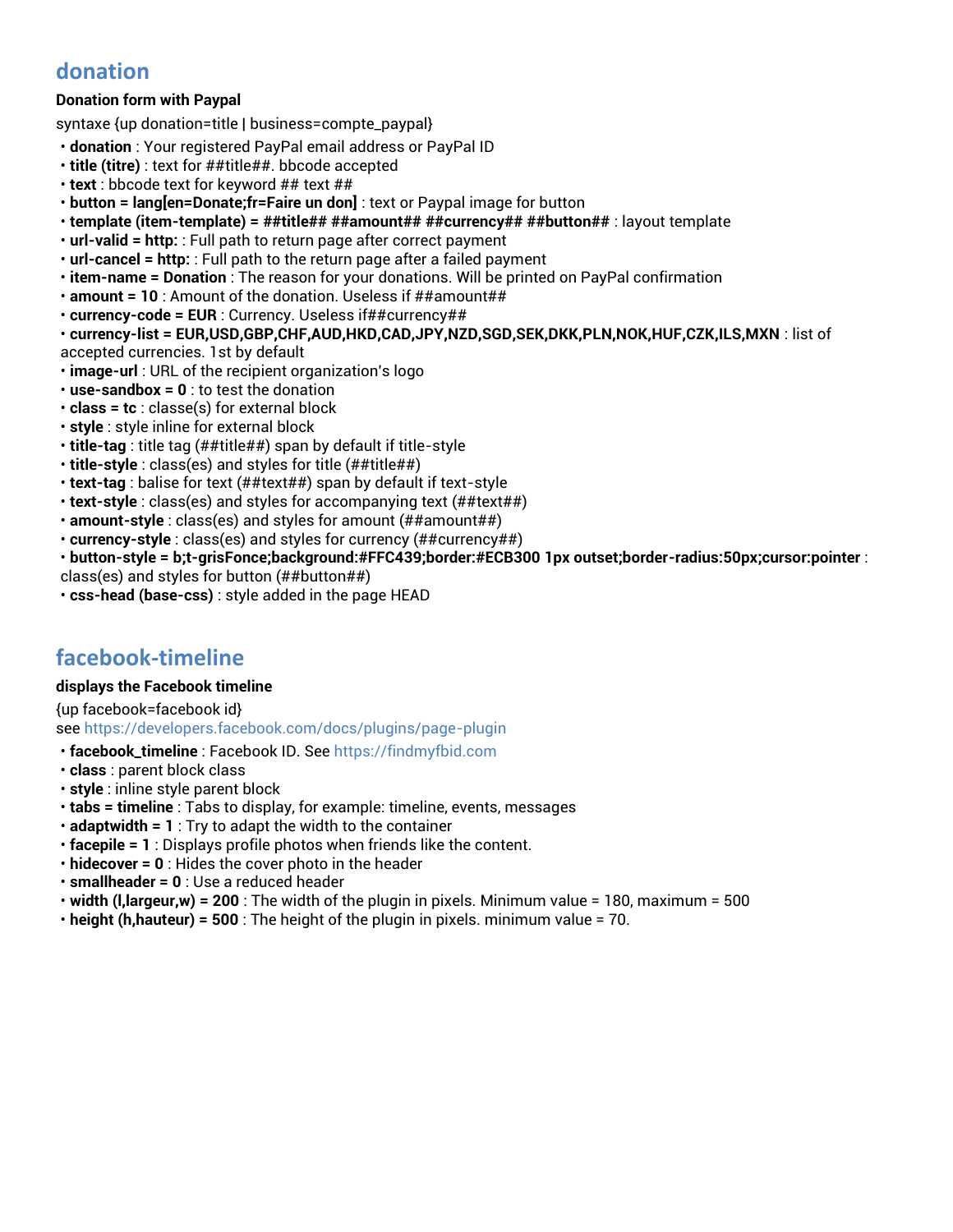# **faq**

### **an accordion**

syntax : a series of titles for the H4 tabs and HTML content {up faq}

- -- title in H4 --
- -- HTML content --

{/up faq}

- **faq** : nothing
- **title-tag = h4** : to use another tag for titles
- **title-class** : class for the title(tab)
- **title-style** : inline style for the title
- **content-class** : class for content
- **content-style** : inline style for content
- **css-head (base-css)** :

# **field**

### **Returns the value of a custom field for the current content**

syntax {up field=id\_field} {up field=id\_field} // contenu brut du champ {up field=id\_field | model=label : [b]%FIELD%[/b]} // BBCODE model

- **field** : id ou name du champ
- **model** : modèle BBCODE avec id ou nom des champs entre signes %
- **separator** : sépare les éléments d'un tableau pour rawvalue
- **tag** :
- **class** : classe(s) pour bloc
- **style** : style inline pour bloc
- **css-head (base-css)** : style ajouté dans le HEAD de la page

## **file**

### **Force the download of a file**

Proposes a link to a file.

The file can be displayed (if supported by client browser) or download may be forced with optional name change A representative icon is displayed in front of the link

syntax :

{up file=filename.ext | download | icon |target }

link text

{/up file}

- **file** : path and name of the file to download
- **download** : empty or name of the file retrieved by the client
- **icon = 32** : path and name of the icon in front of the link or size of the icon depending on the file extension (16 or 32)
- **target** : argument or \_blank if option without argument
- **rel** : nofollow, noreferrer,...
- **class** : class(es) for tag a
- **style** : inline style for the tag a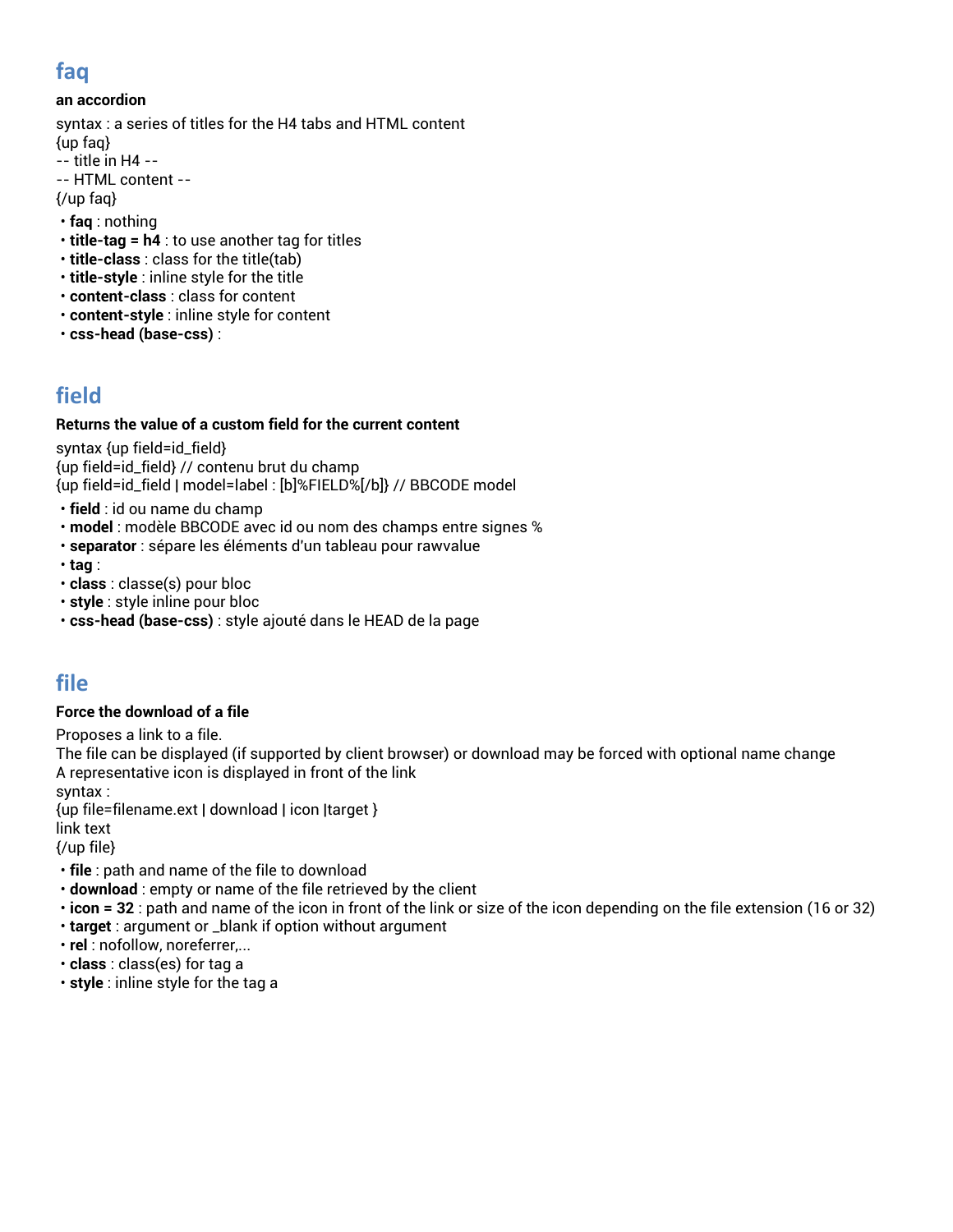# **file-download**

#### **Simple download manager with stats and password protection**

syntax 1 {up file-download=folder or file} syntax 2 {up file-download=folder or file}##icon## ##filename-link##{/up file-download} ##link## ##filename-link## ##filename## ##icon## ##hit## ##lastdownload## ##info## ##size## ##date##

- **file\_download** : fichier ou dossier
- **file-mask** : to select files in a folder. ex: fic-\*
- **extensions = zip, pdf,txt,md,png,jpg,gif,svg,doc,docx,xls,xlsx,odt,ods** : extensions allowed : zip,rar,pdf

• **template (item-template) = ##icon## ##filename-link## (##size## - ##date##) [small]##hit##** 

- **##lastdownload##[/small] [br]##info##** : Template HTML with keywords
- **main-tag = ul** : file list tag
- **main-style** : style for file list
- **main-class = list-none** : classes for file list
- **item-tag = li** : tag for a file block
- **item-style** : style for a file block
- **item-class** : classes for a file block
- **link-style** : style for the link (classes allowed)
- **icon = 32** : path and name of icon in front of the link or size of icon depending on file extension (16 or 32)
- **password** : password to download the file
- **format-date = lang[en=m/d/Y H:i;fr=d/m/Y H:i]** : eq: lang[en=m/d/Y H:i;fr=d/m/Y H:i]
- **model-hit = téléchargé %s fois** : downloaded %s times
- **model-lastdownload = dernier téléchargement le %s** : last download on %s
- **model-info = %s** : %s
- **class** : block class(es)
- **style** : inline style for block
- **filter** :
- **css-head (base-css)** : CSS rules defined by the webmaster (addition in the head)

## **file-view**

#### **Forces a file to load and display it in raw form**

syntax {up file-view=file path} Use :

- upload recurring content with multiple pages
- see a CSV file
- see HTML code
- **file\_view** : path and file name
- **HTML = 0** : 0= no processing, 1= displays the code, or list of tags to keep (ex: img,a)
- **EOL = 0** : force a line break
- **block (bloc) = div** : parent block tag
- **class** : class(es) for block
- **style** : inline style for block
- **css-head (base-css)** : CSS rules defined by the webmaster (added to the head)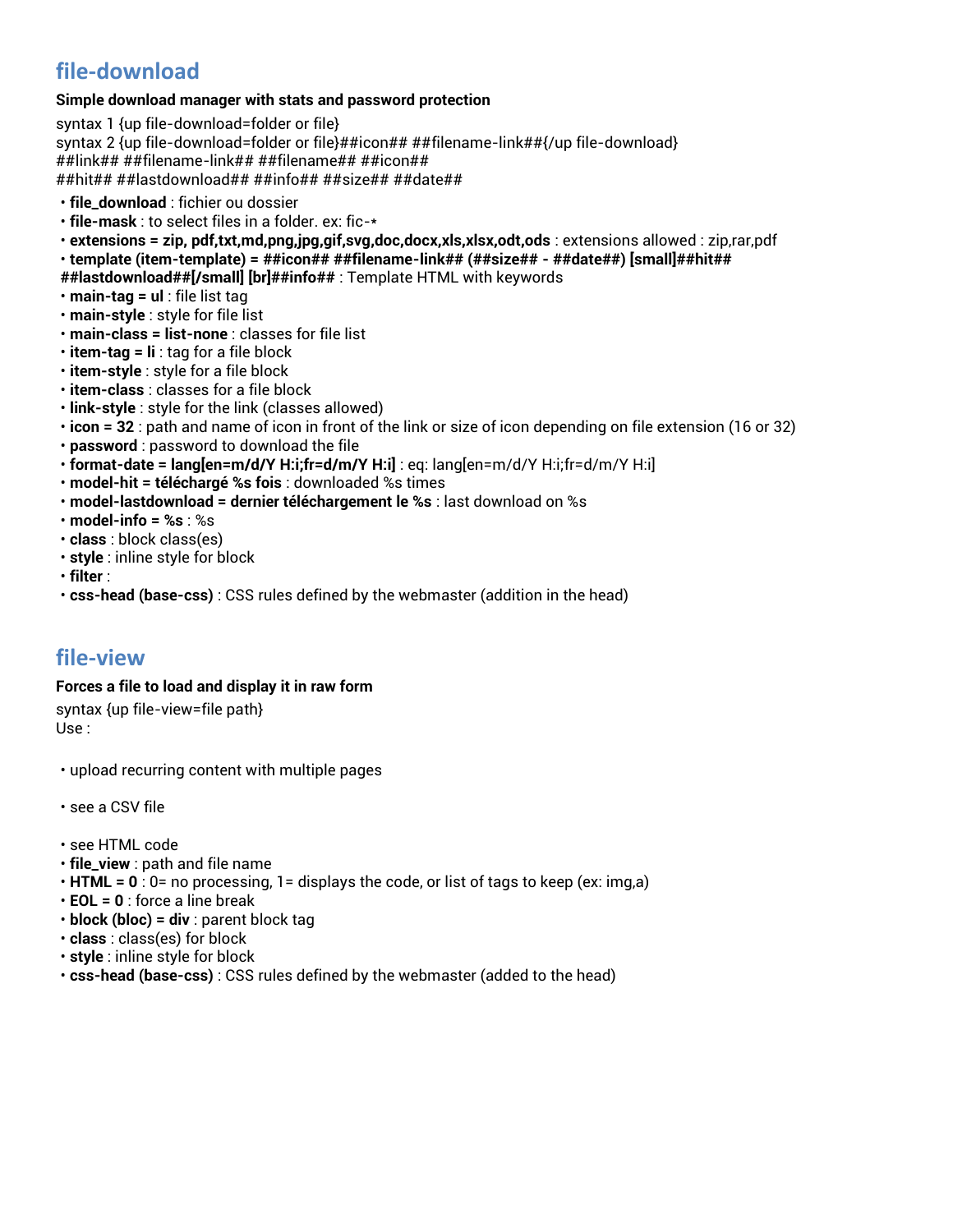# **filter**

### **displays the content if all conditions are true**

Resumption of the LM-Filter plugin from Lomart {up filter | datemax=20171225} content so true  ${===}$ content so false {/up filter} Content that is so false is optional. It must be after the content if true and separated by  $\{====\}$  (at least 3 equal signs)  ${up filter}$  | admin} content if true  ${===}$ } content if false  ${/up filter}$ --> displays if admin is connected. admin=0 displays if admin NOT connected • **filter** : no argument expected • **datemax** : true until that date YYYYMMDDHHMM • **datemin** : true from that date YYYYMMDDHHMM • **period** : true between these dates YYYYMMDDHHMM,YYYYMMDDHHMM • **day** : list of authorized days. 1=Monday, 7=Sunday • **month** : list of authorized months. 1=January,... • **hmax** : true up to that time HHMM • **hmin** : true from this time HHMM • **hperiod**: true between these hours HHMM-HHMM,HHMM-HHMM,... • **guest** : true if guest user • **admin** : true if admin logged in • **user** : list of authorized userid. e.g: 700,790 • **username** : list of authorized username. e.g: admin,lomart • **group** : list of authorized usergroups. e.g: 8,12 • **lang** : list of authorized languages. e.g: en,ca • **mobile** : true if displayed on a mobile phone • **homepage** : true if displayed on the home page • **server-host** : true if the server domain contains one of the terms in the list • **server-ip** : true if the server's IP address in the list

- **artid** : true if the current article ID is in the list
- **catid** : true if the category ID of common article is in the list
- **menuid** : true if the active menu ID is in the list
- **info = 0** : Displays the current values of the arguments for the conditions
- **return-true = 1** : value returned if true and no content
- **return-false = 0** : value returned if false and no content

# **flexauto**

#### **a responsive grid on several columns**

syntax :

{up flexauto=x}content{/up flexauto}

x=1 to 6 is the number of columns on the large screen.

- **flexauto = 3** : number of columns on large screen
- **tablet = 2** : number of columns on medium screen
- **mobile = 1** : number of columns on a small screen
- **class** : class(es) added to the parent block
- **style** : inline style added to the parent block
- **bloc-style** : inline style added to child block
- **css-head (base-css)** :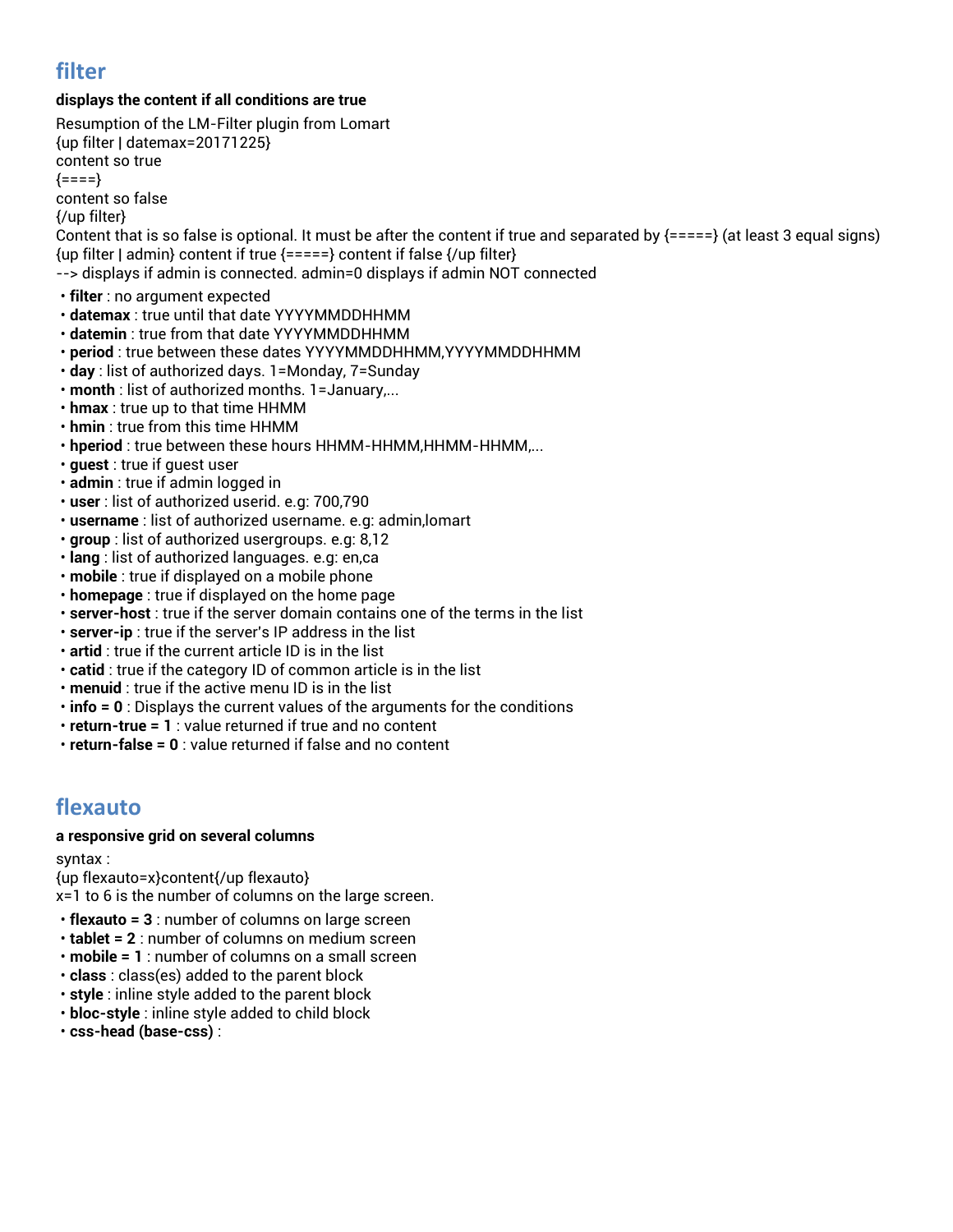# **flexbox**

### **displays child blocks in a responsive FLEXBOX grid**

syntax 1 : {up flexbox=x1-x2}content with several child blocks{/up flexbox} syntax 2 : {up flexbox=x1-x2}content block-1 {======} content block-2{/up flexbox} x1-x2 are the relative widths of the columns

example : col=4-8 or col=33-66 for 2 columns (equivalent: span4 and span8)

- **flexbox** : number of columns
- **tablet** : number of columns on medium screen
- **mobile** : number of columns on a small screen
- **class** : main block class
- **style** : inline style parent block
- **class-\*** : class for all column blocks. otherwise see class-1 to class-6
- **style-\*** : inline style for all column blocks. otherwise see style-1 to style-6
- **bloc-style** : classe et style inline ajoutés au bloc enfant
- **css-head (base-css)** :

# **folder-list**

### **returns a formatted list of the contents of a folder on the server**

syntax {up folder\_list=path | template=##file## (##size)}

##file## : path/filename.extension

##fullpath## : path (without slash)

##relpath## : relative path (without slash)

##basename## : name and extension

##filename## : name without extension (without dot)

##extension## : extension

##size## : file size

##date## : Last modification date

- **folder\_list** : chemin du dossier
- **mask** : file selection mask
- **template (item-template) = ##file##** : output template
- **template-folder = [b]##foldername##[/b]** : modèle de mise en forme pour les dossier en vue liste
- **recursive = 0** : levels of exploration of sub-folders
- **date-format = Y/m/d H:i** : date format
- **decimal = 2** : number of decimals for the file size
- **main-tag** : main tag. essential to use id, class and style
- **item-tag = p** : balise pour un élément
- **class** : class for main block
- **style** : inline style for main block
- **css-head (base-css)** : style added in the HEAD of the page

# **form-select**

#### **drop-down box**

syntax : {up form-select=type}options list CSV (label;value){/up form-select}

- **form\_select = url** : CSV file for content or prefset
- **file** : fichier CSV pour contenu
- **separator = ;** : column separator
- **no-content-html = en=content not found : %s;fr=contenu non trouvé : %s** : error message. %s:filename
- **style** : classes and styles
- **css-head (base-css)** : CSS code in the head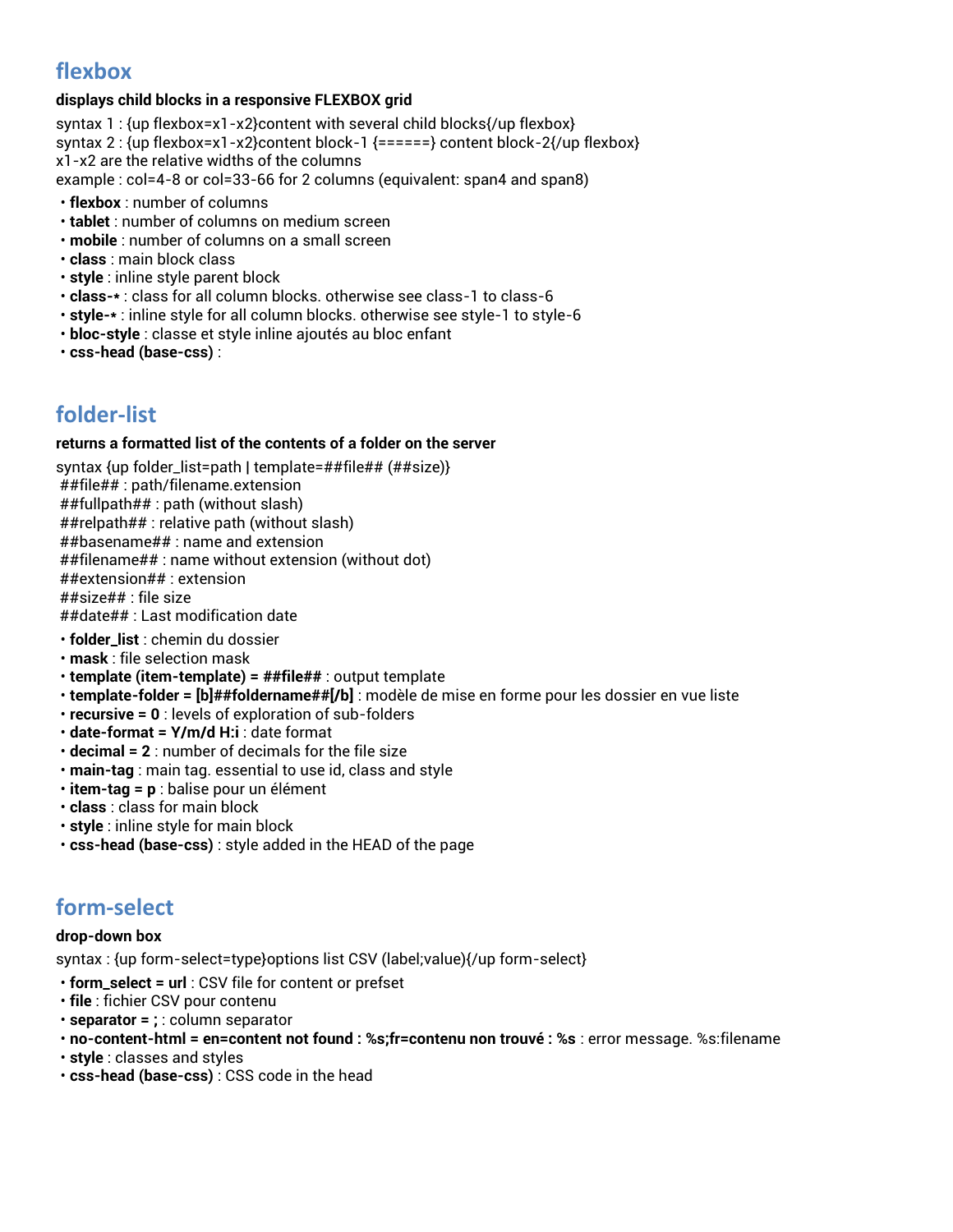# **gmap (googlemap)**

#### **displays a google map for an address**

syntax: {up gmap = 10 Downing Street, London} IMPORTANT: it is necessary to enter its APIKey in the parameters of the plugin in the form: gmap-key=apikey

- **gmap (googlemap)** : adress
- **width (l,largeur,w) = 100%** : map width
- **height (h,hauteur) = 300px** : map height
- **class** : class
- **style** : inline style

# **googlefont**

#### **adds a GoogleFont font, as well as a class to use it**

syntax :

{up googlefont=nompolice} content {/up googlefont} {up googlefont=nompolice | class=foo}...

- **googlefont** : font name
- **size** : font-size and line-height addition
- **family** : surrogate family (cursive, fantasy)
- **tag = span** : HTML tag to surround the content
- **className** : class name to use the font
- **css-head (base-css)** : complement of css: color, font-size,.....

## **hr**

### **displays a horizontal line with an icon and/or text**

syntax 1 : {up hr=name\_class\_model} syntax 2 : {up hr=1px, solid, #F00, 50%}

- **hr** : icon name, unicode, image path or option name in prefs.ini + color, size
- **hr-border-top = 3px double #666** : upper line style
- **hr-border-bottom** : lower line style
- **hr-width = 100%** : line width
- **hr-height** : height for hr-bg
- **hr-bg** : argument for background : color, gradient, image
- **hr-align = center** : line position : left, center, right
- **hr-style** : inline style for the line
- **hr-class** : class for the line
- **icon** : admits shortcuts: icon, size, color
- **icon-text** : text in place of or after the icon
- **icon-size = 24px** : icon size in px, rem (default px) side of the square in which the image is written
- **icon-color** : color for icon and text
- **icon-bg = #ffffff** : background color
- **icon-space = 4px** : space between icon and line
- **icon-h-offset** : horizontal shift in px or negative rem to go to the left
- **icon-v-offset = 0** : vertical shift in the same unit as icon-size
- **icon-style** : inline style for icon or text
- **fontname = icomoon** : icomoon ou FontAwesome or others (to be put in prefs.ini)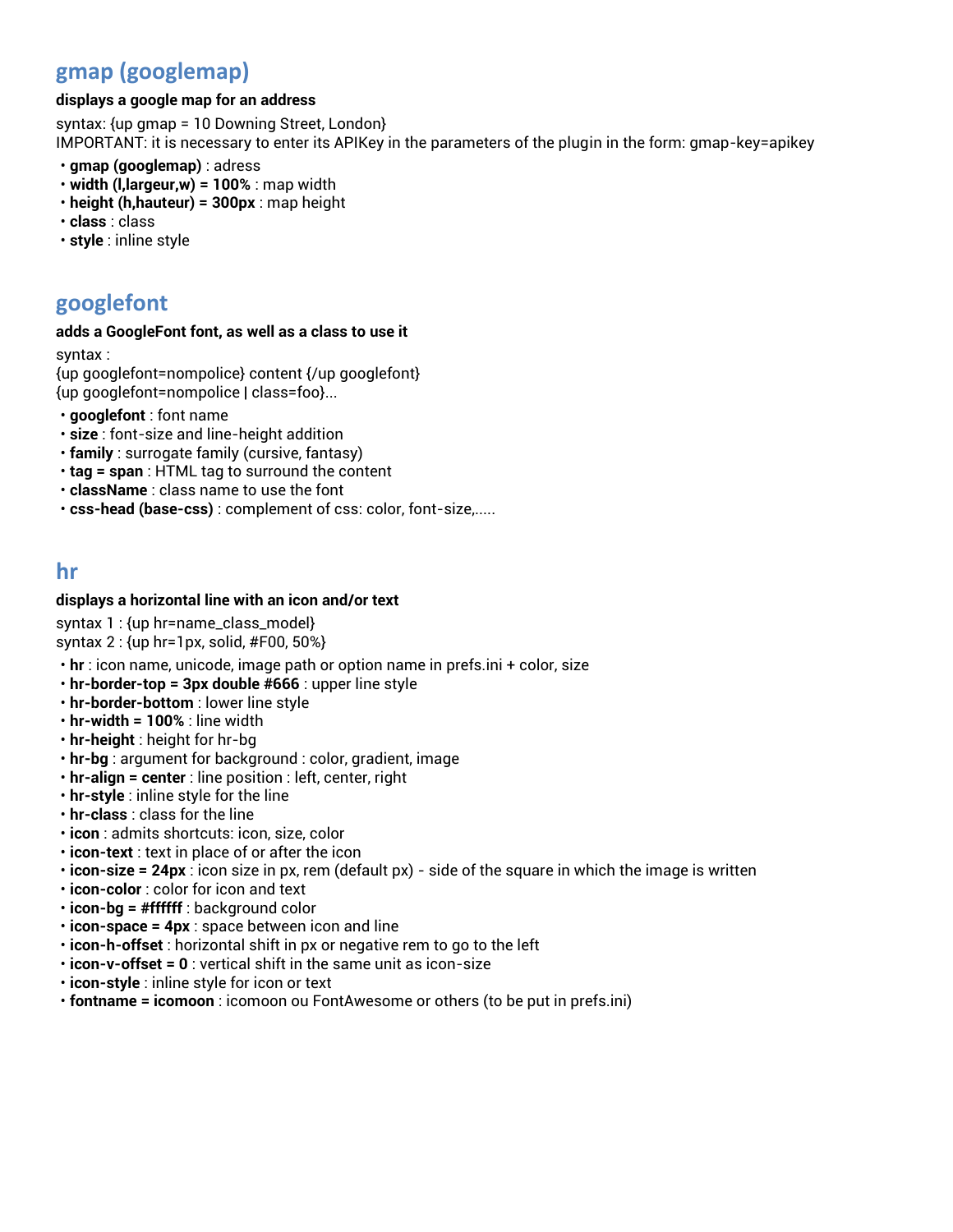# **html**

**allows you to create an HTML entity (tag) with class(es), style and attribute without switching to mode code**

examples : {up html=div | class=foo | id=x123} content{/up html} --> <div id="x123" class="foo">content</div> {up html=img | class=foo | src=images/img.jpg} --> <img class="foo" src="images/img.jpg"> note: all options are considered as attributes of the tag v2.2 : Adding fast input {up html=h1.foo.xx} equivaut to {up html=h1 | class=foo xx}

- **html = div** : html tag
- **class** : class(es)
- **style** : inline style
- **xxx = yyy** : attribute-value pair (title=the title)

## **icon**

#### **standardizes the call of icons. Avoids switching to code mode for entry**

syntax : {up icon=icone\_name}

Important : indicate in prefs.ini the prefix for the icon font installed on the site

- **icon** : prefset ou src color size
- **prefix = icon-** : for icomoon or fa fa- for font-awesome (to be put in pref.ini)
- **fontname = icomoon** : for icomoon or FontAwesome or others (to be put in pref.ini)
- **src** : nom icone, code unicode, chemin image
- **size** : icon size in px, em (default px) side of the square in which the image is inscribed
- **color** : color
- **color-hover** : color when hovering icon
- **style** : inline style
- **class** : classe
- **selector** : return as CSS properties for this selector
- **info = 0** : 1 to display the list of icons defined in prefs.ini

# **iframe**

### **introduce a responsive iframe in an article**

syntax {up iframe=URL}

- **iframe** : Remote site URL
- **allowfullscreen = allowfullscreen** : allow full screen
- **scrolling = no** : displays scrollbars if necessary
- **ratio = 16:9** : width:height (16:9) or ratio (0.5625) or percentage (56.25%)
- **height (h,hauteur)** : height (useful for mobile)
- **preview** : image displayed before loading the iframe
- **class** : class (es) for external block
- **style** : inline style for external block
- **iframe-class** : block class(es) internal use
- **iframe-style** : inline style for block internal use
- **css-head (base-css)** : style added in the HEAD of the page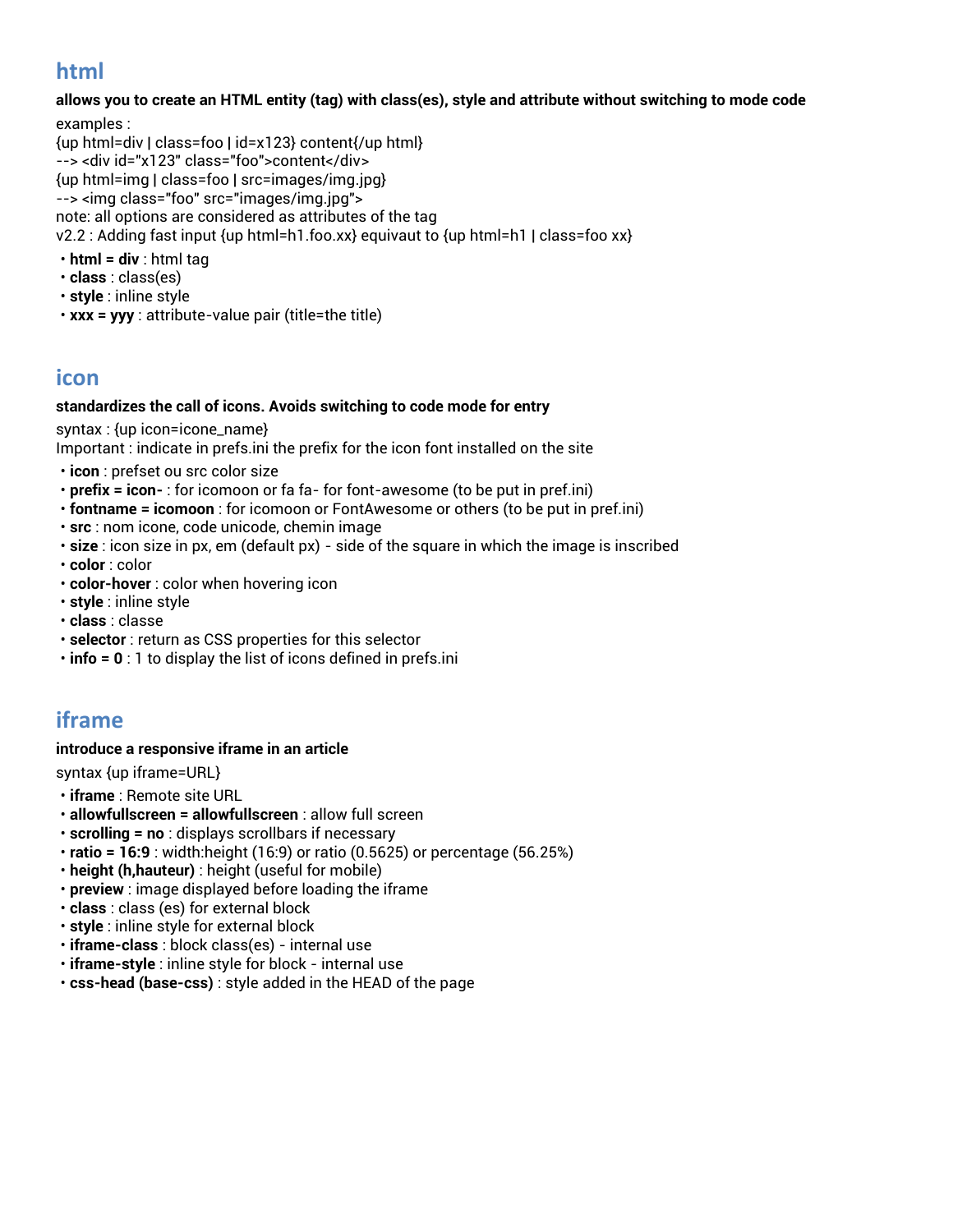## **image-compare**

#### **comparison of 2 images by moving a cursor**

- {up imagecompare} < img src=before.jpg > < img src=after.jpg > {/up imagecompare}
- **image\_compare** : nothing
- **class** : block class
- **style** : inline block style
- **initVisibleRatio = 0.2** : initial position
- **interactionMode = drag** : mode: drag, mousemove, click
- **addSeparator = 1** : add separator (vertical line)
- **addDragHandle = 1** : adds handle on separator
- **animationDuration = 450** : Duration of animation in ms
- **animationEasing = linear** : animation: linear, swing
- **precision = 2** : Precision report, number of decimals

# **image-gallery**

#### **Displays one or more images in a lightbox**

with adaptation of the image size to the device and legends syntax 1 {up image-gallery=images/image.jpg | alt=text} syntax 2 {up image-gallery=path folder}

syntax 3 {up image-gallery} content with images{/up image-gallery}

- **image\_gallery** : image file, gallery folder or widths of the images contained
- **layout = masonry-3-2-1** : layout for gallery : grid-x-x-x-x, masonry-x-x-x-x, none-x-x-x-x
- **nb-img = 0** : number of thumbnails displayed for the gallery of a folder, 0 = all
- **gallery = 1** : displays the gallery in a lightbox
- **legend** : single image label
- **legend-type = 2** : 0:none, 1:hover-top, 2:hover-bottom, 3:under the image
- **class** : class(es) for main block
- **style** : inline style for main block
- **img-class** : class(es) for block figure with image and caption
- **img-style** : inline style for block with image and caption
- **legend-class** : class(es) for the thumbnail legend
- **legend-style** : style for the thumbnail legend
- **img-sizes** : image width as a percentage of wmax-page in desktop, tablet and mobile mode.

100,100,100,100 by default

- **wmin-image = 600** : minimum width of the managed image
- **wmax-page = 1200** : maximum width of the container contained in the page
- **wmax-lightbox = 1200** : image width in lightbox
- **wmax-lightbox-mobile = 768** : image width in lightboox on mobile or 0 to disable.
- **pixel-ratio = 0** : DPR factor. e.g: 0:none, empty, 1 or 2: 2, 3:3
- **quality = 70** : compression ratio jpeg

• **similarity = 80** : minimum rate. If the width between 2 alternative images is less than 80%, the most small is not created

- **bp-tablet = 768** : breaking point tablet
- **bp-mobile = 480** : smartphone breakpoint
- **random** : random display in shuffle mode
- **search** : shuffle search
- **shuffle-reverse** : reverse button order
- **css-head (base-css)** : CSS style inserted in the HEAD. CAUTION [] instead of {}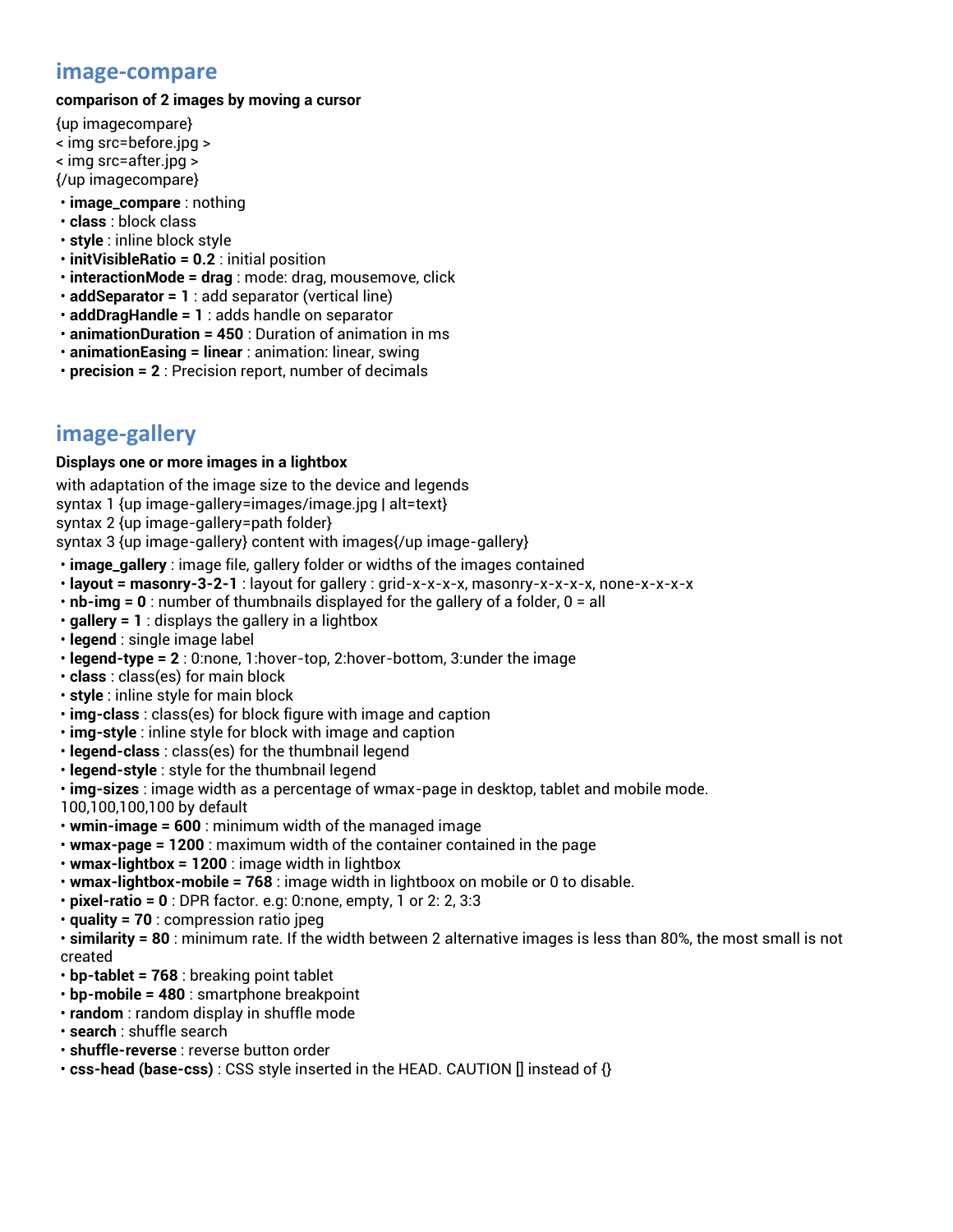# **image-hover**

### **displays an image with HTML content with effects when hovering**

{up imagehover=images/image.jpg | effect=xx} -- HTML content displayed on hover {/up imagehover}

See the demo for the effects numbers

- **image\_hover** : image name
- **effect = 11** : name of the effect to be found on the demo site
- **class** : class for external block
- **style** : inline style for external block
- **img-class** : class for image
- **img-style** : inline style for image
- **text-class** : class for text block when hovering
- **text-style** : inline style for text block when hovering
- **css-head (base-css)** : css code for the head. CAUTION [] instead of {}

# **image-logo**

#### **Add an image or text on an image**

syntax {up image-logo=prefset,image\_logo or text}image{/up image-logo}

- **image\_logo** : prefset,image\_logo or text
- **pos = right,bottom** : right, left, top, bottom ; horizontal, vertical position
- **width (l,largeur,w)** : logo width. % if no unit
- **class** : block class(es)
- **style** : inline style for block
- **main-class** : content block class(es)
- **main-style** : inline style for content block
- **css-head (base-css)** : style added in the page HEAD

# **image-magnify**

#### **displays a magnifying glass effect on an image**

syntax {up image-magnify=image | imgzoom=big-image-for-zoom}

- **image\_magnify** : normal image file
- **imgzoom** : big image file used for the zoom
- **size** : diameter of the magnifying glass in pixels
- **radius** : diameter of the magnifying glass in pixels
- **border** : border model for the magnifying glass
- **class** : class(es) added to main block
- **style** : inline style added to main block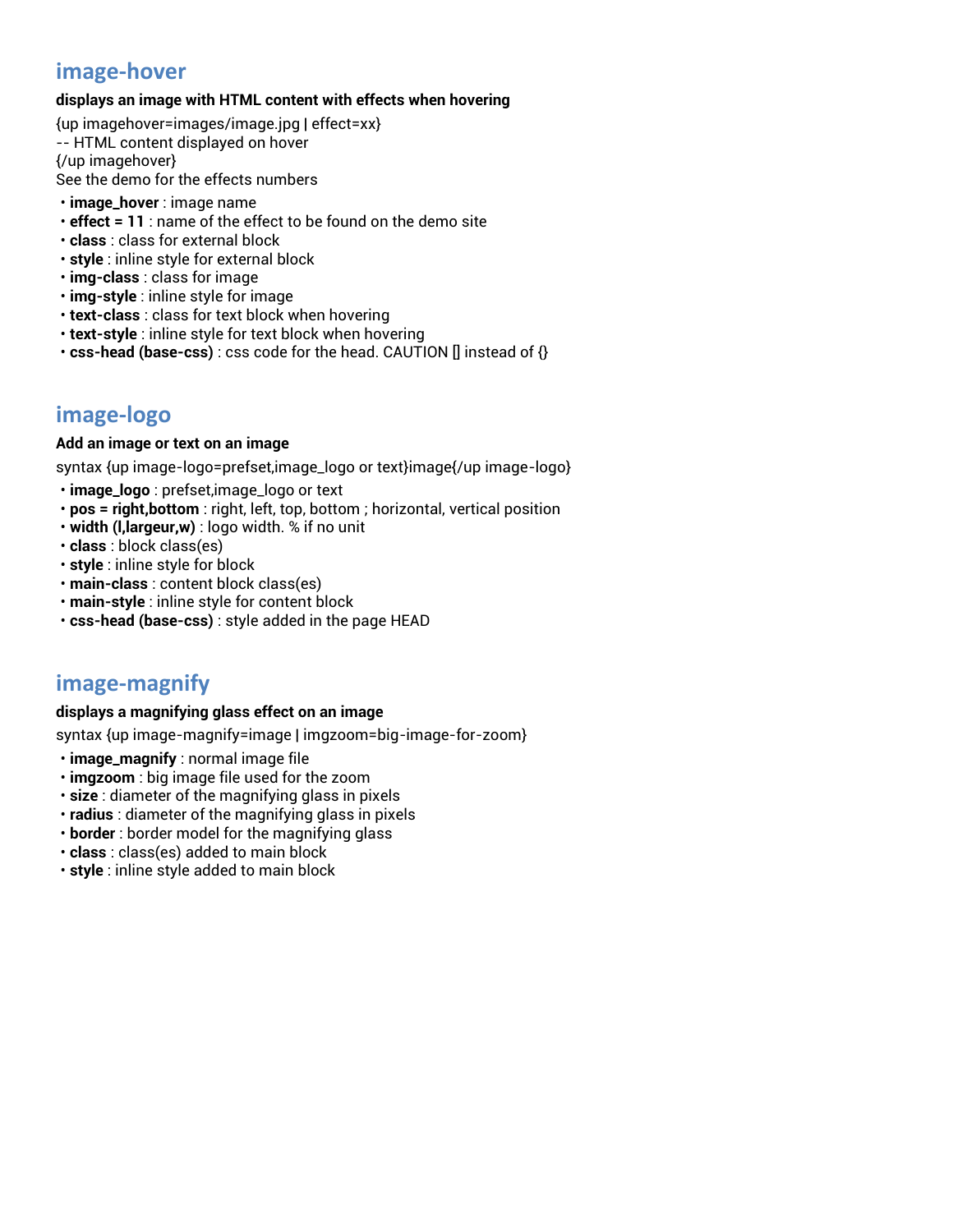# **image-pannellum**

### **Displays a 3D panorama from an equirectangular image**

syntax {up imagepannellum=path\_path\_equirectangular}

- **image\_pannellum** : image path
- **height (h,hauteur) = 400px** : height in px or vh
- **width (l,largeur,w) = 100%** : width in px or %

• **options** : list of additional options . e.g: showZoomCtrl:true,compass:true - Be careful with the min/maj. see this page • **language** : list keyword (bylineLabel,loadButtonLabel,loadingLabel) +traduction. Example:bylineLabel:lang[en=by

%s;fr:par %s], loadingLabel:Loading...

- **fullscreen = 0** : 1 to allow full screen view
- **class** : class(es) for to the main block
- **style** : inline style for to the main block
- **css-head (base-css)** : CSS rules defined by the webmaster (added to the head)
- **panorama** : image path (it is filled automatically by image\_pannellum)
- **preview** : preview image path
- **type = equirectangular** : image type
- **title (titre)** : pseudo BBCode and translation accepted
- **author** : pseudo BBCode and translation accepted
- **authorURL** : link to author site
- **autoLoad = 0** : automatic loading of the image
- **autoRotate = 0** : rotation number of degrees per second
- **showControls = 1** : 0 to hide all buttons
- **showZoomCtrl = 1** : 0 to hide the +/- buttons of the zoom
- **showFullscreenCtrl = 1** : 0 to hide the full screen button
- **hotSpotDebug = 0** : 1 to display the hotspot coordinates in the console

## **image-random**

#### **Randomly display one of the images in a folder**

The folder can be a valid pattern for the PHP GLOB function. syntax 1: {up image-random=folder}syntax 2: {up image-random}image 1{===}image 2 with link{/up image-random} syntax 3: {up image-random}content 1{===}content 2{/up image-random}

- **image\_random** : images folder
- **path-only = 0** : returns only the image path for use by another action
- **class** : class(es) for block
- **style** : inline block style
- **css-head (base-css)** : style added in the HEAD of the page

## **image-rollover**

#### **Change the image on hovering**

syntax {up image-rollover=imagebase | hover=imagesurvol}

- **image\_rollover** : resting image
- **hover** : hover image
- **click** : image when clicking
- **class** : class(es) for block
- **style** : inline style for block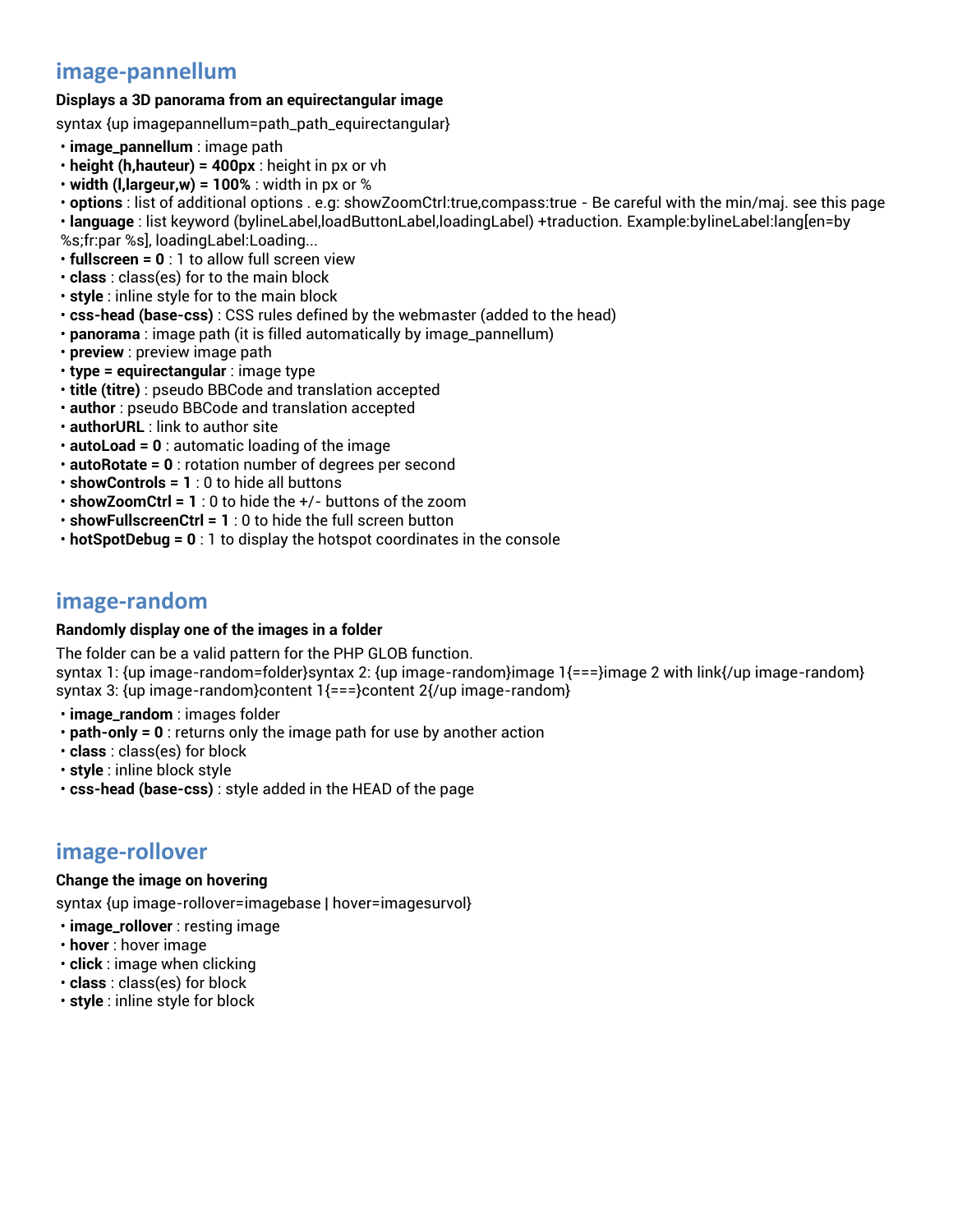## **image-secure**

### **Prevent image saving**

syntax {up image-secure=image\_path}

- **image\_secure** : chemin relatif vers image jpg ou png
- **folder-source = images** : root folder of original images
- **folder-strip = images/image-secure** : root folder og strips images
- **nb-strip = 5** : strips number
- **alt** : alternative text for image. So empty: humanized file name
- **quality = 80** : quality for jpeg images
- **reset = 0** : force the generation of strip images
- **delete-source = 0** : remove source image after generation of strips
- **class** : block class(es)
- **style** : inline style for block
- **css-head (base-css)** : style added in the page HEAD

# **imagemap**

#### **a clickable and responsive imagemap**

syntax :

{up imagemap=path\_image}

```
<area target="" alt="" title="" href="" coords="" shape="">;
<area target="" alt="" title="" href="" coords="" shape="">;
{/up imagemap}
```
use an online generator to define the zones: [www.image-map.net](file:///D:/Telechargements/__UP_pour_Rubix/TICO/_DOC%20sur%20site/v2.5/ETUDE/www.image-map.net)

- **imagemap** : the path and name of the image
- **class** : class(es) for the main block
- **style** : inline style added to the main block

# **jcat-image**

### **Displays an image related to the category of the current item**

syntaxe {up jcat\_image}

- **jcat\_image** : folder / path / url to an image if the category does not have one
- **class** : class(es) for block
- **style** : inline block style
- **css-head (base-css)** : style added in the HEAD of the page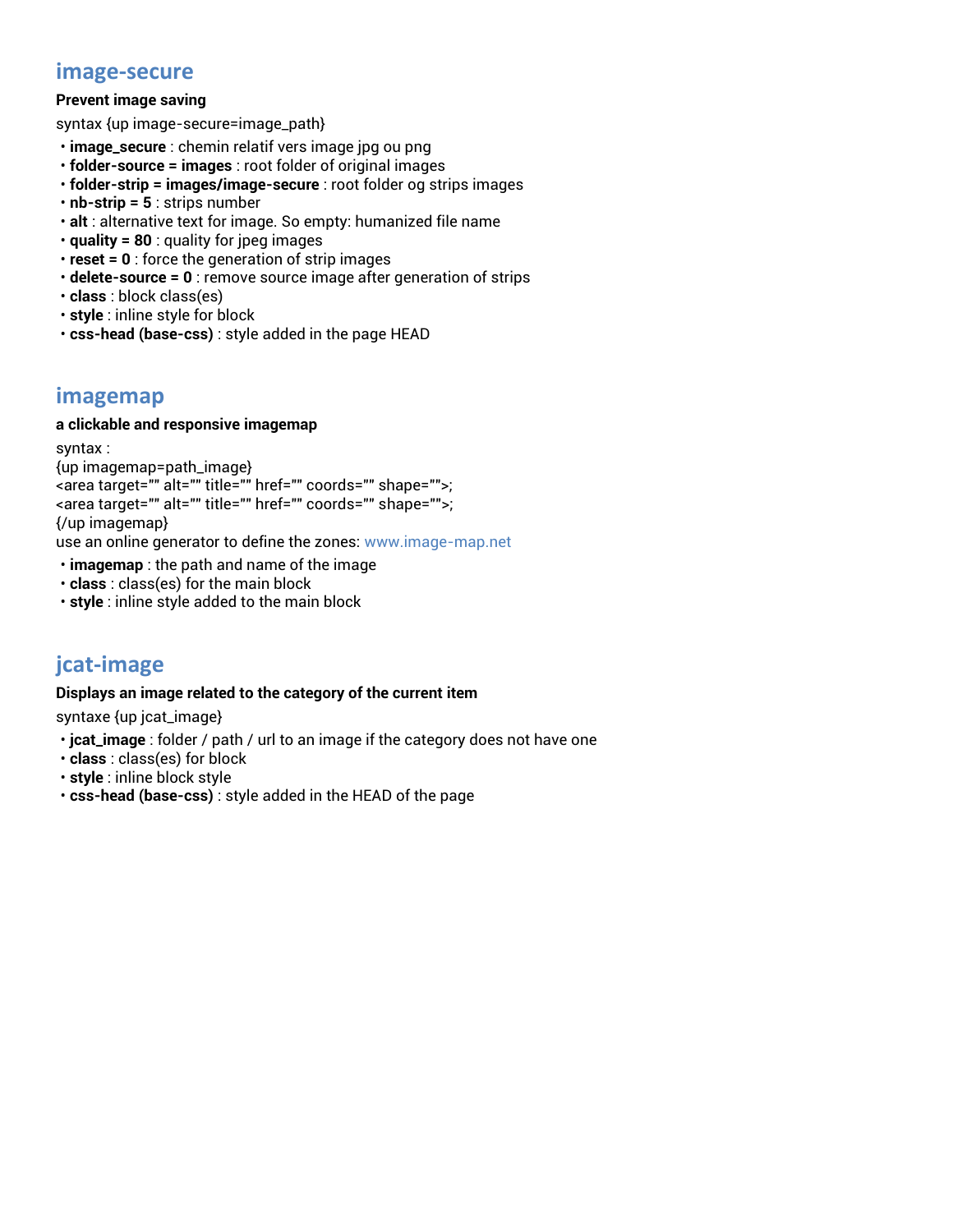# **jcategories-by-tags**

### **list of articles in one or more category**

syntax : {up articlecategory=idcategorie(s)}

A very practical action to list the articles of the current category, just type {up article-category}

TAGS : ##title## ##title-link## ##subtitle## ##link## ##intro## ##intro-text## ##intro-text,100## ##content## ##image## ##image-link## ##image-src## ##image-alt## ##date-crea## ##date-modif## ##new## ##count## ##hits## ##tags-list##

- **jcategories\_by\_tags** : ID or tag name
- **maxi** : Maximum number of items in the list
- **no-published (no\_published) = 0** : 1 pour obtenir les catégories non publiées
- **sort-by = title** : title, rgt, created\_time, modified\_time, id, hits
- **sort-order = asc** : ordre de tri : asc, desc
- **template (item-template)** : layout template. If empty the template is the content
- **main-tag = div** : tag for the block around all items. 0 for none
- **main-style** : inline classes and styles for main block
- **main-class** : class(es) for main block (obsolete)
- **item-tag = div** : tag for the block around all items. 0 for none
- **item-style** : inline classes and styles for one item
- **item-class** : class(es) for one item (obsolete)
- **image-src** : default image
- **image-alt = news** : image, default alternative text
- **date-format = %e %B %Y** : format for dates
- **date-locale** : location for dates
- **new-days = 30** : number of days since the creation of the article
- **new-html = [span class="badge-red"]nouveau[/span]** : HTML code for NEW badge
- **no-content-html = [p]aucune catégorie pour ce mot-clé[/p]** : return text if no category found
- **tags-list-prefix** : text before any other tags
- **tags-list-style** : class or style assigned to a span tag by keyword
- **css-head (base-css)** : CSS code in the head

# **jcategories-list**

#### **list of descending categories. The parent category is not displayed**

syntax : {up jcategories-list=catid} MOTS-CLES ITEM MENU: ##id## ##access## ##title-link## ##title## ##note## ##extension## ##language##

- **jcategories\_list** : category id or blank for all
- **component = Content** : extension name
- **level** : number of levels. O = all
- **main-tag = ul** : main tag (ul)
- **item-tag = li** : secondary tag (li)
- **template (item-template) = ##title-link##[small] (id:##id##) ##access## ##extension## ##language##[/small]**
- **##note##** : layout template.
- **model-note = [i class="t-blue"]%s[/i]** : partial model for a note
- **style** : classes and styles
- **css-head (base-css)** : CSS code in the head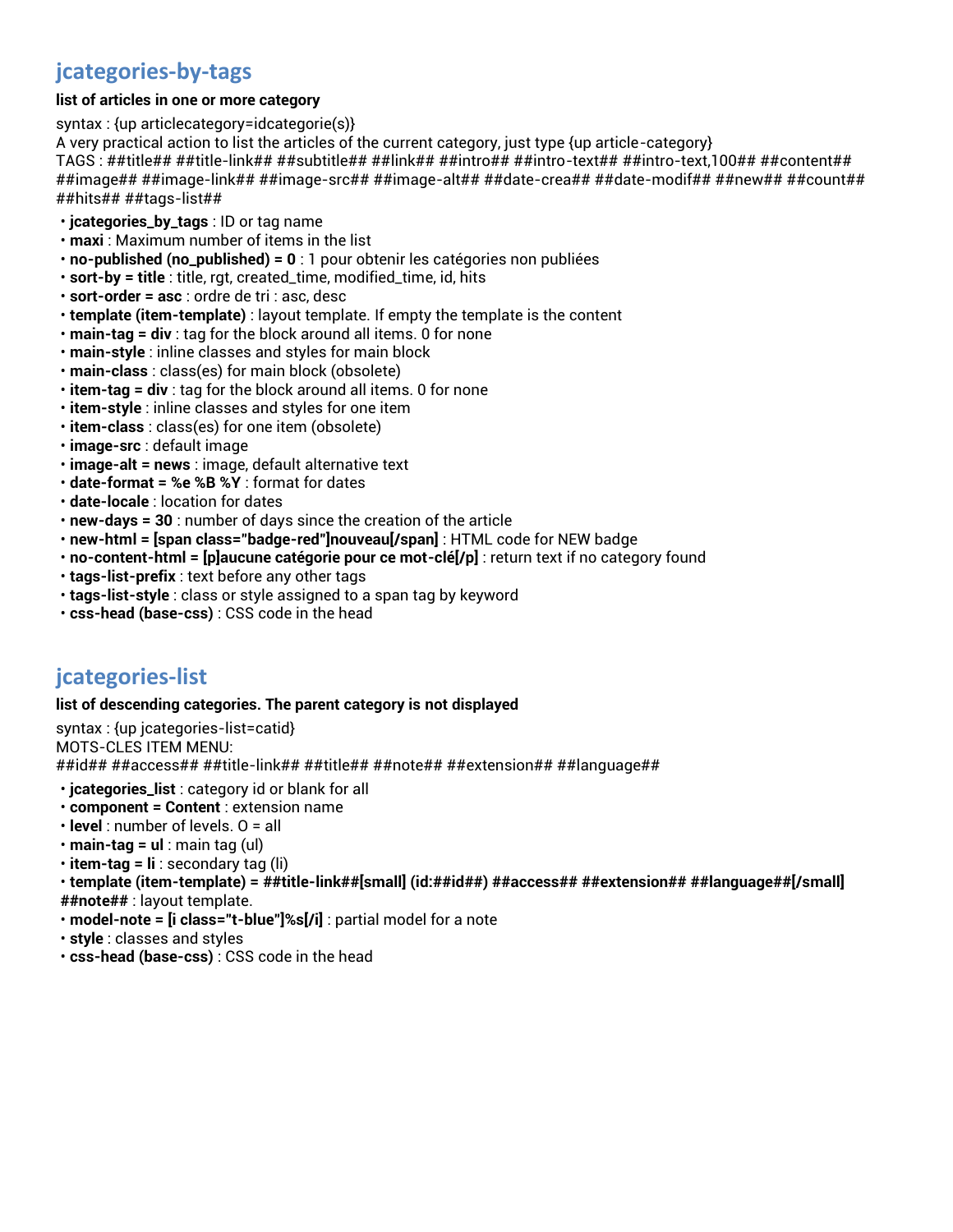# **jcontent-by-categories (jnews)**

### **list of articles in one or more category**

syntax : {up articlecategory=idcategorie(s)} A very practical action to list the articles of the current category, just type {up article-category} TAGS: ##title## ##title-link## ##subtitle## ##link## ##intro## ##intro-text## ##intro-text,100## ##content## ##image## ##image-src## ##image-alt## ##date-crea## ##date-modif## ##date-publish## ##author## ##note## ##cat## ##cat-link## ##new## ##featured## ##hits## ##tags-list##

• **jcontent\_by\_categories (jnews)** : ID(s) catégorie(s) séparé(s) avec virgule, vide pour celle de l'article actuel ou 0 pour toutes

- **maxi** : Maximum number of items in the list. Empty = all
- **exclude** : list of category ids not included if main option=0
- **current = 0** : 1 to include the current article
- **no-published (no\_published) = 1** : Also lists unpublished articles
- **sort-by = publish\_up** : tri: title, ordering, created, modified, publish\_up, id, hits
- **sort-order = desc** : ordre de tri : asc, desc
- **author** : filter on author: list of ids ou article, current
- **template (item-template)** : layout template in prefs.ini. If empty the template is the content
- **main-tag = div** : tag for the block encompassing all articles. 0 for none
- **main-style** : inline classes and styles for main block
- **main-class** : class(es) for main block
- **item-tag = div** : tag for the block of an article. 0 for none
- **item-style** : inline classes and styles for an article
- **item-class** : class(es) for an article
- **date-format = %e %B %Y** : format for dates
- **date-locale** : location for dates
- **new-days = 30** : number of days since the creation of the article
- **new-html = [span class="badge bg-red t-white"]nouveau[/span]** : HTML code for NEW badge
- **featured-html = &#x2B50** : HTML code for featured article

• **no-content-html = Pas de nouvelles, bonnes nouvelles ...[br]No news, good news ...** : Pas de nouvelles, bonnes nouvelles ...

No news, good news ...

- **image-src** : default image
- **image-alt = news** : image, default alternative text
- **tags-list-prefix** : text before any other tags
- **tags-list-style = badge;margin-right:4px** : class or style assigned to a span tag by keyword
- **tags-list-separator** : tag separator
- **css-head (base-css)** : CSS code in the head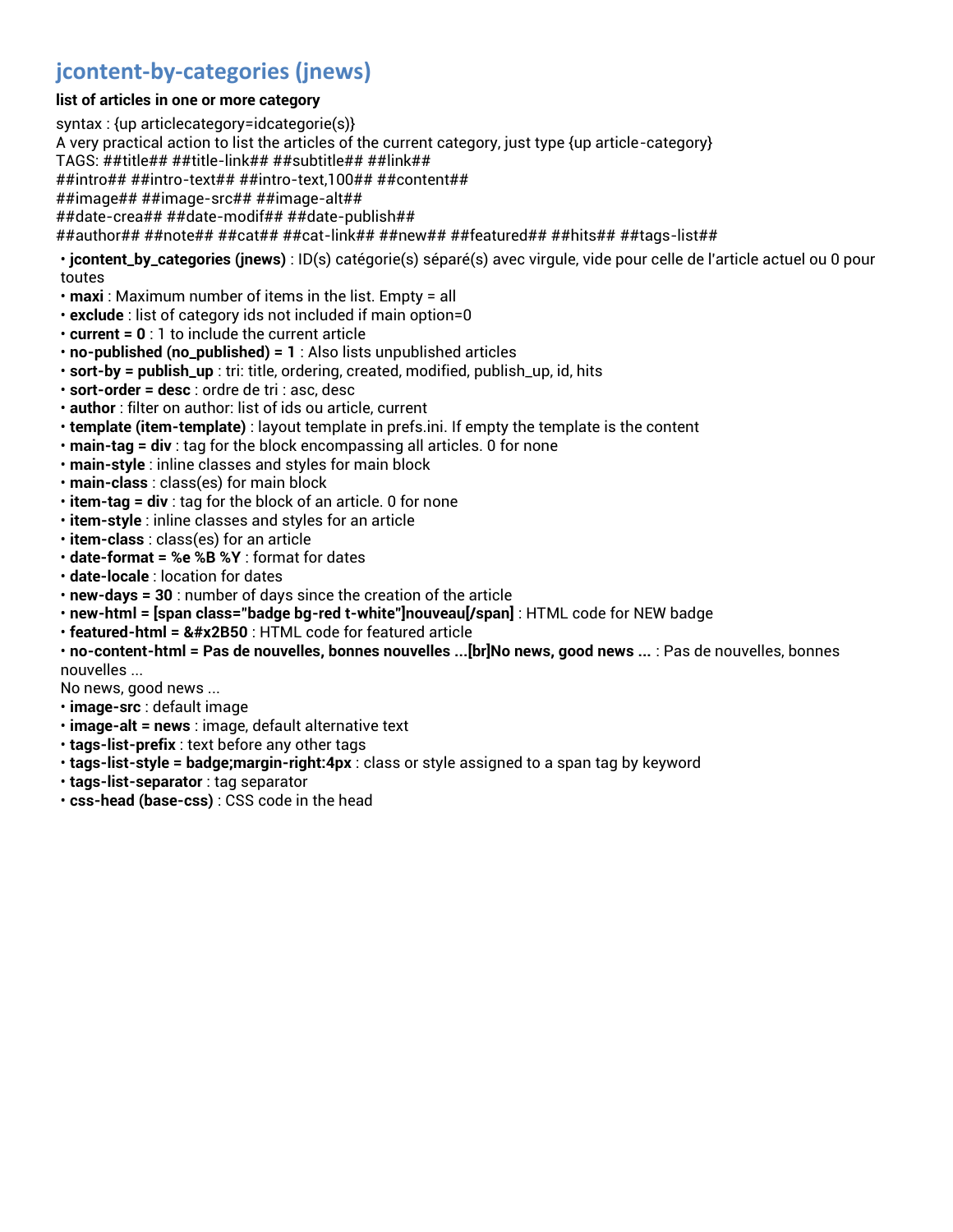# **jcontent-by-subcat**

#### **list of articles by one or more category**

syntaxe 1 : {up jcontent-by-subcat=id-categorie} Articles in a category and subcategories syntaxe 2 : {up jcontent-by-subcat} Articles in the current category and its subcategories syntaxe 3 : {up jcontent-by-subcat=0} Articles from all categories syntaxe 4 : {up jcontent-by-subcat}##title##{/up jcontent-by-subcat} Variant: Template for items between shortcodes keywords Article: ----------------- ##title## ##title-link## ##subtitle## ##link## ##intro## ##intro-text## ##intro-text,100## ##content## ##image## ##image-src## ##image-alt## ##date-crea## ##date-modif## ##date-publish## ##author## ##note## ##cat## ##new## ##featured## ##hits## ##tags-list## keywords categorie: ------------------ ##catpath## : Categories path from the root category. Ex: if we ask for category 2 with 3 levels (subcat=3): 2.1 > 2.1.1 > 2.1.1.1 ##title## ##title-link## ##link## : titre et lien de la categorie ##alias## ##id## ##nb## : Number of items in the category • **jcontent\_by\_subcat** : ID catégorie, vide pour celle de l'article actuel ou 0 pour toutes • **exclude** : list of id's for categories not included • **cat-level = 99** : 0 a 99 - maximum level of sub-categories explored • **maxi** : Maximum number of items in each category. Empty = all • **current = 0** : 1 to include the current article • **no-published (no\_published) = 0** : Also lists unpublished articles • **author** : filter on author: : list of id user ou article, current • **sort-by = title** : article sort by : title, ordering, created, modified, publish\_up, id, hits • **sort-order = asc** : sort order : asc, desc • **cat-separator = »** : to separate the categories tree • **cat-template = [small]##catpath##[/small] [b]##title##[/b]** : modèle pour les lignes de categories • **cat-root-view = 1** : display the single root category. root=never, many=always • **cat-tag = h5** : tag for line category. LI to switch to list format UL/LI • **cat-class** : class for category lign • **cat-style** : style for category lign • **template (item-template)** : layout model. If empty the model is the content • **item-tag = div** : tag for the block of an article • **item-style** : inline classes and styles for an article • **item-class** : inline classes and styles for an article • **main-tag = p** : tag for the block containing all the articles. • **main-style** : inline classes and styles for main block • **main-class** : inline classes and styles for main block • **date-format = %e %B %Y** : format for dates • **date-locale** : location for dates. By default, the client browser. • **new-days = 30** : number of days since the creation of the article for NEW badge • **new-html = [span class="badge bg-red t-white"]nouveau[/span]** : HTML code for NEW badge • **featured-html = &#x2B50** : HTML code for featured article • **no-content-html = lang[en=No content found;fr=Aucun contenu trouvé** : text if no match. 0=no text • **image-src** : default image • **image-alt = news** : image, alternative text by default • **tags-list-prefix** : text before any other tags • **tags-list-style = badge;margin-right:4px** : class or style assigned to a span tag by keyword

- **tags-list-separator** : separator between words
- **css-head (base-css)** : CSS code in the head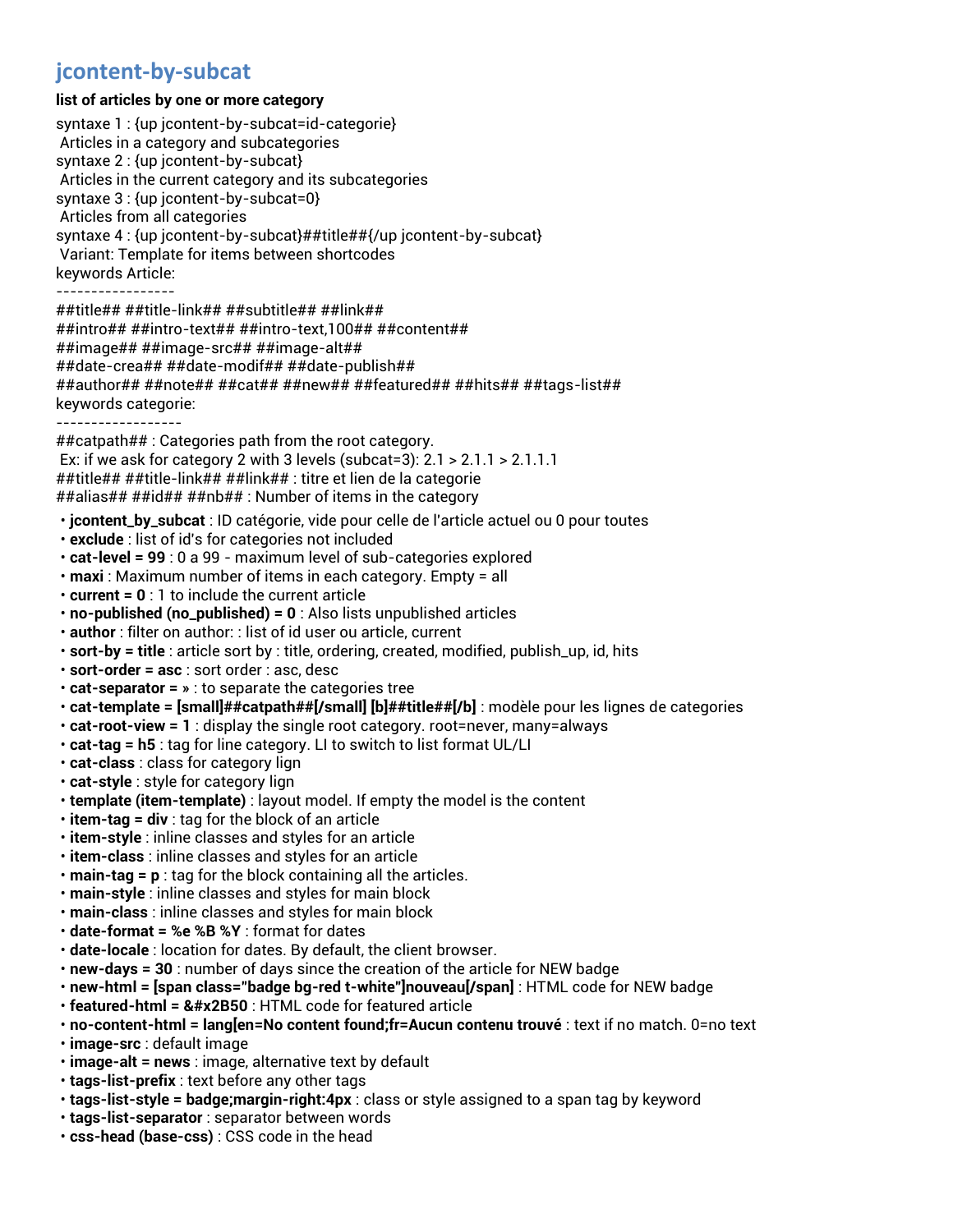# **jcontent-by-tags**

### **list of articles in one or more category**

syntax : {up articlecategory=idcategorie(s)}

A very practical action to list the articles of the current category, just type {up article-category}

TAGS : ##title## ##title-link## ##subtitle## ##link##

##intro## ##intro-text## ##intro-text,100## ##content## ##image## ##image-link## ##image-src## ##image-alt##

##date-crea## ##date-modif##

##cat## ##new## ##hits## ##tags-list##

##CF\_id\_or\_name## : valeur brute du custom field

##CF\_id\_or\_name | [span class=t-red]%label% : [:span]%value% ## (ou %rawvalue%)

- **jcontent\_by\_tags** : Category ID (separator comma) or empty for the current article ID
- **maxi** : Maximum number of items in the list
- **no-published (no\_published) = 0** : 1 pour obtenir les catégories non publiées
- **sort-by = title** : sorting: title, ordering, created, created, modified, publish\_up, id, hits
- **sort-order = asc** : sort order : asc, desc
- **template (item-template)** : layout template. If empty the template is the content
- **main-tag = div** :
- **main-style** : inline classes and styles for main block
- **main-class** : class(es) for main block (obsolete)
- **item-tag = div** : tag for the block encompassing all items. 0 for none
- **item-style** : inline classes and styles for main block
- **item-class** : class(es) for main block (obsolete)
- **image-src** : default image
- **image-alt = news** : image, default alternative text
- **date-format = %e %B %Y** : date format
- **date-locale** : format for dates. The default is the client browser.
- **new-days = 30** : number of days since the creation of the article
- **new-html = [span class="badge-red"]nouveau[/span]** : HTML code for NEW badge
- **tags-list-prefix** : text before any other tags
- **tags-list-style** : class or style for other keywords
- **no-content-html = aucune catégorie pour ce mot-clé** : message if no category found
- **css-head (base-css)** :

# **jcontent-in-content**

## **ONE article in an other article**

syntax 1 : {up jcontent\_in\_content=id\_article}

syntax 2 : {up jcontent\_in\_content=id\_article}template{/up jcontent\_in\_content} keywords :

##id## ##title## ##title-link## ##subtitle## ##link##

##intro## ##intro-text## ##intro-text,100## ##content##

##image## ##image-src## ##image-alt##

##date-crea## ##date-modif## ##date-publish##

##author## ##note## ##cat## ##new## ##featured## ##hits##

- **jcontent\_in\_content** : Article ID
- **no-published (no\_published) = 1** : Also lists unpublished articles
- **template (item-template) = ##content##** : layout template in prefs.ini. If empty the template is the content
- **main-tag = div** : tag for the block of an article. 0 for none
- **main-style** : inline classes and styles for an article
- **main-class** : class(es) for an article
- **date-format = %e %B %Y** : format for dates
- **date-locale** : location for dates
- **css-head (base-css)** : CSS code in the head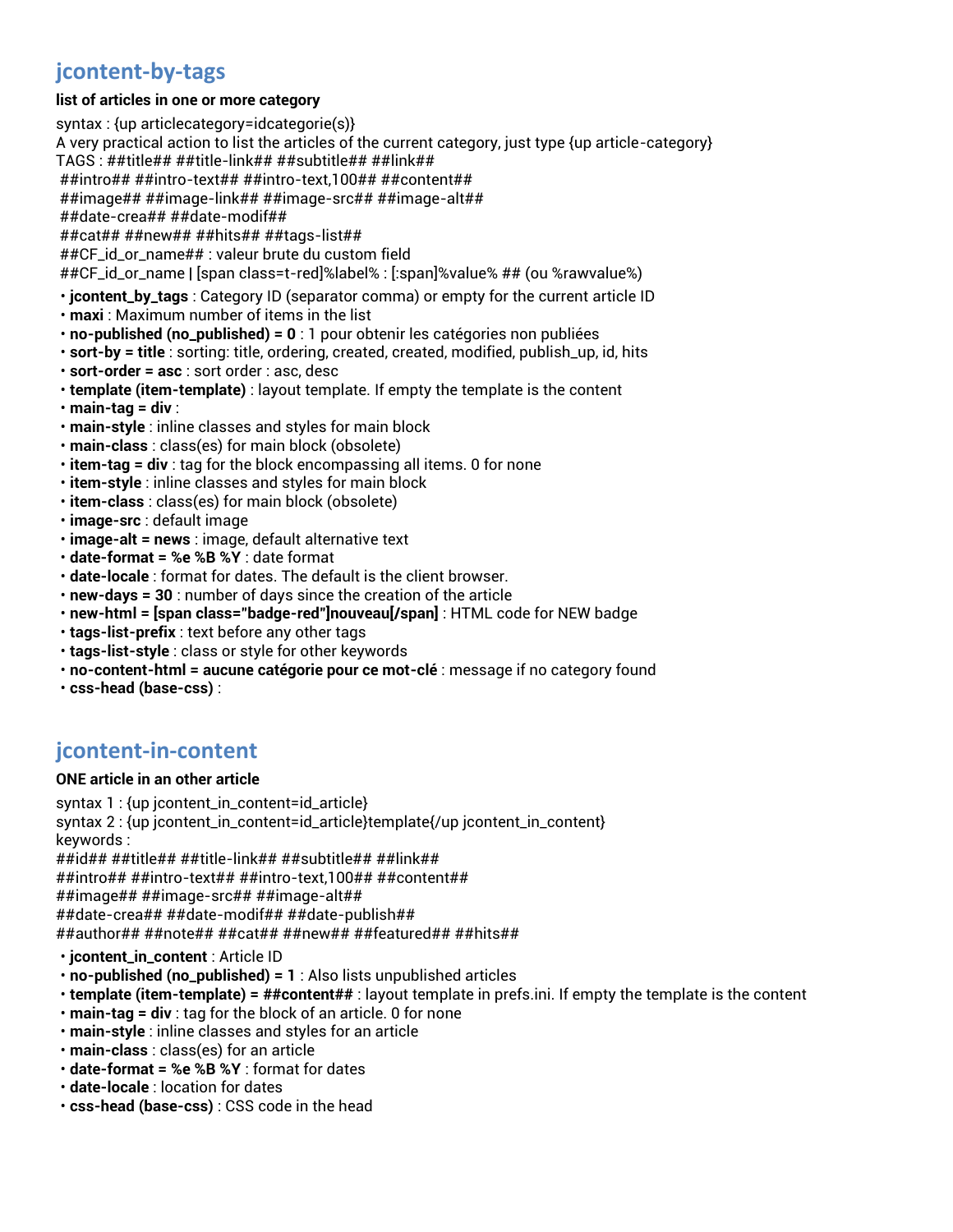# **jcontent-info**

### **Displays information about the current article**

| syntax $1:$ {up jcontent_info}                                                                                                                                                                                                                                                                                                                                                                                               |
|------------------------------------------------------------------------------------------------------------------------------------------------------------------------------------------------------------------------------------------------------------------------------------------------------------------------------------------------------------------------------------------------------------------------------|
| syntax 2 : {up jcontent_info}template{/up jcontent_info}                                                                                                                                                                                                                                                                                                                                                                     |
| keywords :                                                                                                                                                                                                                                                                                                                                                                                                                   |
| ##id## ##title## ##subtitle##                                                                                                                                                                                                                                                                                                                                                                                                |
| ##image## ##image-src## ##image-alt##                                                                                                                                                                                                                                                                                                                                                                                        |
| ##date-crea## ##date-modif## ##date-publish##                                                                                                                                                                                                                                                                                                                                                                                |
| ##author## ##note## ##cat## ##new## ##featured## ##hits## ##tags##                                                                                                                                                                                                                                                                                                                                                           |
| · jcontent_info : none                                                                                                                                                                                                                                                                                                                                                                                                       |
| <b><math>\cdot</math> template (item-template)</b> = $\#$ <b>#content##</b> : layout template in prefs.ini. If empty the template is the content                                                                                                                                                                                                                                                                             |
| $\mathbf{r} = \mathbf{r} + \mathbf{r} + \mathbf{r} + \mathbf{r} + \mathbf{r} + \mathbf{r} + \mathbf{r} + \mathbf{r} + \mathbf{r} + \mathbf{r} + \mathbf{r} + \mathbf{r} + \mathbf{r} + \mathbf{r} + \mathbf{r} + \mathbf{r} + \mathbf{r} + \mathbf{r} + \mathbf{r} + \mathbf{r} + \mathbf{r} + \mathbf{r} + \mathbf{r} + \mathbf{r} + \mathbf{r} + \mathbf{r} + \mathbf{r} + \mathbf{r} + \mathbf{r} + \mathbf{r} + \mathbf$ |

- **tag = \_div** : tag for the block of an article. \_div = div if class or style, otherwise nothing. = 0=never
- **style** : inline classes and styles for an article
- **class** : inline classes and styles for an article
- **date-format = %e %B %Y** : format for dates
- **date-locale** : location for dates
- **featured-html = [b class="t-gris"]★[/b], [b class="t-jauneFonce"]★[/b]** :
- **tags-list-prefix** : text before other possible tags
- **tags-list-style = badge;margin-right:4px** : Class or style affects a span tag by keyword
- **tags-list-separator** : separator between keywords
- **path-separator = »** : character or bbcode to separate menu items or categories
- **path-current-class = b** : style of the terminal element of a path
- **path-parent-class = fs90** : style of parent elements
- **path-order = asc** : show links on items
- **path-link = 1** : affiche les liens sur les éléments.
- **css-head (base-css)** : CSS code in the head

# **jcontent-list (article-category)**

#### **list of articles in one or more category**

syntax : {up articlecategory=idcategorie(s)}

A very practical action to list the articles of the current category, just type {up article-category}

- **jcontent\_list (article\_category)** : Category ID (separator comma) or empty for the current article ID
- **maxi** : Maximum number of items in the list
- **no-published (no\_published) = 1** : 1:for unpublished articles
- **sort-by = title** : sorting: title, ordering, created, created, modified, publish\_up, id, hits
- **sort-order = asc** : sort order : asc, desc
- **author** : filter on author: list of id or article, current
- **main-class** : class(es) for main block
- **class** : same as main-class
- **main-style** : inline classes and styles for main block
- **style** : same as main-style
- **title (titre)** : HTML title if article found.
- **title-tag = h3** : title level
- **title-style** : inline classes and styles for the title
- **title-class** : class(es) for the title
- **list-style** : inline classes and styles for the list
- **list-class** : class(es) for the list
- **css-head (base-css)** : CSS code in the head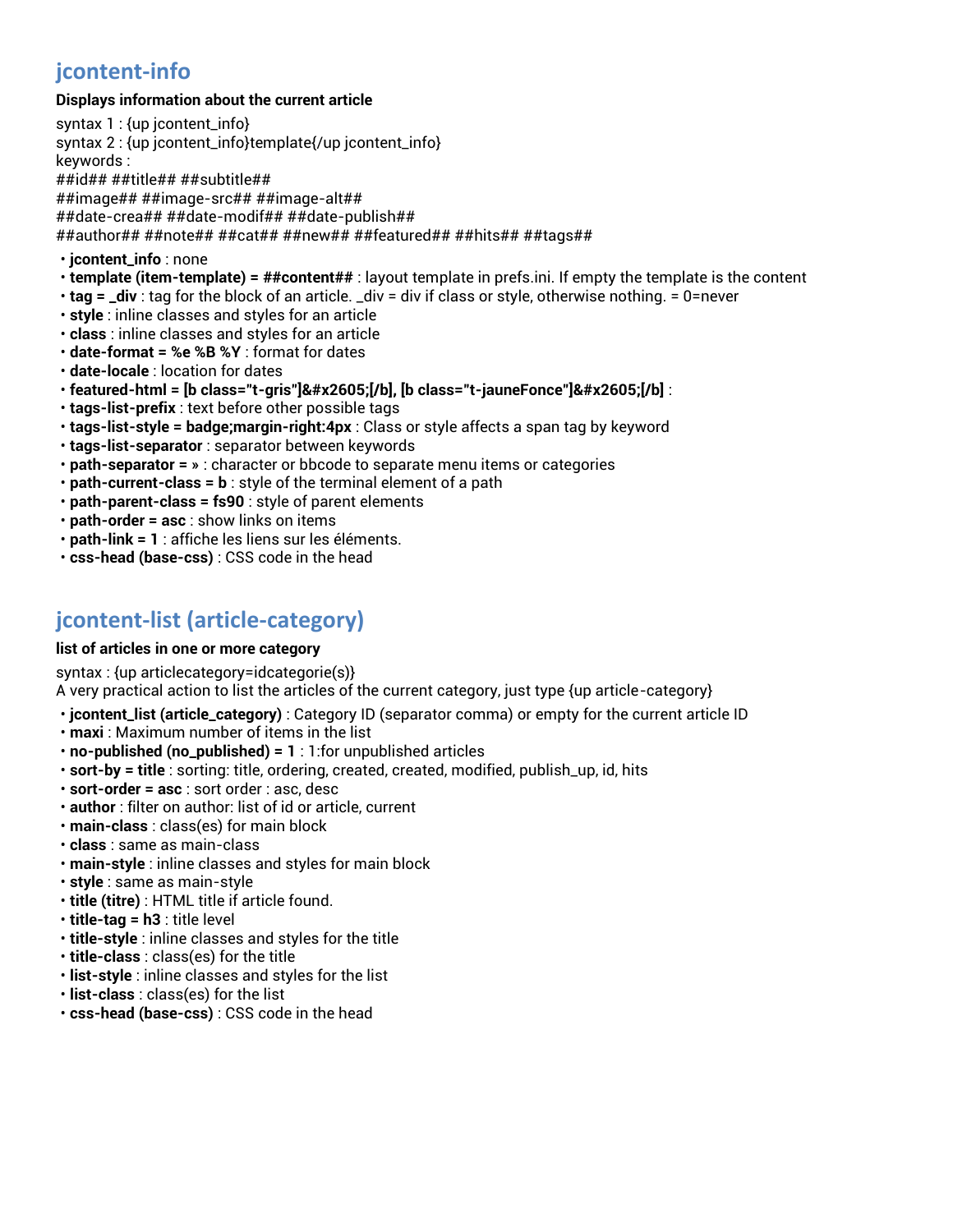# **jextensions-list**

## **list of extensions installed on the site**

syntax : {up jextensions\_list=prefset or type(s)}

keywords: \* ##id## ##client## ##type## ##name-link## ##name## ##author## ##version## ##folder## ##state##

- **jextensions\_list = component,module,plugin** : prefset ou type(s)
- **type-exclude = 0** : 1= all types except those passed in main parameter
- **client = 0** : 0=site, 1=admin, 2=all
- **minimal-id = 10000** : to exclude components from the Joomla core
- **actif-only = 0** : 1 to list the unpublished extensions
- **sort = type,folder,name** : type,folder,name
- **main-tag = ul** : main tag (ul)
- **item-tag = li** : secondary tag (li
- **template (item-template) = ##state####name##[small] ##client## ##type####folder## ##version## (id:##id##)**
- **##author## [/small] ##note##** : layout template
- **model-folder = %s** : template for folder
- **model-version = vers:%s** : template for version
- **model-note = [i class="t-blue"]%s[/i]** : template for notes
- state-list = t-red : choice list : inactif, actif &#x1f534
- **style** : classes and styles
- **css-head (base-css)** :

# **jmenus-list**

#### **menu list**

syntax : {up jmenus-list=menutype}

- **jmenus\_list** : prefset, menutype name or empty for all
- **menuid** : ID parent menu to limit to this branch
- **main-tag = ul** : tag for file list
- **template-menutype = [h5]##title## (id:##id##)[/h5] ##description## / ##menutype##** : layout template or 0 for none
- **template-menu = ##title-link##[small] (id:##id##) ##access## - ##component## ##language##[/small] ##note##** : menu template
- **model-note = [i class="t-blue"] %s[/i]** : template for note
- **style** : classes and styles
- **css-head (base-css)** : CSS code in the head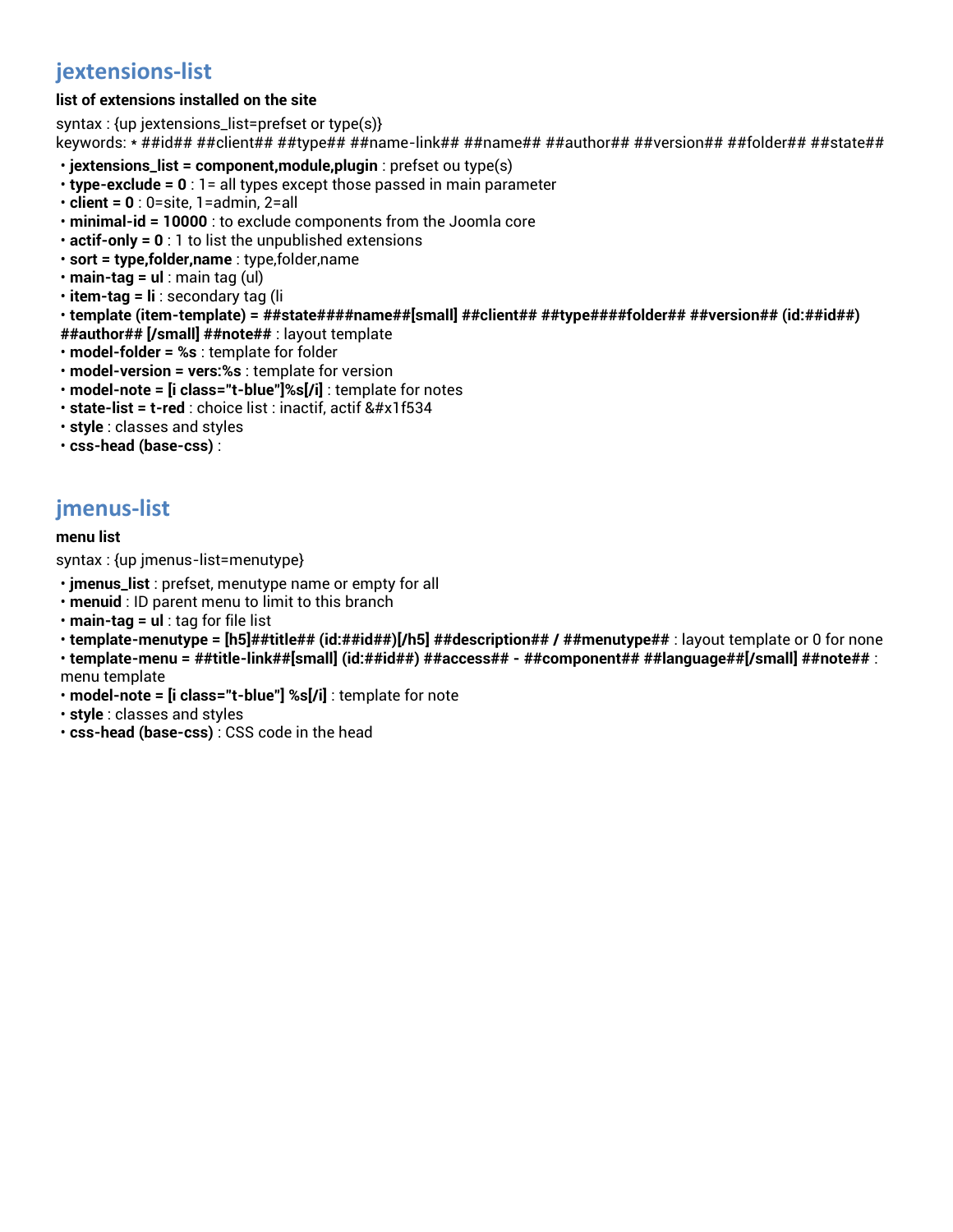# **jmodules-list**

### **list of modules on the site**

syntax : {up jmodules-list=position ou client\_id}

- **jmodules\_list** : prefset ou position(s). empty=all site modules
- **position-exclude = 0** : 1 = all positions except those passed in main parameter
- **client = 0** : 0=site, 1=admin, 2=tous
- **module** : module name. ex: LM-Custom-SITE
- **module-exclude = 0** : 1= all modules except those passed to the module parameter
- **actif-only = 0** : 1 to list the unpublished extensions
- **order = position, ordering, title** : tri
- **main-tag = ul** : main tag (ul)
- **main-style** : inline classes and styles for main block
- **main-class** : class (es) for main block
- **item-tag = li** : secondary tag(li)
- **item-style** : inline classes and styles for ligns
- **item-class** : class (es) for ligns
- **template (item-template) = [##position##] b class="##state##" [b]##title##[/b] [small] (id:##id## - ##module##)**
- **##language##[/small] ##note##** : layout template
- **model-note = [i class="t-blue"]%s[/i]** : template for note
- **no-content-html = [p]aucun module a cette position[/p]** : text back if no category found
- state-list = icon-unpublish t-rouge, icon-publish t-vert, icon-trash t-gris : choice list : inactif, actif &#x1f534
- **css-head (base-css)** : CSS code in the head

# **kawa (coffee)**

#### **Serves as a virtual coffee**

After many long hours in front of your computer, your eyes start to close.

Quickly type this shortcode :

syntax {up kawa=long | sugar | speculoos=lotus }

- **kawa (coffee)** : empty = short coffee, long = long coffee
- **sucre (sugar) = 1** : sugar option
- **speculoos** : speculoos base or specify brand (lotus)
- **class** : class(es) for block
- **style** : inline style for block

# **lang**

#### **Choice of content according to visitor language**

syntax 1 : {up lang | fr=oui | gb=yes}

syntax 2 : {up lang | lang-order=en-fr} english content  $\{===\}$ french content  $\{/up$  lang}

- **lang** : language to check the rendering (empty in production)
- **lang-order = en,fr** : order of entry of language in content
- **tag** : tag surrounding the returned content
- **class** : block class (es)
- **style** : inline style for block
- **css-head (base-css)** : CSS rules defined by the webmaster (add in the head)
- **info = 0** : displays the browser language and the language displayed
- **http = 0** : use HTTP header instead of JFactory::getLanguage()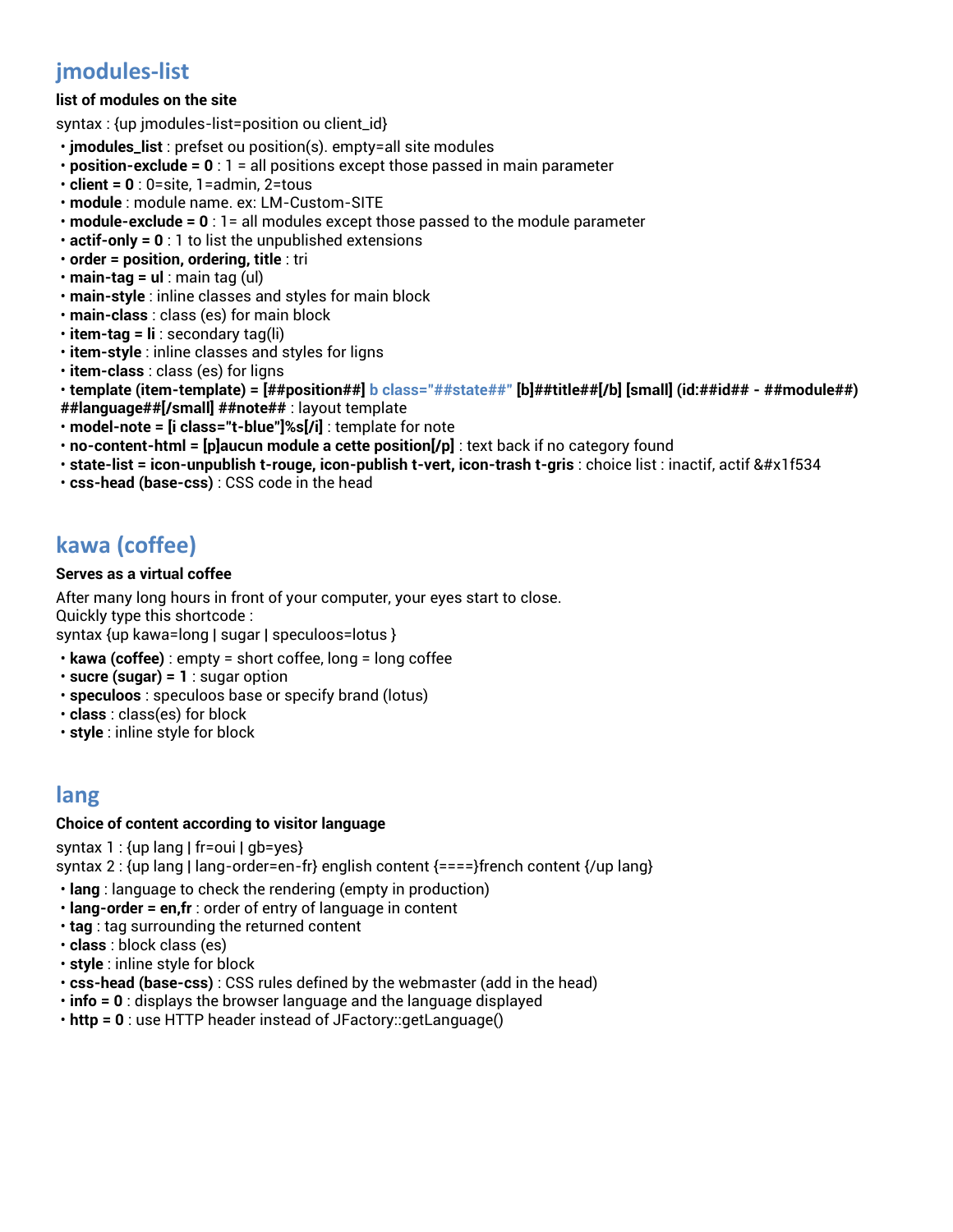# **link**

## **Displays a link to an URL or email**

syntax {up link=URL\_or\_MAIL | label=label | blank | class=...}

- **link** : URL or email for href attribute
- **label** : alternative text for link
- **blank = 0** : open the link in a new tab
- **icon = 0** : icon displayed before the link : empty=default, Unicode, fonticon, image
- **icon-style** : class and styles for icon
- **icon-url = Ux1F517** : Default icon for URL
- **icon-mail = Ux2709** : Default icon for MAIL
- **font-prefix = icon-** : 'icon-' for icomoon ou 'fa fa-' for font-awesome (to put in pref.ini)
- **class** : class for block
- **style** : inline style for block
- **css-head (base-css)** : style added in the HEAD of the page

# **listup**

### **Customize simple and/or ordered lists**

syntax {up listup=style puce} list UL/OL {/up listup}

- **listup** : style of bullets (semicolon separator) by levels (markers) (comma separator)
- **class** : class(es) for main block
- **style** : style for main block
- **style-\*** : class or style for bullet levels (style-1 to style-12)
- **start** : index for numbered list start
- **ul-default = square;t-c1** : default list type
- **ol-default = decimal;t-c1** : default numbered list type
- **valid-type = rounded-alpha,squared-alpha,circled-decimal,rounded-decimal,decimal-leading-zero,lower-alpha,upperalpha,lower-roman,upper-roman** : allowed (numbered) list types
- **fonticon = FontAwesome** : icon font installed on the site
- **css-head (base-css)** : style added in the HEAD of the page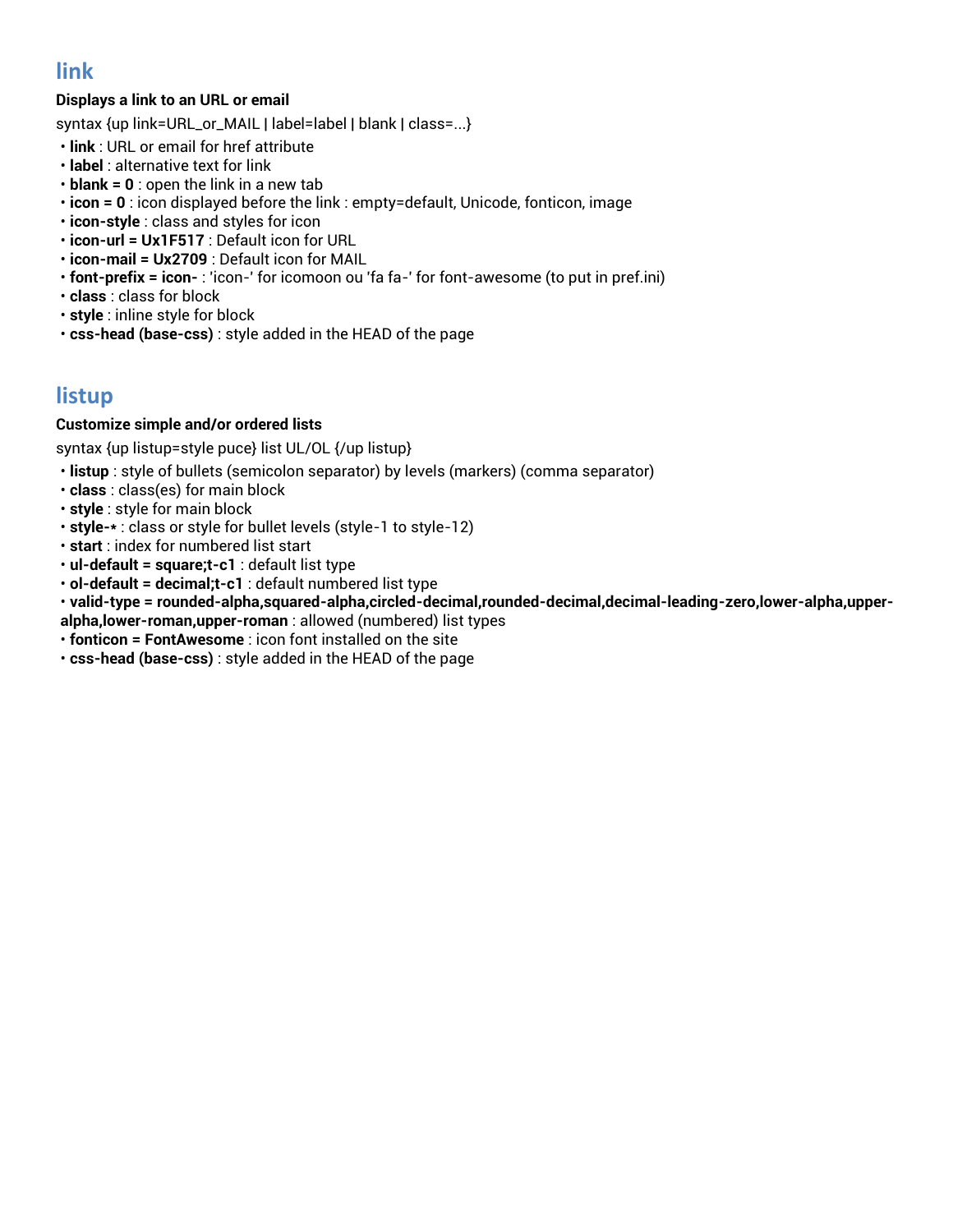# **lorem**

## **Displays random text (style possible)**

Syntax : {up lorem=list of arguments below }

- (integer) Number of paragraphs (P) generated. 4 by default
- short, medium, medium, medium, medium, verylong The average length of a paragraph.
- decorate adds bold, italic,...
- link adds links.
- ul add lists.
- ol adds ordered lists.
- dl adds lists description.
- bq adds quote block
- code adds code examples.
- headers adds hx titles.
- allcaps ALL CAPITAL LETTERS.
- prude prude version.
- plaintext Returns text without HTML tags.

example call [: https://loripsum.net/api/2/code/decorate](https://loripsum.net/api/2/code/decorate)

To have a text without any tags, use: {up lorem=2,complaintxt | tag=0}. Even without a P tag, the number of paragraphs affects the length of the returned text.

- **lorem** : number of paragraphs and keyword (comma-separated)
- **max-char** : maximum number of characters
- **max-word** : maximum number of words
- **tag = div** : div : (v1.6) block tag containing the returned text or tag=0 for none
- **class** : class(es) for block (no effect, if tag=0)
- **style** : inline style for block (no effect, if tag=0

# **lorem-placeimg**

#### **displays a random image**

Syntax :

{up lorem-placeimg=category | width=xx | height=xx | grayscale | sepia } --> category = any, animals, arch, nature, people, tech

- **lorem\_placeimg = any** : type of image: any, animals, arch, nature, people, tech
- **height (h,hauteur) = 200** : uploaded image height
- **width (l,largeur,w) = 200** : width of image uploaded
- **grayscale = 0** : grayscale rendering
- **sepia = 0** : rendered sepia
- **class** : class(es)
- **style** : classes and styles

# **lorem-unsplash**

#### **displays a random image**

Syntax : {up lorem-unsplash=#image | width=xx | height=xx } search for image number on picsum.photos

- **lorem\_unsplash** : image number on picsum.photos
- **height (h,hauteur) = 200** : uploaded image height
- **width (l,largeur,w) = 200** : width of image uploaded
- **random = 0** : forces random retrieval
- **grayscale = 0** : for grayscale rendering
- **blur = 0** : fuzzy rendering
- **gravity** : cropping: north, east, south, south, west, center
- **class** : class(es)
- **style** : classes and styles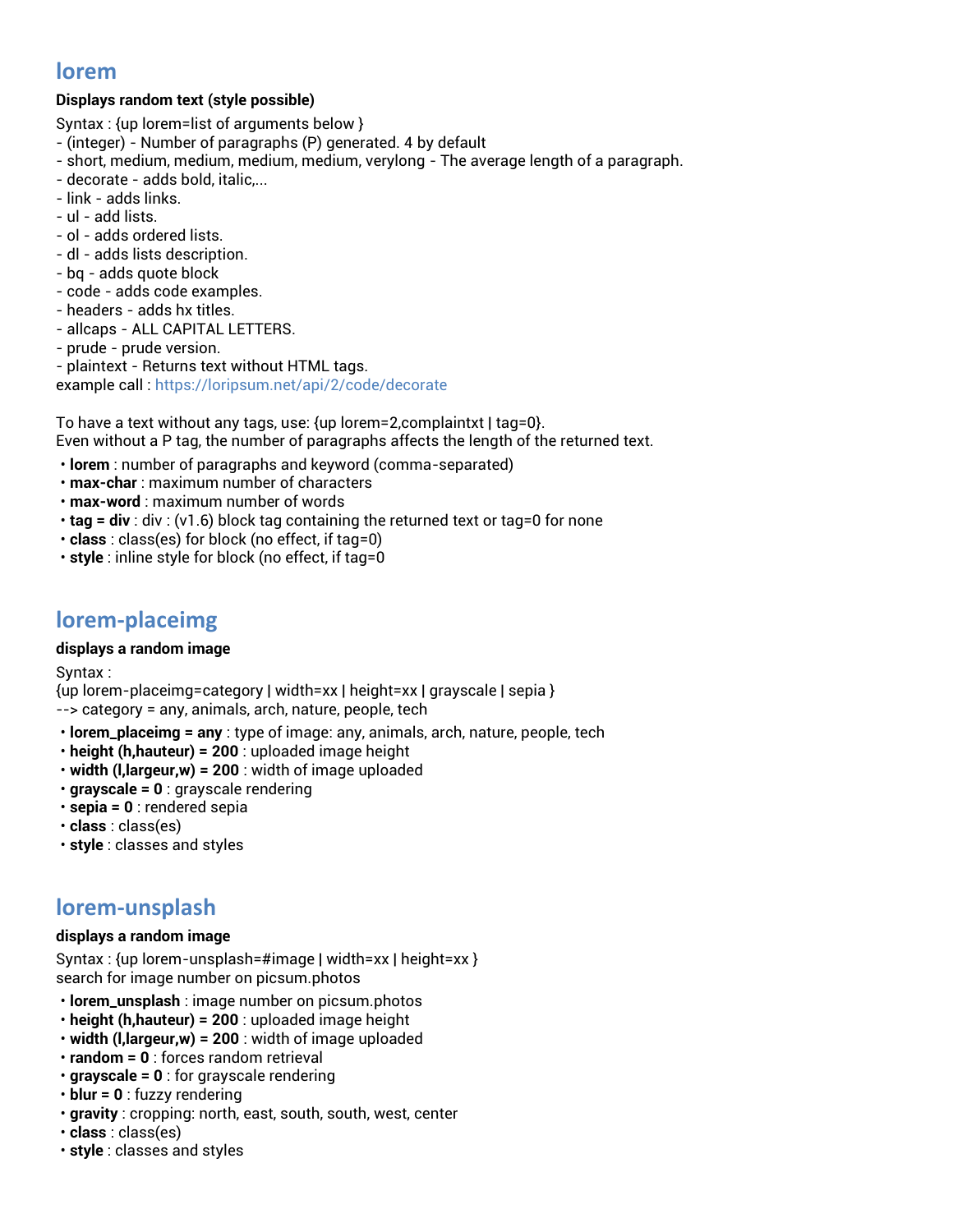# **lorempixel**

#### **displays a random image**

Syntax : {up lorempixel=type | width=xx | height=xx }

--> type = abstract, animals, business, cats, city, food, nightlife, fashion, people nature, sports, technics, transport Note : width & height are the dimensions of the image returned by lorempixel. To display it in filling in the parent block, you must add style=width:100%

• **lorempixel = cats** : type of image: abstract, animals, business, business, cats, city, food, nightlife, fashion, people nature, sports, technicians, transport

- **align** : horizontal alignment : left, center, right
- **height (h,hauteur) = 200** : uploaded image height
- **width (l,largeur,w) = 200** : width of image uploaded
- **class** : class(es)
- **style** : style

### **mapael**

#### **Shows an interactive vector map**

syntaxe {up mapael=nom\_carte} {default-area | ...} {default-plot | ...} {default-link | ...} {area=ID | value=X | ...} {plot=ID | coord=lat,lon | value=[X1,X2] | text=... | ...} {link=ID | between=lat1,lon1,lat2,lon2 | factor=0.5 | ...} {link=ID | between=plot-ID-1, plot-ID-2 | factor=0.5 | ...} {legend-area=TITRE | ...} {legend-plot=TITRE | ...} {legend-slice=LABEL | value=X | ...} {legend-slice=LABEL | min=X | max=Y | ...} {/up mapael} Options main shortcode : zoom=min,max | zoom-init=niv,lat,lon | csv-xxx | ... Options common to all secondary shortcodes : bd-color | bd-color-hover | bd-dash | bd-width | bd-width-hover | bg | bg-hover class | eventHandlers | href | target | transform-hover text | text-attrs | text-attrs-hover | text-margin | text-position tooltip | tooltip-class | tooltip-offset-left | tooltip-offset-top | tooltip-overflow-right | tooltip-overflow-bottom options Specific options for defaultPlot & plot type | size | height | width | url | path saisie rapide : circle=W,color | square=W,color | image=WxH,url | svg=WxH,path Options for area value Options for plot value | coord | plotsOn Options for link between | factor Options for legend-area & legend-plot mode | exclusive | display | legend-class ml | mb | ml-label | ml-title |mb-title | color-title | color-label | color-label-hover hide-enabled | hide-opacity | hide-animation Options for legend-slice value | min | max legend-slice/label | clicked | display legend-font-size | legend-bd-color | legend-bd-width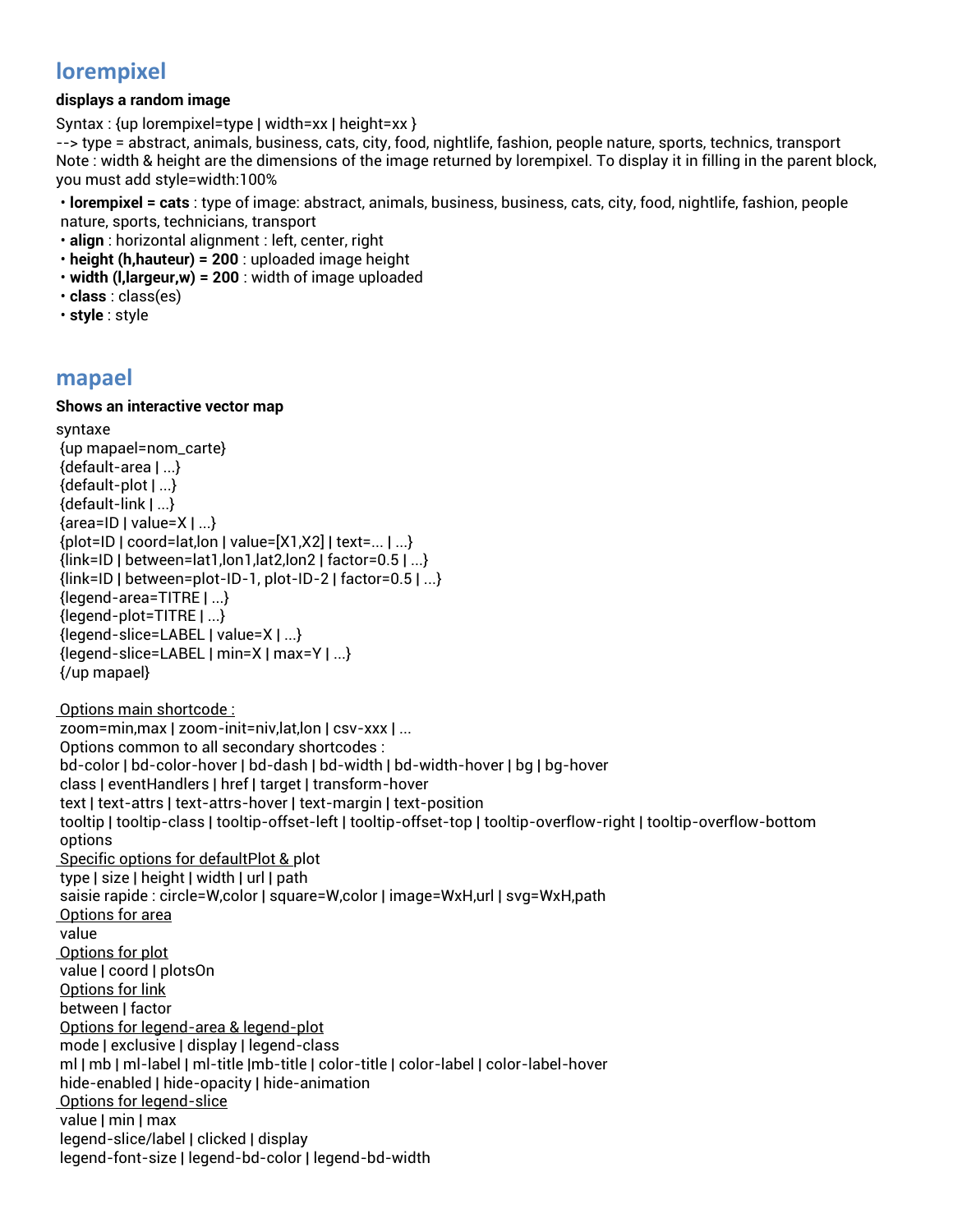- **mapael** : name of the card (.js file)
- **zoom** : minimum, maximum zoom value
- **zoom-init** : initial level and coordinates of the center
- **options** : list of options in mapael format. eg: default-area: {attrs:{fill:'#dda0dd'},attrsHover:{fill:'#FF00FF'}}
- **make-html = 1** : By default, the blocks for the legend(s) are created below the map.
- **map-class = map** : CSS class name of the card container
- **csv-areas** : CSV file to define the areas. Area sub-shortcodes are ignored
- **csv-areas-model** : model to build the definition of an area
- **csv-plots** : CSV file to define the plots. plot sub-shortcodes are ignored
- **csv-plots-model** : model to build the definition of an plot
- **csv-links** : CSV file to define the links. link sub-shortcodes are ignored
- **csv-links-model** : model to build the definition of an link
- **tooltip-class** : Tooltip CSS class name
- **tooltip-style** : CSS properties for tooltips
- **before-init** : see demo
- **after-init** : see demo
- **class** : class(es) added to the main block
- **style** : inline style add to main block
- **css-head (base-css)** : style adds in the HEAD of the page

## **markdown**

#### **Displays MARKDOWN content from a file or entered between shortcodes**

syntax 1: {up markdown}content{/up markdown} syntax 2: {up markdown=fichiermdname} Use : display a changelog.md file

- **markdown** : path and name of the markdown or empty file for content
- **strip-tags = 1** : 0 to keep the HTML tags in the content entered between shortcodes. They are
- are always kept if the source is a file.
- **class** : class(es) for block
- **style** : style

## **marquee**

### **HTML content scrolling horizontally or vertically**

{up marked=label} text of the scrolling message {/up marked}

- **marquee** : the text of the label
- **filter** : conditions. See doc action filter (v1.8)
- **height (h,hauteur) = 100px** : default height for vetical scroll
- **model = base** : CSS style in .upmq-style or none
- **out-class** : class(es) for div out
- **out-style** : inline style for div out
- **msg-class** : class(es) for div msg
- **msg-style** : inline style for div msg
- **lbl-class** : class(es) for div label
- **lbl-style** : inline style for div label
- **lbl-pos** : position label : left, right, up, down, none
- **lbl-nowrap = 0** : true = label on one line
- **direction = left** : left, right, up, down
- **loop = -1** : number of displays, -1 : infinite
- **scrolldelay = 0** : delay in milliseconds
- **scrollamount = 50** : speed
- **circular = 1** : carousel mode. if content larger than.str\_wrap
- **drag = 1** : msg displacement with mouse
- **runshort = 1** : scroll if short text (visible without scroll)
- **hoverstop = 1** : pause during flyover
- **inverthover = 0** : scroll only when flying over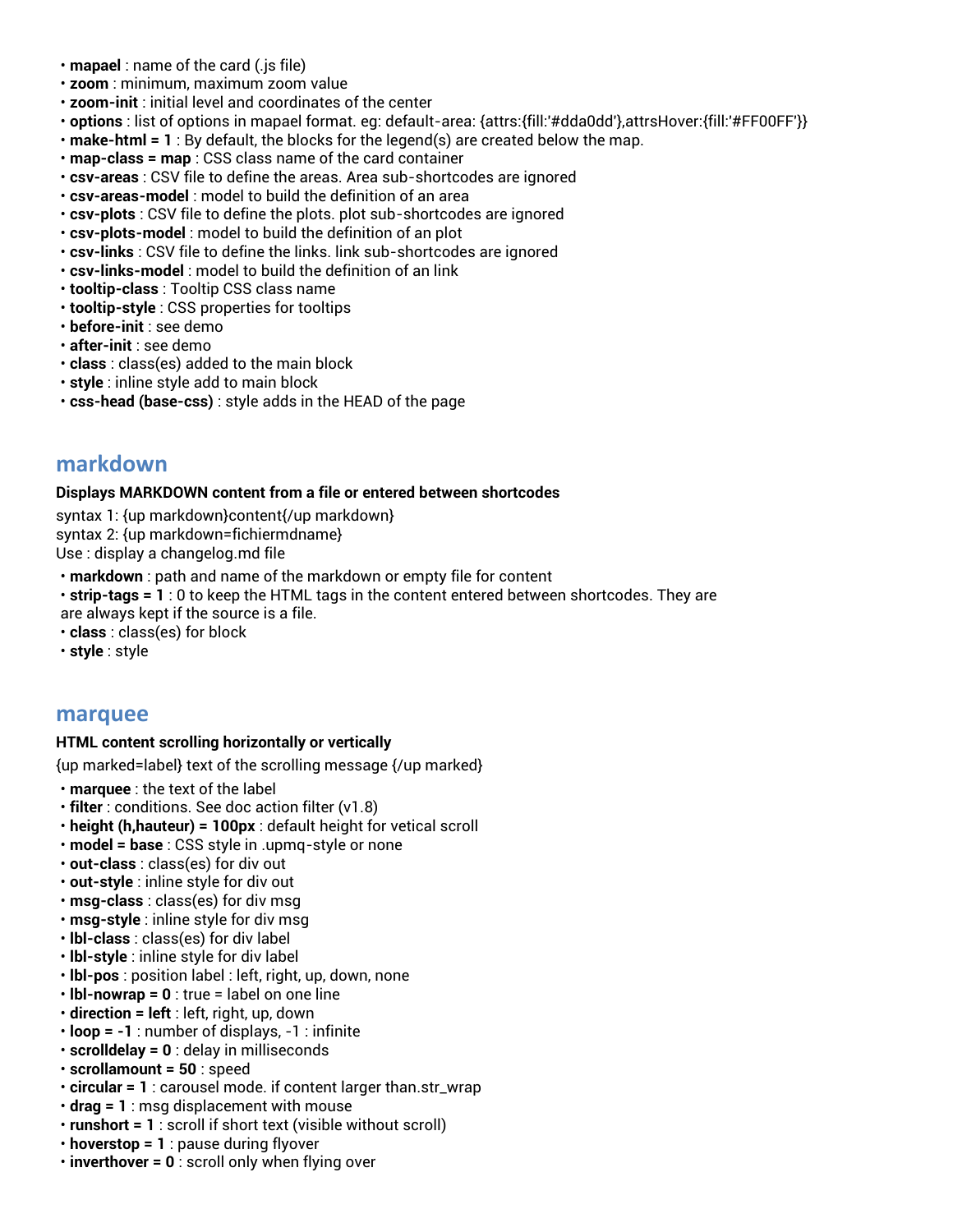# **media-plyr (vimeo,audio,video)**

#### **displays a video or audio player that fits at most in its parent block**

{up media-plyr=yt | code=bTqVqk7FSmY } {up media-plyr=vimeo | code=bTqVqk7FSmY } media-plyr : specify yt or youtube or vimeo code : this is the code in the URL of the video.

{up media-plyr=video | poster=url image | mp4 | webm | vtt | download } media-plyr : video to indicate the URL to the video. poster : name of the still image mp4, webm, vtt, download : if URL not specified, it will be deducted from the one to'post'.

{up media-plyr=audio | mp3=url mp3 file | ogg} media\_plyr : audio

mp3 : url to MP3 file (required)

ogg : if URL not specified, it will be deducted from the one for'MP3'.

- **media\_plyr (vimeo,audio,video)** : type of reading : youtube, vimeo, video or audio
- **code** : video code (at the end of the youtube or vimeo url)
- **poster** : Image URL (required)
- **mp4** : URL of the MP4 file. If empty, we use the name of the poster
- **webm** : URL of the WEBM file. If empty, we use the name of the poster
- **vtt** : URL of the MTB file for subtitling. If empty, we use the name of the poste
- **download** : URL of the downloadable file. If empty, use the MP4 file name
- **mp3** : URL of the mp3 audio file. (required)
- **ogg** : URL of the audio file ogg. If empty, the name of the MP3 file is used
- **class** : class(es) added to the external block
- **style** : inline style added to the exterior block

# **media-vimeo**

#### **displays a Viméo video which is maximally in its parent block**

 ${up media\_vimeo = ID}$  | autoplay | portrait | title | muted | loop]} ID: this is the code at the end of the video URL.

- **media\_vimeo** : video code (at the end of the vimeo url)
- **width (l,largeur,w)** : width of the video in px or %
- **autoplay = 0** : automatic start
- **title (titre) = 0** : Display the title of the video
- **portrait = 0** : Display the author's profile picture (portrait)
- **loop = 0** : loop at the end of the video
- **muted = 0** : mute the sound
- **play-on-visible = 0** : start and stop the video according to its visibility on the screen
- **class** : class(es) added to the external block
- **style** : inline style added to the exterior block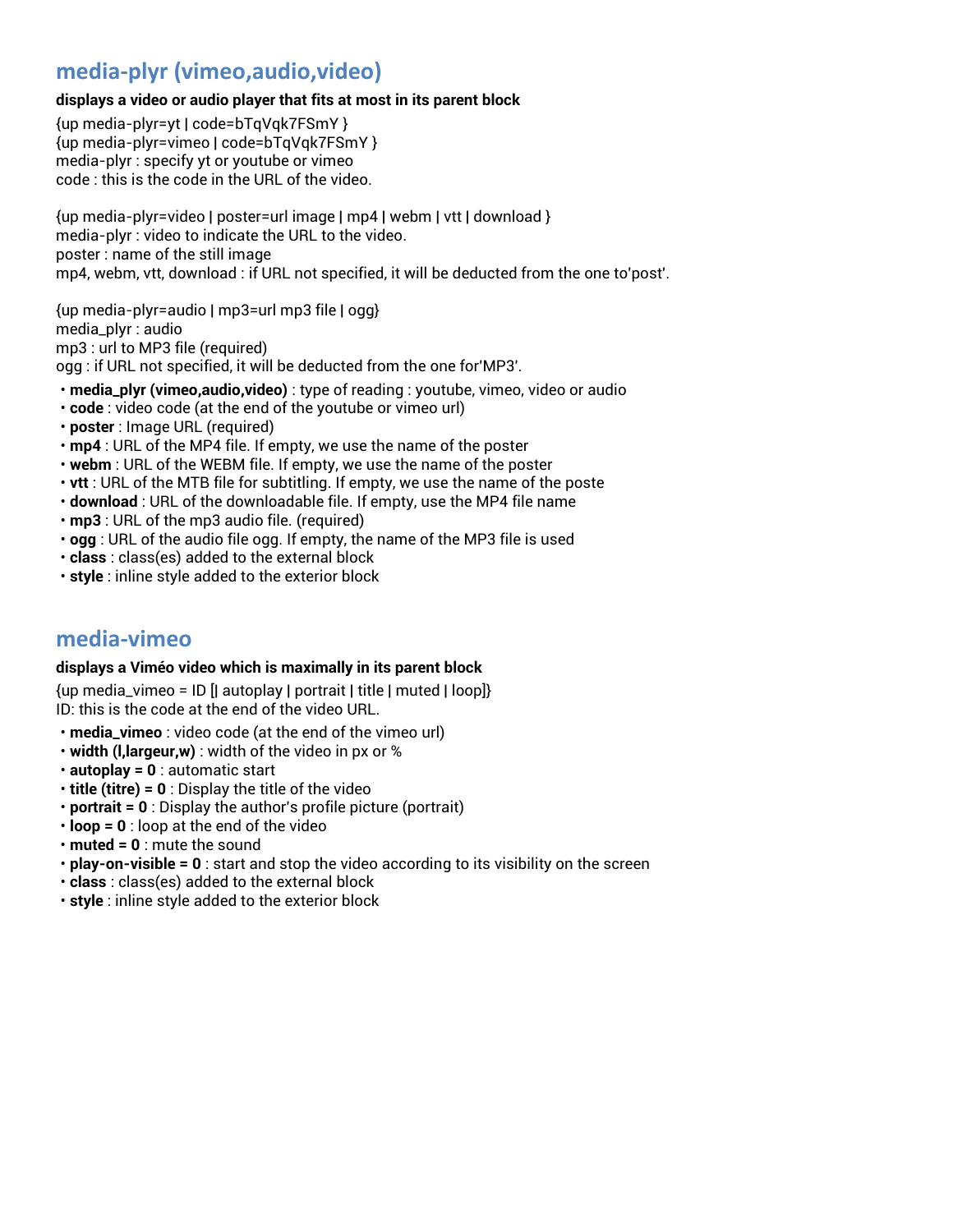# **media-youtube (youtube)**

#### **displays a Youtube video that is registered at the maximum in its parent block**

{up media-youtube=ID}

- ID : this is the code at the end of the video's URL.
- **media\_youtube (youtube)** : video code (at the end of the youtube url)
- **width (l,largeur,w)** : video width in px or % px
- **autoplay = 0** : automatic start
- **loop = 0** : loop on the video
- **muted = 0** : mute the sound
- **play-on-visible = 0** : start and stop the video according to its visibility on the screen
- **class** : class for external block
- **style** : free css code for external block

## **meteo-france**

#### **displays the Météo France widget**

Syntax : {up meteo-france=city | orientation=sense}

- **meteo\_france** : the common city code to be retrieved on<http://www.meteofrance.com/meteo-widget>
- **orientation = v** : horizontal (H) or vertical (V) block
- **block (bloc) = p** : HTML tag around the weather module
- **class** : class(es) for parent block
- **style** : inline style for parent block

## **modal**

### **Displays content in a modal window (popup)**

the allowed types are: inline, iframe, image, video, ajax

syntax 1 : {up modal=popup content | label=link text}

syntax 2 : {up modal=empty,'html','images' or content | label=text link}content{/up popup} so empty or 'html': the content of the popup is the code between the shortcodes so'img': each image of the code between the shortcodes will be a popup otherwise the value of the parameter is analyzed to determine its type

- video vimeo, youtube or dailymotion {up popup=//youtu.be/H9fa9aWFbLM}

- single image if {up popup=images/xx.jpg} or png, ...
- inline block if block id {up popup=#block}
- iframe if url {up popup=//lomart.fr} or {up popup=doc/xx.pdf} or {up popup=?index/...} we can force the type by type=inline, iframe, image, video, ajax
- **modal** : content or type of content
- **type** : to force the type: inline, iframe, image, video, ajax
- **class** : class(es) for label block
- **style** : inline style for label block
- **label** : link text to display the popup
- **close-left = 0** : closing cross at the top left. high right by default
- **zoom-suffix = -mini** : suffixe pour les versions vignettes des images
- **css-head (base-css)** : CSS rules defined by the webmaster (add to the head)
- **base-js-params** : JS rules defined by the webmaster (added in init JS)
- **filter** : conditions. See doc action filter (v1.8)
- **overlayClose = 1** : 1 to close the modal window by clicking on the grey area around the content
- **videoAutoPlay = 0** : 1 to start the video when the popup opens
- **gallery = 1** : 0 to process the images individually
- **title (titre) = 1** : display the title
- **width (l,largeur,w)** : width with unit. Ex: 80%, 500px,...
- **height (h,hauteur)** : height with unit. Ex: 80%, 500px,...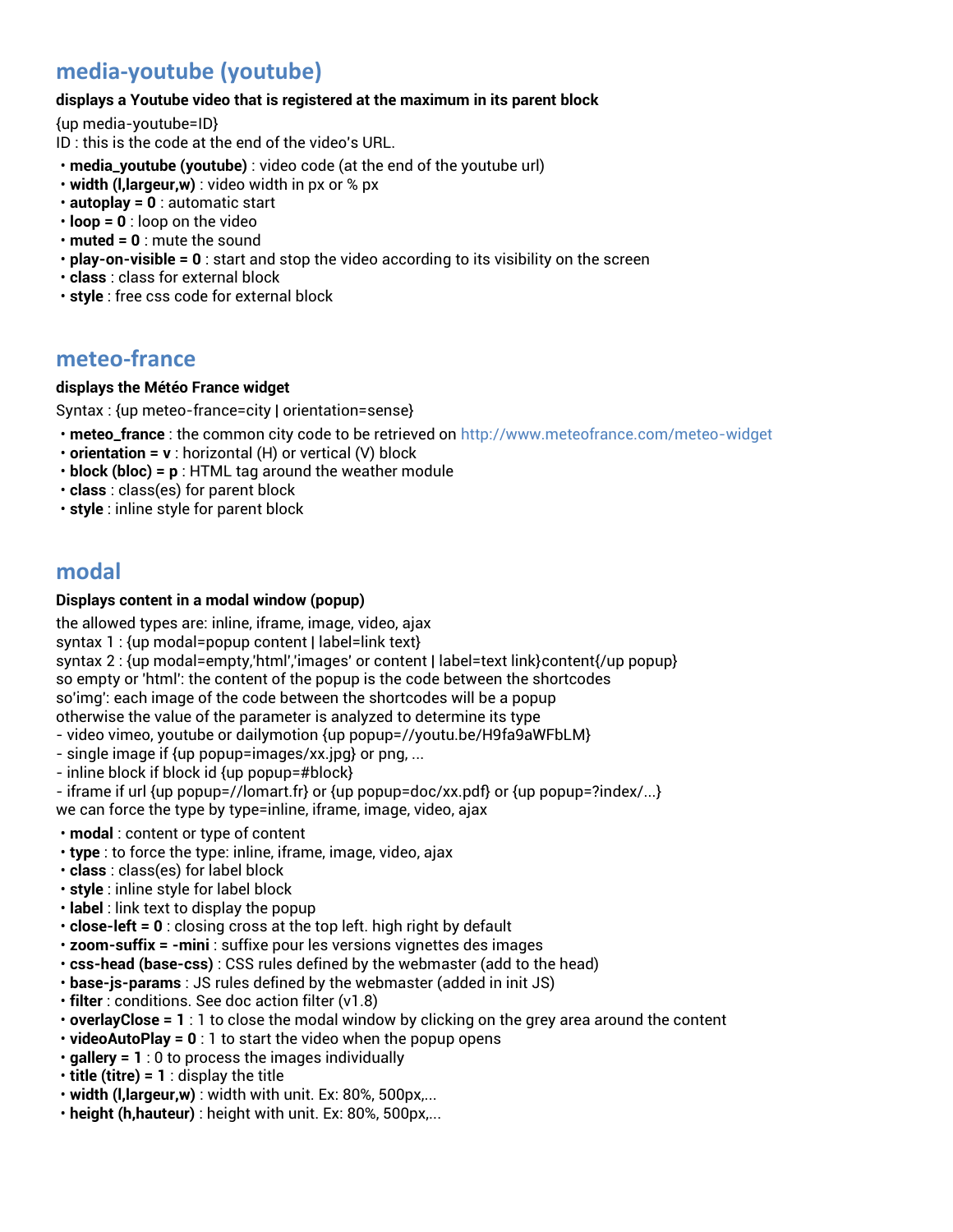## **note**

#### **Adding comments visible in WYSIWYG editor and not on the website**

syntax 1 : {up note=text comment}

syntax 2 : {up note=text comment} masked content{/up note}

• **note = texte masqué. HTML autorisé** : hidden text. HTML allowed

## **osmap**

#### **displays an OpenStreetMap map**

syntax 1 : {up osmap=latitude, longitude} The latitude/longitude can be known on the site: <a href["http://getlatlon.yohman.com"](http://getlatlon.yohman.com/) target="*blank">getlatlon.yohman.com The available tiles are here: <a href["https://wiki.openstreetmap.org/wiki/Tile\\_servers"](https://wiki.openstreetmap.org/wiki/Tile_servers) target="*blank">wiki.openstreetmap.org/wiki/Tile\_servers

syntax 2 : multimakers {up osmap=latitude, longitude} {marker=latitude, longitude | popup-text | popup-click=0 | marker-image=img | marker-options=...} {/up osmap}

• **osmap** : latitude, longitude of the center of the map (to be retrieved from <a href["http://getlatlon.yohman.com"](http://getlatlon.yohman.com/) target="\_blank">getlatlon.yohman.com)

- **zoom = 13** : zoom level of the map
- **height (h,hauteur) = 250** : height of the map block. The width is 100% of the parent
- **scale = 1** : displays the scale. 0:none, 1:metric, 2:imperial, 3:metric&imperial
- **map-options** : list of options for the map. e.g: zoomControl:1, keyboard:0
- **tile** : tile name
- **tile-options** : maximum zoom level,...
- **tile-url** : tile url
- **marker = 1** : displays a marker in the center of the map
- **marker-image** : none or path image pin
- **marker-options** : string of marker options. se[e https://leafletjs.com/reference-](https://leafletjs.com/reference-)
- 1.3.0.html#icon
- **popup-clic = 1** : 0: permanent or 1: on click (if text)
- **popup-text** : popup text in bbcode. If empty, no popup
- **gmap (googlemap)** : text of the link displayed below the map to display the map under GMap
- **gmap-url** : Allows to display a marker
- **class** : class(es) for main block
- **style** : inline style added to the main block

## **page-search**

#### **Search for a word in the current page**

syntax: {up page-search}

- **page\_search = body** : CSS selector of the block to search. For J3=.article-details OU J4=.com-content-article\_\_body
- **search-top = 80px** : vertical position of the search area. positive: top, negative: bottom
- **search-left = 80px** : horizontal position of the search area. positive=left, negative=right
- **search-icon = loupe-64-red.png** : image for the button. If the path is not specified, the image is in the action folder.
- **search-text = lang[en=Search;fr=Rechercher]** : text in the search box (Placeholder)
- **highlight-bg = yellow** : highlighting color of the found words
- **class** : class(es) added to the main block
- **style** : inline style added to the main block
- **css-head (base-css)** : style added in the HEAD of the page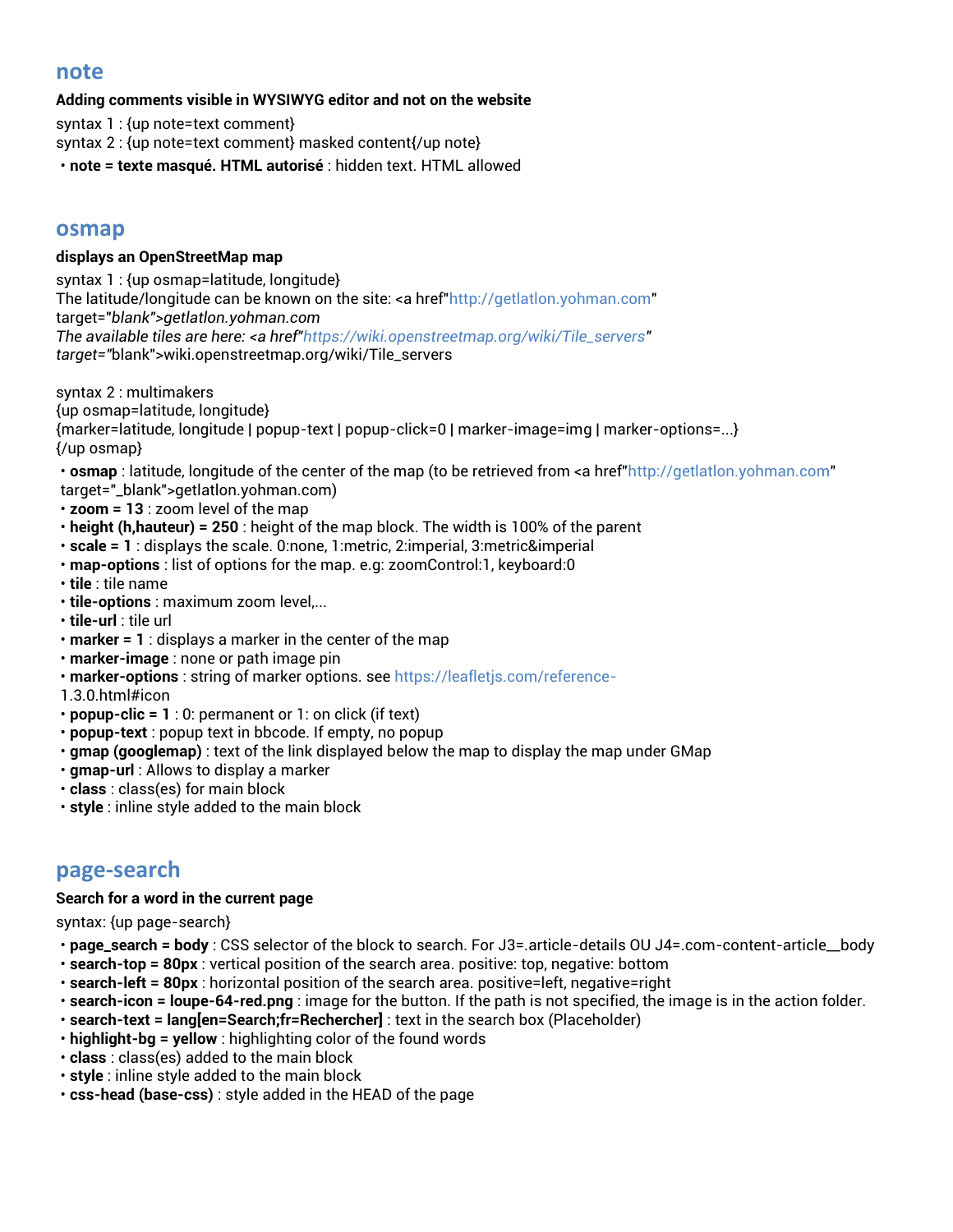# **pdf**

#### **Displays a PDF in the content or generates a button to display it in a window**

The PDF file can be hosted on the server or elsewhere (absolute url) syntax {up pdf=path of the PDF file}

- **pdf** : pdf file path
- **method (methode) = PDFJS** : PDFJS or Google, Embed... or 0
- **view = 1** : 1 or Google, Embed... or 0
- **pdfjs-model = web** : web or mobile (non-operational)
- **width (l,largeur,w) = 100%** : iframe width
- **height (h,hauteur) = 500px** : height in px or vh
- **download = 1** : 1 to display download link
- **download-name** : name of the downloaded file
- **download-text = en=Download %s;fr=Telecharger %s** : en=Download %s;fr=Download %s : text for link
- **download-icon** : image displayed in front of the link
- **download-class** : class(es) for single link button
- **download-style** : inline style for single link button
- **btn (bouton) = 0** : 1 to display a button
- **btn-target = \_blank** : target: \_blank, \_parent, popup or \_popup
- **btn-text = voir %s** : see %s : button text
- **btn-icon** : image displayed before the text
- **btn-class = btn btn-primary** : class(es) for single link button
- **btn-style** : inline style for single link button
- **close-left = 0** : closing cross at the top left. high right by default
- **flip = 0** : activate flipbook mode only if pdfJs
- **class** : class(es) for parent block
- **style** : inline style for parent block
- **background** : couleur fond perdu du PDF au format #rrggbb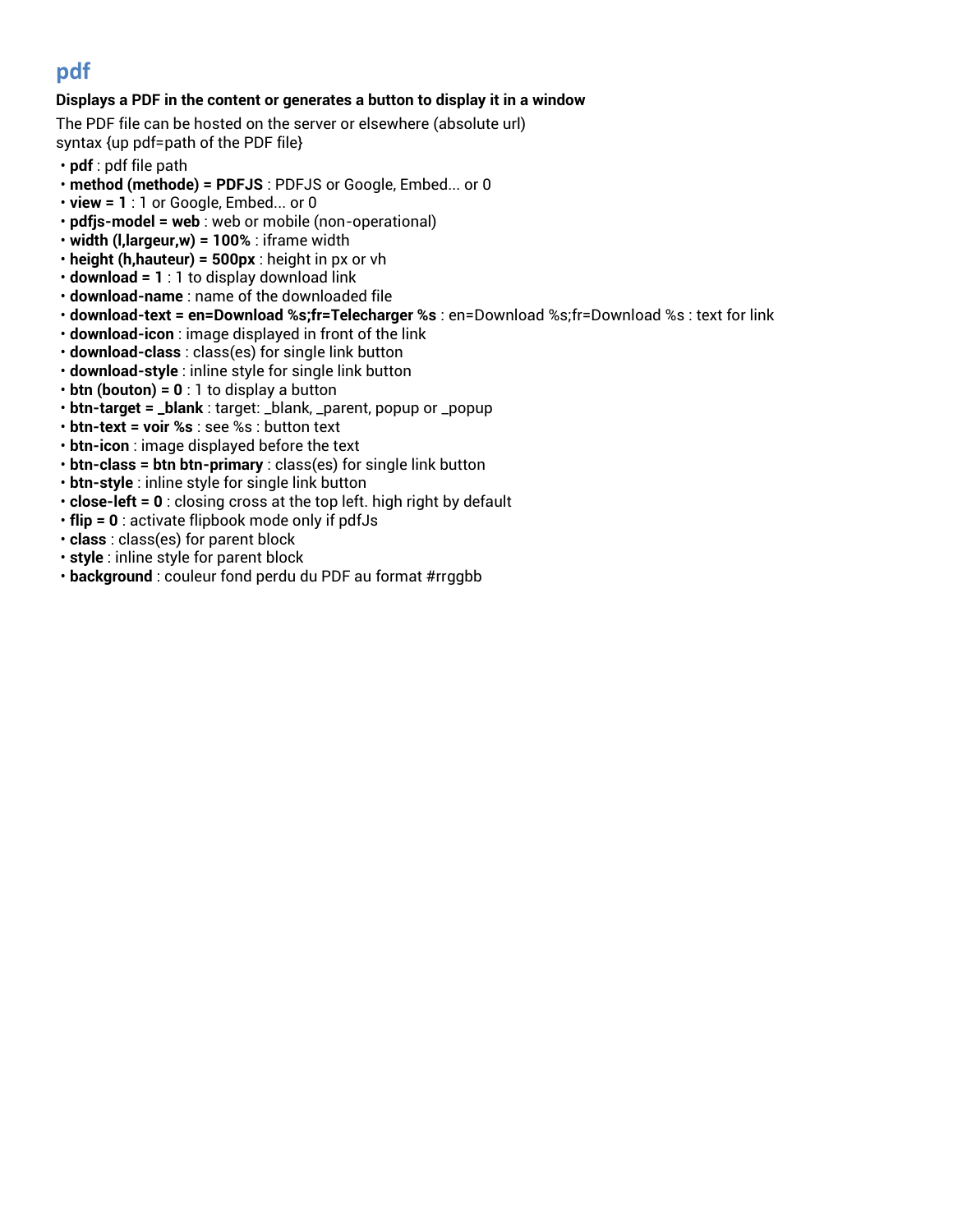# **pdf-gallery**

### **Displays a list of PDFs contained in a folder**

syntax : {up pdf-gallery=dossier} Template to define the rendering ##name## : name and extension of the file without the date prefix ##full-name## : file name and extension with date prefix ##human-name## : filename without dash ##size## : file size ##date## : file date or file name date prefix ##info## : .info file of the same name as the PDF with descriptive text ##image##, ##image-view## : jpg or png file with the same name as the PDF ##preview## : PDF view with jsviewer method of PDF action ##btn-view## : link to view PDF in modal. Text according to btn-view-text ##btn-download##, ##name-download## : link to download the PDF. Text according to btn-download-text • **pdf\_gallery** : path of the folder containing the PDFs • **file-mask** : to select files from a folder. eg: fic-\* • **template (item-template) = ##human-name## small[/small] ##btn-view## ##btn-download##** : model for display (bbcode and motcle)

- **format-date = lang[en=m/d/Y H:i;fr=d/m/Y H:i]** : format for the date. eg:'d/m/Y H:i'
- **main-tag = ul** : main tag or 0 for none
- **item-tag = li** : tag for the block of a file. 0 = none
- **msg-no-file = en=no file;fr=aucun fichier** : message if no PDF file in folder
- **preview\_width = 100%** : block width for preview
- **preview\_height = 500px** : block height for preview
- **preview\_background** : PDF background color (preview and modal) in format #rrggbb
- **popup-close-left = 0** : closing cross at top left. default top-right
- **btn-download-text = en=Download;fr=Telecharger** : text for 'download' button
- **btn-download-style** : inline class and style for 'download' button
- **btn-view-text = Voir** : text for 'view' button
- **btn-view-style** : inline class and style for the 'view' button
- **image-style** : class and style for the image
- **info-style** : class and style for the content of the .info file. Add a DIV block
- **sort-by = name** : sorting files. name or date. See the demo
- **sort-order = asc** : sorting direction. asc or desc
- **prefix-date-size = 0** : zero or the number of characters to set the date. 13 if YYYYMMDDHHMM-, 11 if YYYY-MM-DD-
- **add-sitename** : text to add at the beginning of downloaded files
- **class** : class(es) for parent block
- **style** : inline style for parent block
- **item-style** : inline class and style for a file block
- **css-head (base-css)** : règles CSS ajoutés dans le HEAD

## **php**

#### **allows you to execute PHP code in an article.**

Examples :

current date: {up php=echo date('d-m-Y H:i:s');} language: {up php=echo JFactory::getLanguage()getTag(); } name user : {up php=\$user = JFactory::getUser();echo (\$user->guest!=1) ? \$user->username : 'guest';}

- **php** : the PHP code
- **filter** : conditions. See doc action filter (v1.8)
- **tag = div** : tag used for classes, styles and id if class or style defined
- **class = classe(s) ou style pour le bloc retour** : class(es) or style for the return block
- **style = classe(s) ou style pour le bloc retour** : class(es) or style for the return block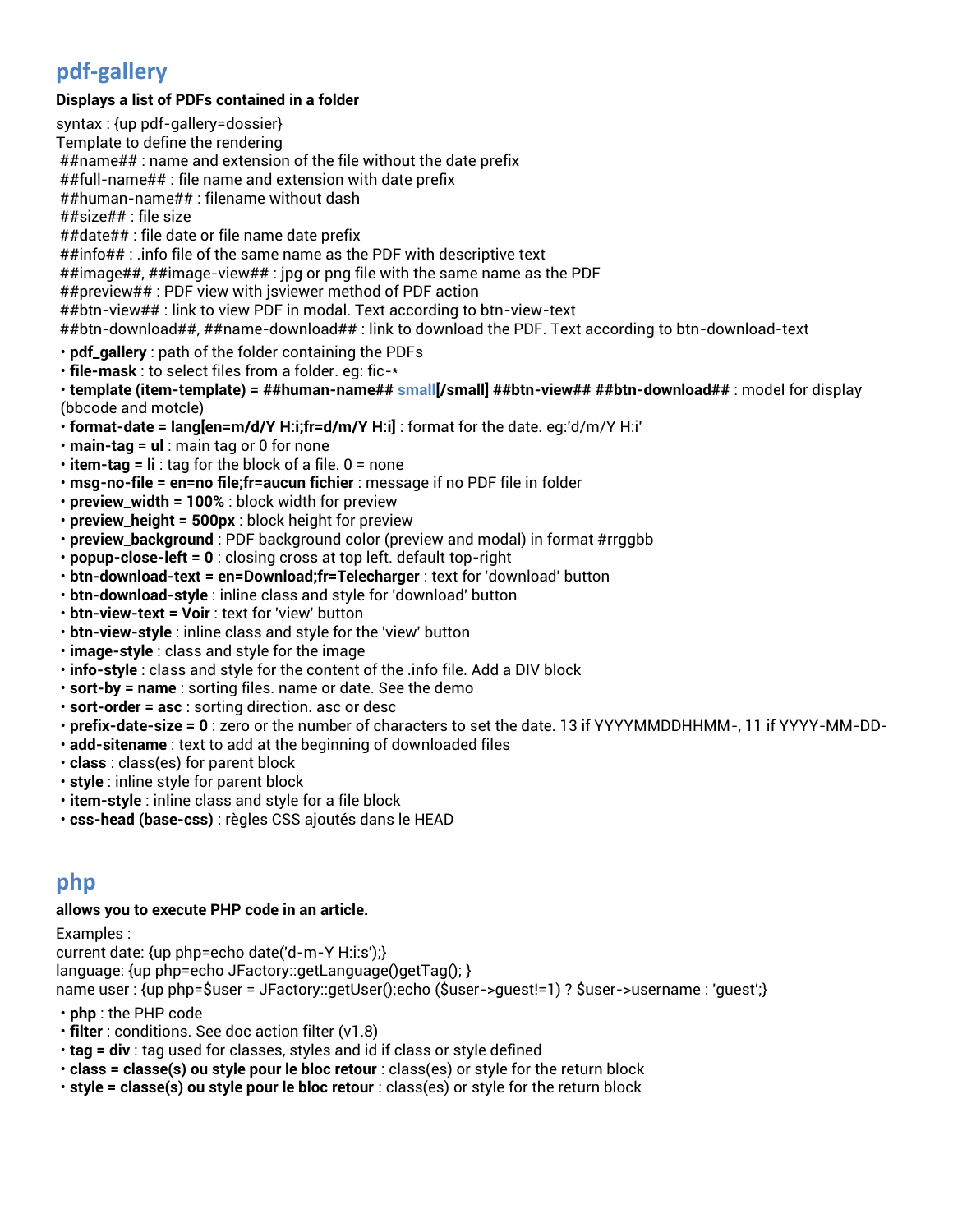## **php-error**

#### **Enable PHP error reports**

syntax {up php\_error} // dev (default) or 0, min, max TO BE PUT AT THE END OF THE ARTICLE (UP starts with the end!)

• **php\_error = dev** : error report mode : none, 0, min, max, dev

## **popover**

#### **Displays a big tooltip when clicking an element.**

syntaxe {up popover=texte appel en bbcode}contenu popover{/up popover}

- **popover** : bbcode for trigger element
- **tag = button** : tag for trigger element
- **max-height** : Maximum height of the popover (eg: 90vh)
- **pop-bg-color** : Popover background color
- **pop-class** : popover class
- **pop-style** : Inline style of Popover
- **class** : trigger class
- **style** : inline style for trigger
- **css-head (base-css)** : Style added in the head of the page
- **width (l,largeur,w) = 250** : popover width
- **top (t) = false** : true : Popover over the trigger, if not below
- **arrow = true** : Display the little arrow
- **offset = 0** : distance between Trigger and Popover
- **viewportSideMargin = 10** : Space to leave at the side when against the viewport edge (pixels)
- **fadeInDuration = 65** : Duration of popover fade-in animation (ms)
- **fadeOutDuration = 65** : Duration of popover fade-out animation (ms)
- **preventHide = true** : Prevent hiding when clicking within popover (false/true)
- **onShow** : Callback to be run when the popover is shown. this is the trigger element and the first argument passed to
- the function is the popover element (both jQuery-wrapped).
- **onHide** : Callback to be run when the popover is hidden. Same as onShow.

## **printer**

### **Add a button to propose the printing of part of the page**

Syntax : {up printer=text button} content to print {/up printer}

- **printer = ⎙ Imprimer** : button text
- **selector** : CSS selector of the block to print
- **filename** : document name if printing PDF
- **btn-before = 0** : the button is after/before the content to print
- **btn-display-on-print = 0** : hide button on print
- **class** : block class(es)
- **style** : inline style for block
- **css-head (base-css)** : style added in the page HEAD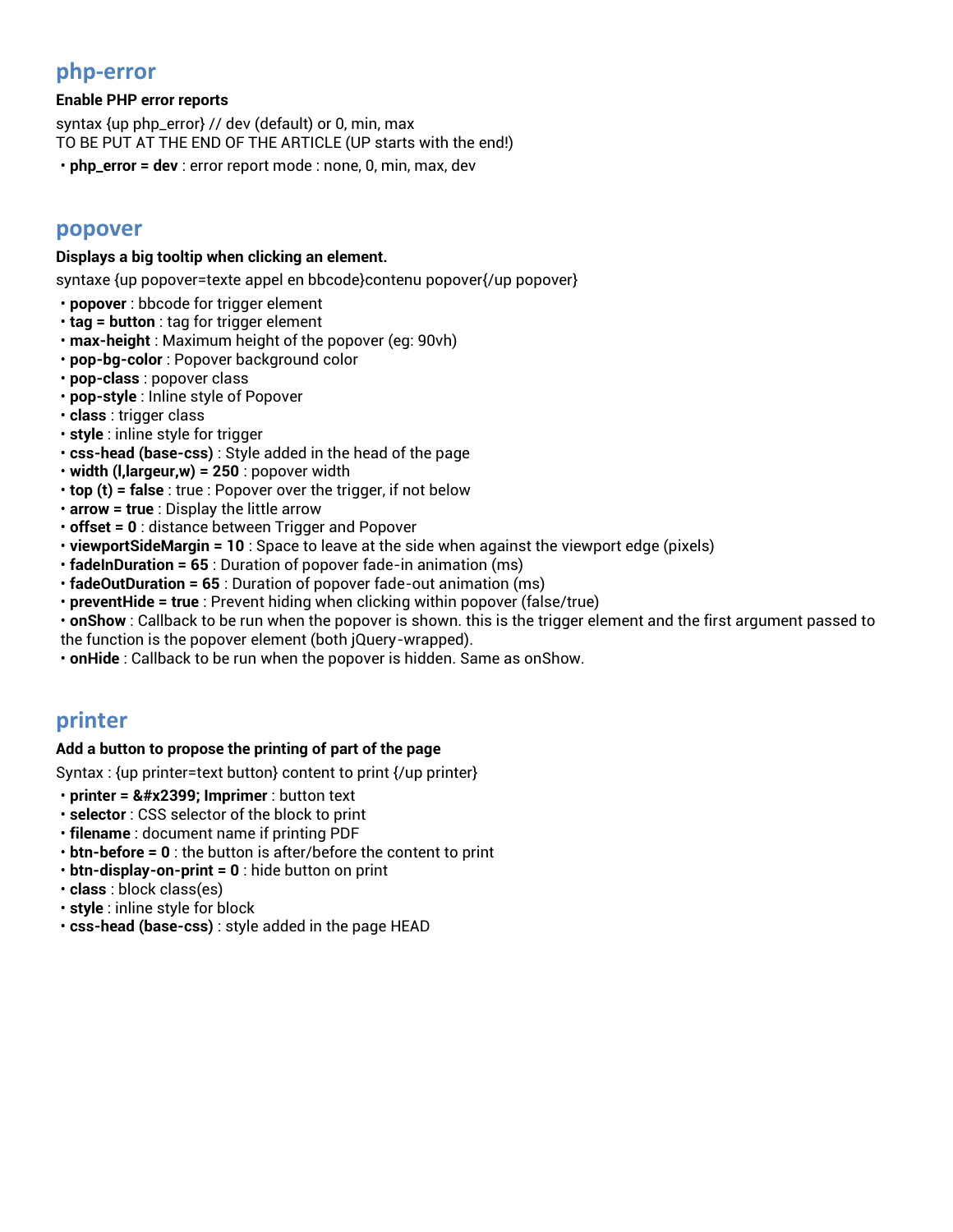# **qrcode**

### **Generates QRCodes with Google API**

syntax : {up qrcode=type | xxx=...}

- **qrcode = text** : type of QRCode : text/url/sms/email/phone/location/wifi/contact
- **size = 200** : Dimension of a side
- **name** : Name for contact
- **text** : Free text for text, SMS, email, contact
- **phone** : Phone number for sms, tel, contact
- **url** : website for url, contact
- **email** : Email address for email, contact
- **subject** : suject for email
- **latitude** : for geo
- **longitude** : for geo
- **address** : adress for contact
- **ssid** : name of wifi access-point
- **auth = WPA** : type of wifi-key : WPA or WEP
- **password** : key for wifi access-point
- **alt** : Alternative text, if the qrcode is not displayed
- **encoding = UTF-8** : Character encoding (UTF-8)
- **class** : Class(s) for block
- **style** : Inline style for block
- **css-head (base-css)** : CSS rules defined by the webmaster (added in the head)

## **readmore**

#### **display/hide an HTML block using an accordion and 'read more' button**

syntax: {up readmore=text button | textless=fold} hidden content {/up readmore}

- **readmore** : idem textmore
- **textmore = lire la suite** : button text to open
- **textless = replier** : button text to close
- **class = uprm-btn** : class(es) for buttons. replaces the default class.
- **style** : inline style for buttons
- **panel-style** : classes and style for content (v2.6)

# **sameheight**

#### **equalizes the height of the direct children of the block (p or div)**

syntax: {up sameheight} <div>...</div> <div>...</div> {/up sameheight} note: use "css-head" option to manage width. example: css-head=.sameheight[float:left;width:30%;]. Be careful: replace the  $\{\}$  with  $[]$ 

- **sameheight** : unused
- **class** : class(es)
- **style** : inline style
- **css-head (base-css)** : custom css code in the head.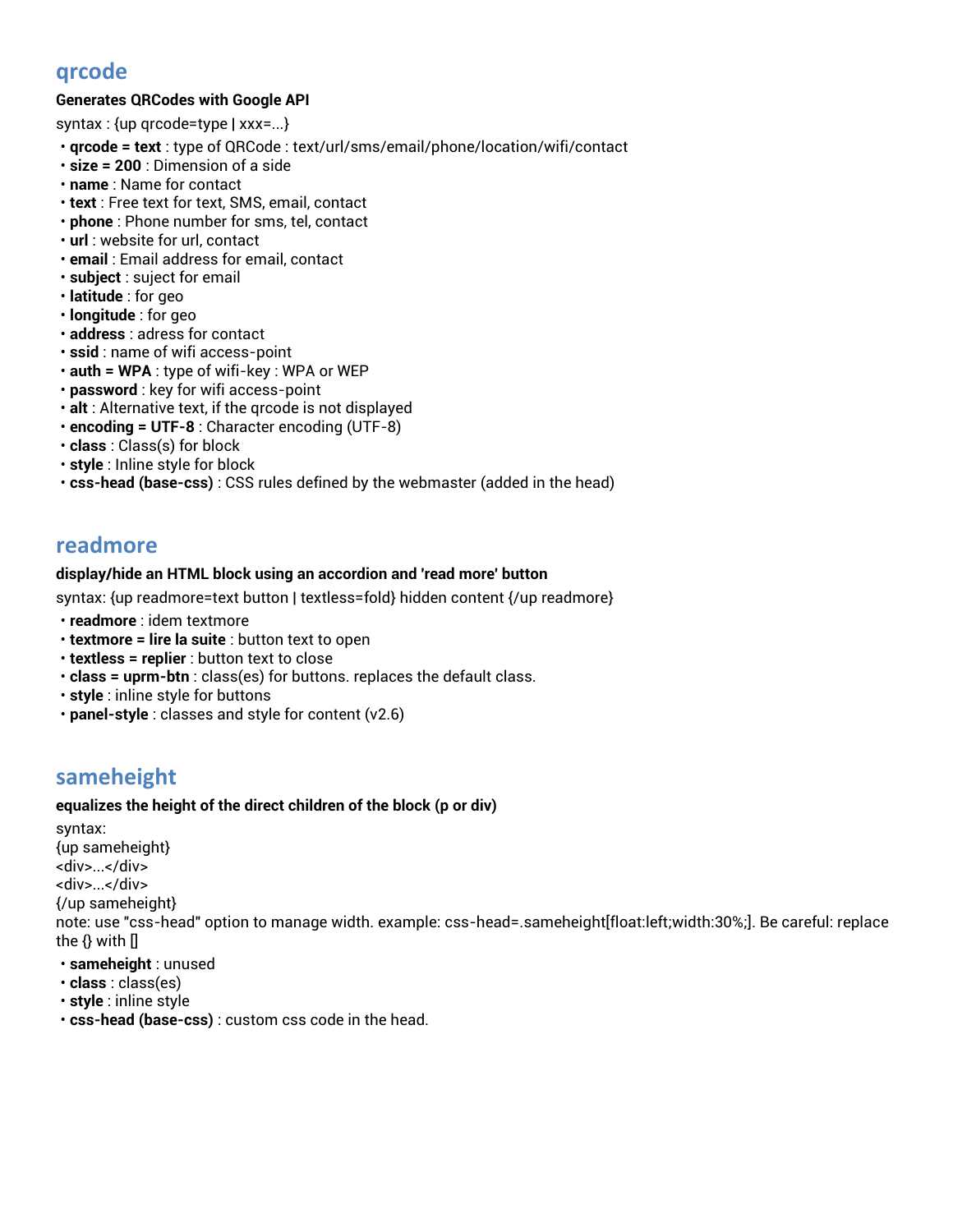# **scroller**

## **Vertical scrolling of an item list**

syntax : {up scroller}Suite of elements{/up scroller}

- **scroller** : number of elements or block height in px
- **class** : class(es) for the main tag
- **style** : inline style for the main tag
- **css-head (base-css)** : CSS rules defined by the webmaster (added in the head)
- **runAfterPageLoad = false** :
- **direction = up** : direction of scrolling (up/down)
- **speed = medium** : slow (5000), medium (3000), fast (1200) or duration in milliseconds
- **viewable = 3** : number of elements or block height in px (same as scroller)
- **pause = 1** : stop on hover
- **newsPerPage = 4** : number of items per page
- **navigation = true** : shows up/down navigation
- **autoplay = true** : enables autoplay
- **animationSpeed = normal** : normal, slow ou fast
- **newsTickerInterval = 4000** : autoplay interval
- **pauseOnHover = true** : stop scroll on mouse over

## **sitemap**

#### **Creation of a 'sitemap.xml' file in the root website**

syntax {up sitemap}

- **sitemap** : menutype name to exclude (same option menutype-exclude)
- **cron = +1 semaine** : delay between 2 automatic generations
- **frequency** : frequency : always, hourly, daily, weekly, monthly, yearly, never
- **priority** : priority (0.1 à 1)
- **menutype-exclude** : menutype name to exclude (same as main option)
- **info = 0** : display the number of links and the list of non-indexed pages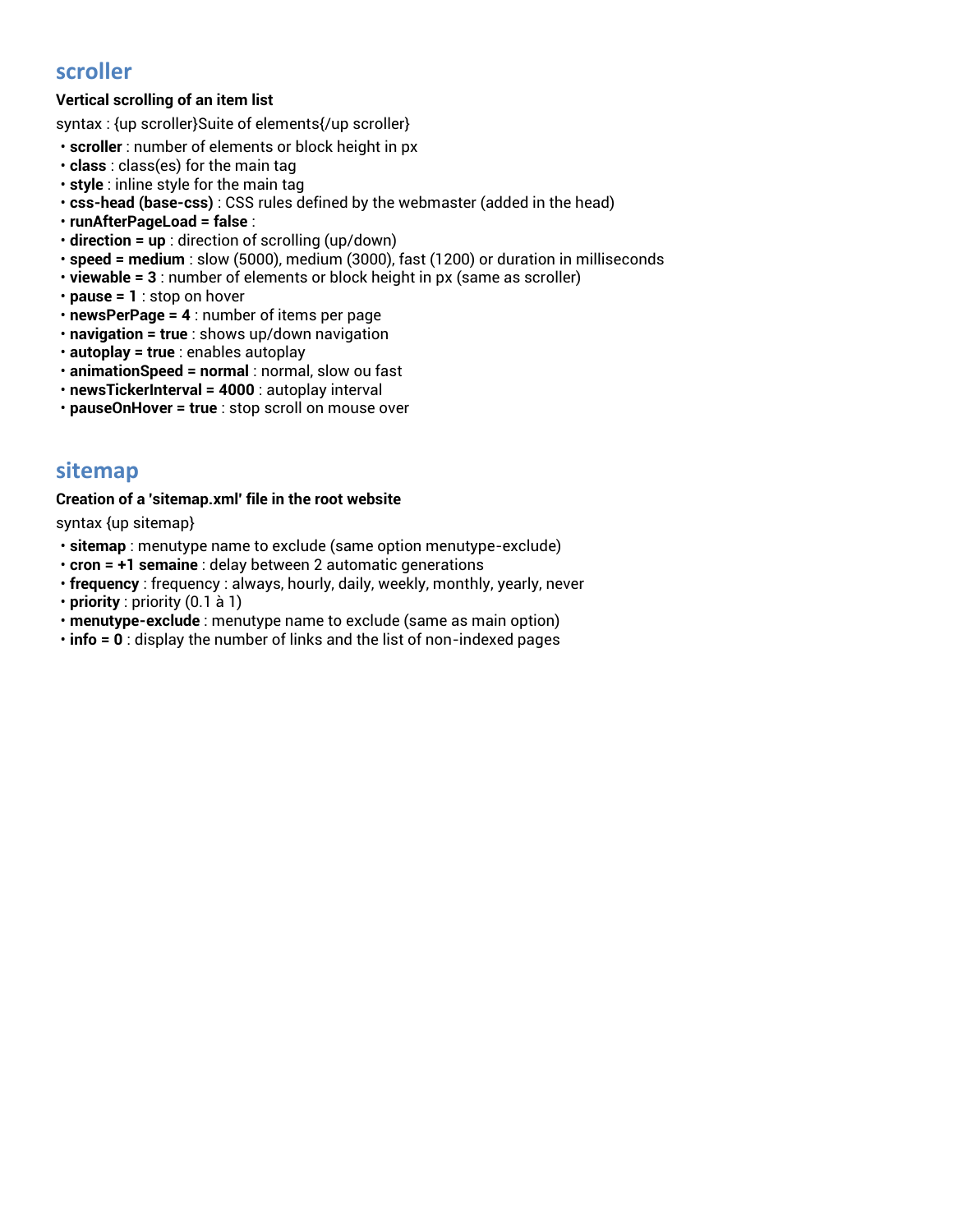# **slider-owl**

### **scrolling banner of images or HTML blocks**

{up slider-owl |items=2} <div>...</div> <img src="..."> <a href="..."><img src="..."></a> {/up slider-owl}

- **slider\_owl** : no settings required
- **class** : class(es) added to the main block
- **style** : inline style added to the main block
- **autoPlay = 0** : 1 to start automatically
- **slideSpeed = 200** : Speed in milliseconds
- **paginationSpeed = 0** : Pagination in milliseconds
- **pagination = true** : Pagination display
- **paginationNumbers = 0** : Displays numbers inside the paging buttons
- **goToFirst = 1** : Return to first element if automatic reading at the end
- **goToFirstSpeed = 1000** : speed of the goToFirst option in milliseconds
- **navigation = false** : Display of "next" buttons and "prev"
- **navigationText = "prev,next"** : 0 for buttons without text
- **responsive = true** : responsive
- **items = 0** : Maximum number of elements displayed at the same time over the largest screen width

• **itemsDesktop = [1199, 4]** : This allows you to predefine the number of slides visible with a particular browser width. The format is[x, y] where x = browser width and y = number of slides displayed. For example,[1199,4] means that if (window <= 1199) {display 4 slides per page} You can also use "itemsDesktop: false" to ignore these parameters. To understand how it works, check out my personalized demo

- **itemsDesktopSmall = [979, 3]** : see above
- **itemsTablet = [768, 2]** : see above
- **itemsMobile = [479, 1]** : see above

# **slideshow-billboard**

### **Responsive images slideshow with captions and links**

syntax 1: {up slide\_showbillboard=path subfolder} syntax 2: {up slide\_showbillboard} <img src="images/img.jpg" alt="caption"> // image with caption in alt <a href="#"><img src="img.jpg"></a> // image with link {/up slideshow\_billboard}

• **slideshow\_billboard** : if subfolder, all images in this folder (alpha order)

- **label = 1** : displays the image caption (alt attribute or humanized file name).
- **zoom-suffix** : if specified, only images with this suffix are used
- **class** : class(es) added to the main block
- **style** : inline style added to the main block
- **css-head (base-css)** :
- **ease = easeInOutExpo** : transition mode
- **speed = 1000** : transition time in milliseconds
- **duration = 5000** : time between image changes
- **autoplay = 1** : automatic start
- **loop = 1** : loop slideshow if automatic execution is true
- **transition = left** : fade, up, down, left, right
- **navType = list** : controls, list, both or none
- **styleNav = 1** : applies default styles to nav
- **includeFooter = 1** : show/hide the footer (legend and navigation)
- **autosize = 1** : fixed slideshow height. calculation on 1st image
- **resize = 0** : tries to automatically detect the size of each slide
- **stretch = 1** : stretches the images to fill the container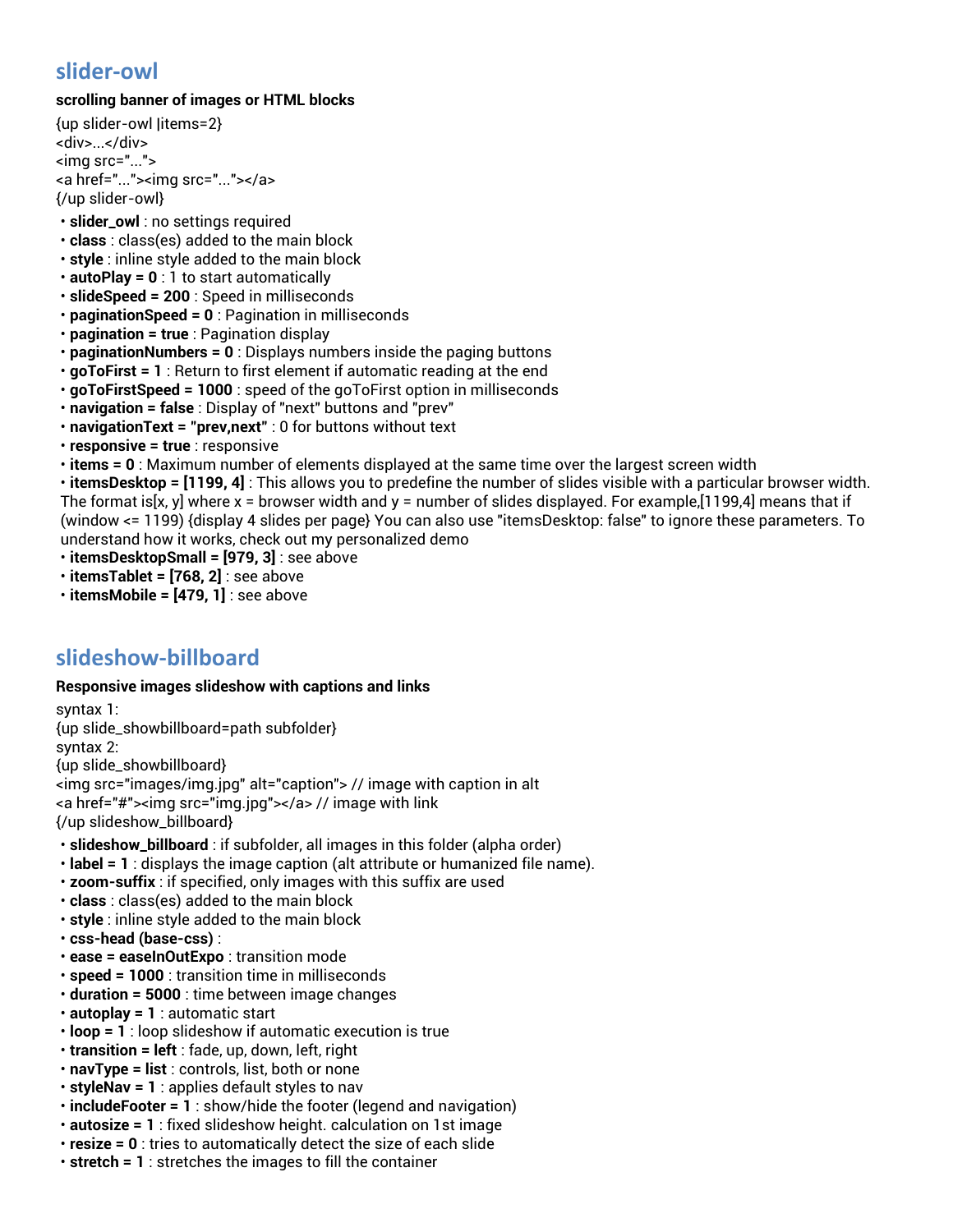# **snowfall**

#### **Simulates snowfall or other events...**

syntax site : {up snowfall=image} syntax block : {up snowfall=image | selector=block}

- **snowfall = snow-01.png** : image or folder
- **nb = 20** : number of images displayed at the same time
- **size = 20/40** : minimum/maximum image size in px
- **speed = 1/5** : minimum/maximum image speed
- **selector = body** : target for snowfall
- **center** : style and class for vertical centering of content between shortcodes
- **z-index = 99** : z-index of images
- **class** : class(es) for block
- **style** : inline style for block
- **filter** : condition string. see documentation action filter

## **sound-hover**

#### **Plays a sound when flying over an element or event JS**

syntax {up sound\_hover=file}

- **sound\_hover** : sound\_file
- **evenement = onmouseenter** : onmouseenter, onclick, onmouseover, ...
- **tag = div** : tag for the block. span for an inline block
- **class** : class(es) for the parent block
- **style** : style for the parent block

### **span**

#### **Facilitates the entry of an inline SPAN block with a wysiwyg editor**

syntax {up span=class\_and\_style}content{/up span}

- **span** : classes and style (separator: semicolon)
- **class** : class traditional method
- **style** : style traditional method
- **css-head (base-css)** : style added in the page HEAD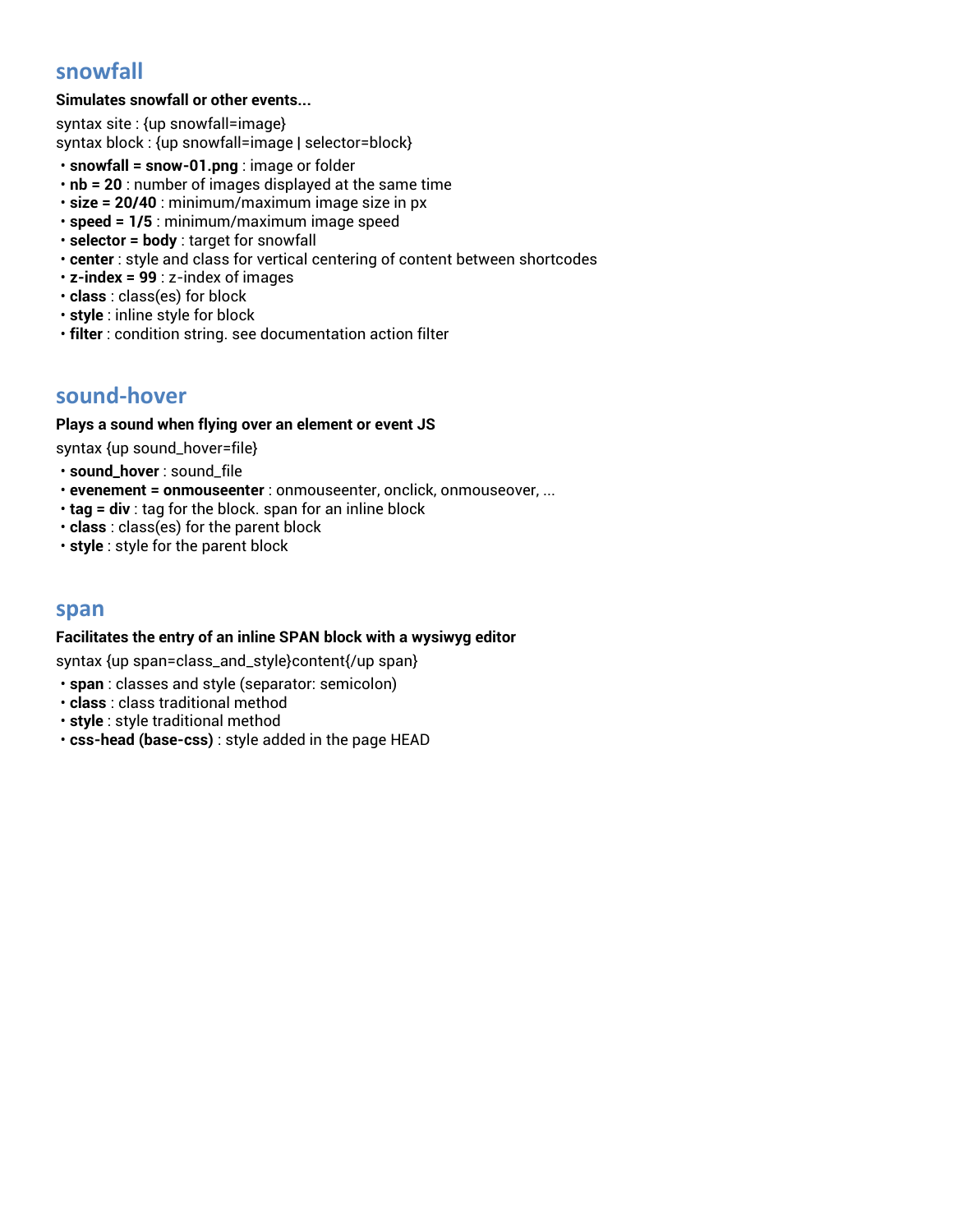## **SQL query with formatting and sorting**

- syntax : {up sql=tablename | ...}
- **sql** : table name
- **select = \*** : column lists
- **where** : where condition
- **order** : order condition
- **group** : group condition
- **innerjoin** : innerjoin condition
- **outerjoin** : outerjoin condition
- **leftjoin** : leftjoin condition
- **rightjoin** : rightjoin condition
- **setlimit** : setlimit condition
- **presentation = table** : presentation of the result : list,table,div or 0
- **header** : 1 or empty to use keywords, otherwise titles separated by semicolons
- **sort** : column sort type in the form: i,3-f-s. i:int, s:string, f:float. ,3 indicates a secondary sort on the 3rd column
- **sort-first** : name or position of the column sorted first
- **col** : alignment and width of the columns in the form x-D-C5-100. for nothing-right-center : 5%-100% (see doc)
- **template (item-template)** : layout template
- **no-content-html = aucun résultat** : text if the query returns no result
- **main-class = up** : up class(es) for block
- **main-style** : inline style for block
- **item-class** : class(es) for item
- **item-style** : inline style for item
- **css-head (base-css)** : style added in the HEAD of the page
- **dbinfos** : if empty=table list, if table\_name=column list

## **tab**

### **displays content in panels with tabs at the top, left or right. Responsive mode**

{up tab} <h4>tab title</h4> <p>panel text</p> <img src="..."> {/up tab} On mobile or on demand, the display mode is in accordion

- **tab = tab** : tab or accordion
- **title-tag = h4** : tag used for tab titles
- **style** : class(es) and style(s) of the main block
- **class** : main block class(es) (obsolete)
- **title-style** : class(es) and inline style tabs
- **title-class** : tab class(es) (obsolete)
- **content-style** : class(es) and inline style content
- **content-class** : content class(es) (obsolete)
- **auto** : delay in milliseconds for automatic tab change
- **espace-vertical = 1** : 0, 1 ou 2 : niveau des éléments à répartir
- **css-head (base-css)** : règles CSS mises dans le head
- **plugin\_type** : accordion
- **side** : left or right
- **active\_tab** : 1 a N
- **content\_display = block** : interne, défini par espace-vertical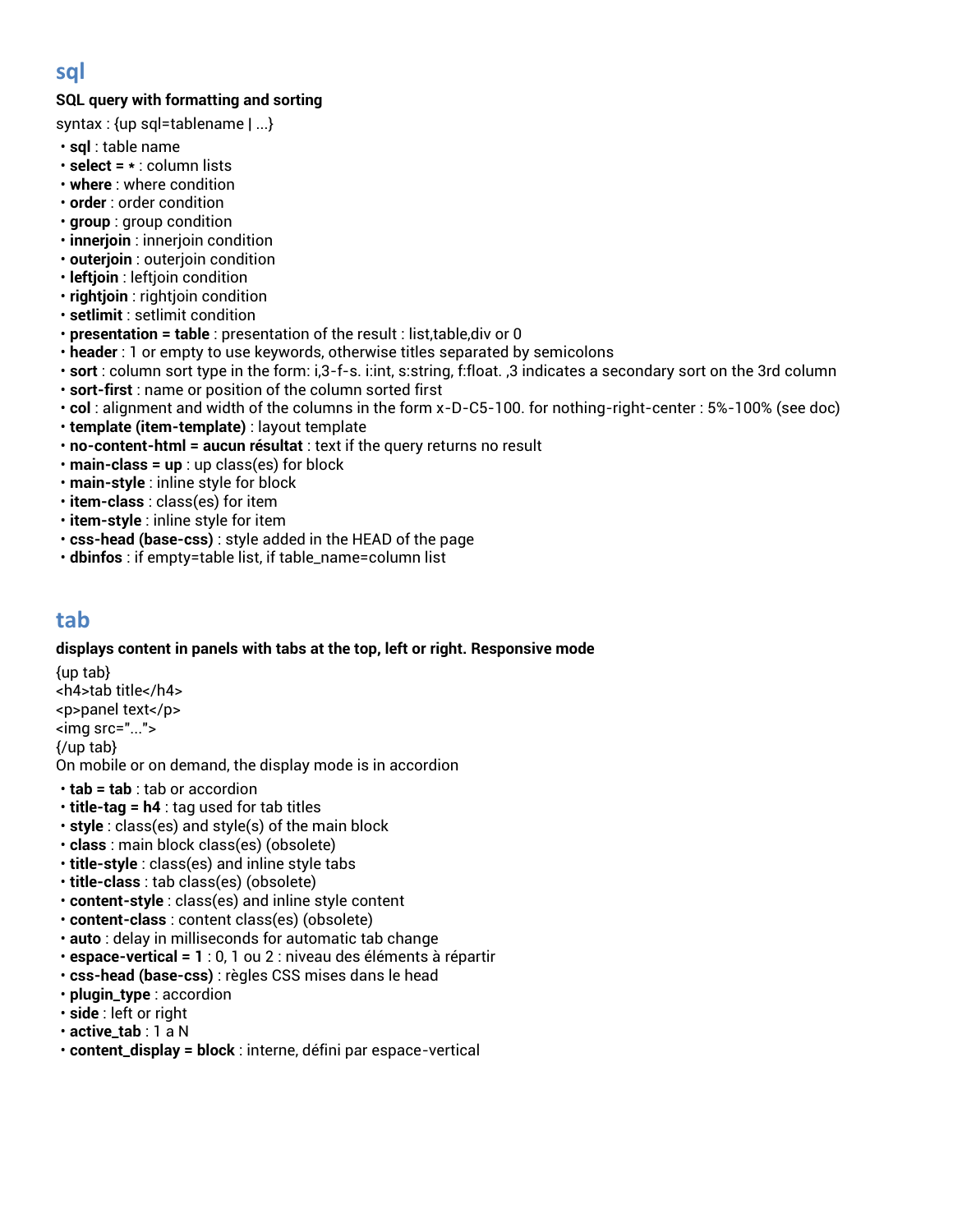# **table-by-columns (table-par-colonnes)**

#### **responsive tables by stacking the rows of a column.**

Syntax {up table-by-column} < table> ... < /table> {/up table-by-column} The rows are stacked in columns. Very practical for planning purposes

- **table\_by\_columns (table\_par\_colonnes)** : nothing
- **breakpoint = 720px** : switch to responsive view
- **model = up-stacktable** : name of a CSS file planned by the webmaster for all tables in the page
- **max-height** : max-height for the table
- **key-width = 35%** : to block the header at the top
- **title-style** : style for the title line in responsive view
- **style** : inline style for table
- **class** : class(es) for table tags (obsolete)
- **css-head (base-css)** : permet d'ajouter des style à la table incluse

# **table-by-rows (table-par-lignes)**

### **responsive tables by stacking columns by rows.**

{up table-by-line} < table> ... < /table> {/up table-by-line} the columns are stacked in rows with the possibility to move them, merge them, delete the title, to display only certain columns. see:<https://github.com/codefog/restables/blob/master/README.md> IMPERATIVE : Column titles must be in a THEAD tag

- **table\_by\_rows (table\_par\_lignes)** : nothing
- **breakpoint = 720px** : switch to responsive view
- **max-height** : max-height for the table
- **css-head (base-css)** : permet d'ajouter des style à la table incluse
- **style** : inline style for table
- **class** : class(es) for table tags (obsolete
- **merge** : column merging. 1:[2,3],5:[6] = 2&3 with 1 and 6 with 5
- **move** : column displacement. 1:0,6:1 = 1 at the beginning and 6 in 2nd
- **skip** : not visible. 3.5] = collar 3 and 5 not visible
- **span** : [2.4] = value without label (eq: colspan)

# **table-fixe**

#### **responsible tables: header line remains visible**

{up table-fixe} <table> ... </table> {/up table-fixe} col-left : number of columns always visible. A scroll bar is added for the other columns.

- **table\_fixe** : no argument
- **col-left = 0** : number of columns fixed on the left
- **max-height** : max-height for the parent block
- **css-head (base-css)** : permet d'ajouter des style à la table incluse
- **style** : classes and styles for the parent block
- **class** : class(es) for the parent block (obsolete)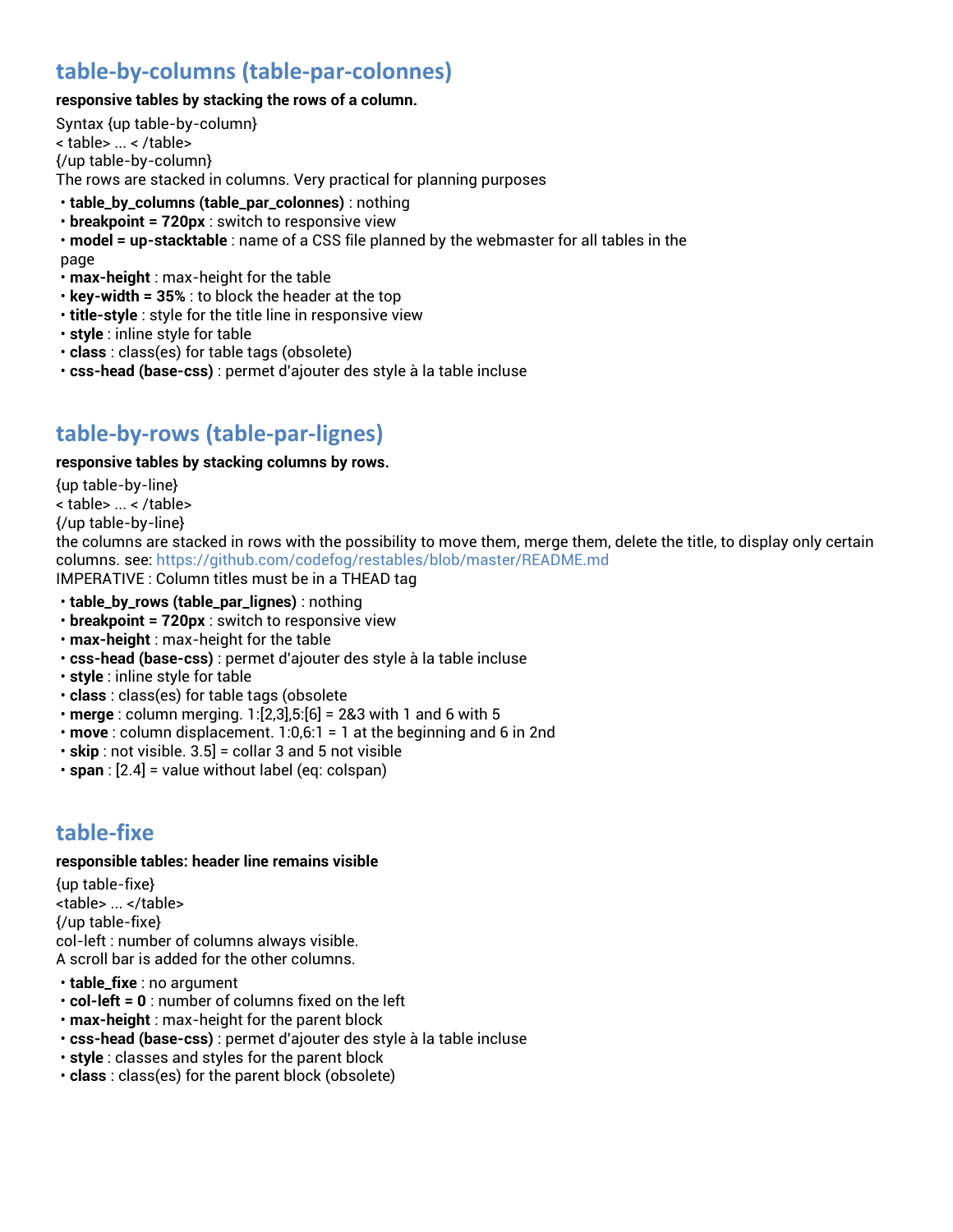# **table-flip (table-permute)**

#### **responsive tables by row/column permutation**

Column/row inversion. the column titles become the 1st column and remain visible. A scroll bar is added for the other columns. {up table-flip} <table> ... </table> {/up table-flip}

- **table\_flip (table\_permute)** : no argument
- **css-head (base-css)** : permet d'ajouter des style à la table incluse
- **style** : inline classes and styles for table tags
- **class** : class(es) for table tags (obsolete)

# **table-sort**

#### **Sorting, filtering and paging a table**

syntaxe {up table-sort}THE TABLE{up table-sort}

- **table\_sort** : column sorting mode
- **col-type** : mode de tri des colonnes. n=numerique, a=alphanum, i=alphanum case insensitive
- **col-init** : n° of the column sorted on loading and direction (asc, desc)
- **globalSearch** : search on all columns, otherwise list of columns (1,2,5)
- **placeholder = lang[en=Search;fr=Rechercher]** : text in the search zone
- **pagination = 0** : number of lines per page or 0 to disable
- **pagination-class** : class for the pagination buttons
- **pagination-class-active** : class for the active button
- **class** : class(es) added to table
- **style** : inline style added to the table
- **css-head (base-css)** : style added in the HEAD of the page
- **sortable = 1** : Enable sorting
- **searchable = 1** : Activate search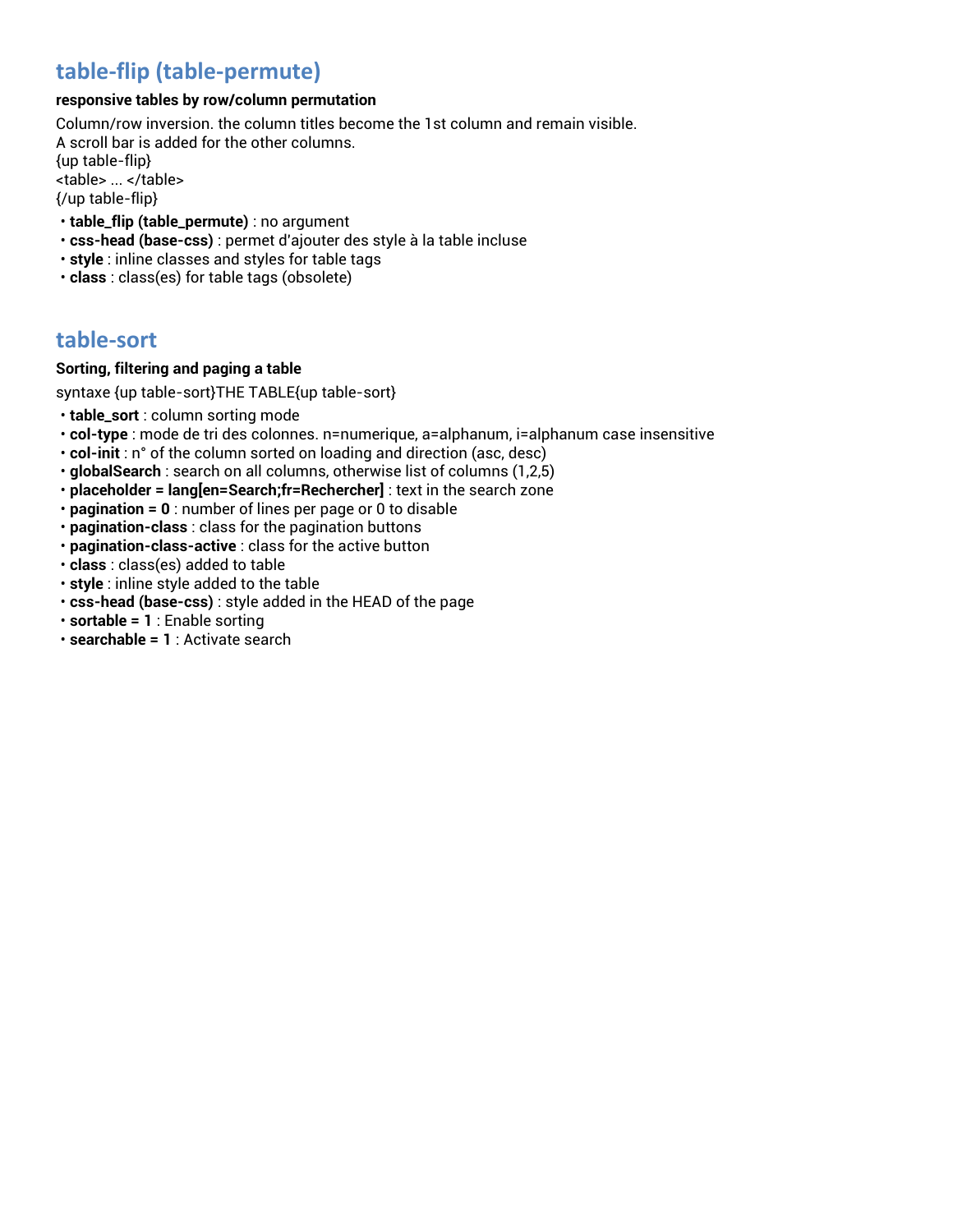# **tabslide**

### **add tabs to open a panel at window sides**

syntax {up tabslide=btn-text | tabLocation=top} content {/up tabslide} use :

- a summary menu on the site side
- a connection unit
- **tabslide** : tab title
- **tab-style** : classes and inline styles for tab
- **tab-class** : class(es) to tab (obsolete)
- **panel-style** : classes and inline styles to panel
- **panel-class** : class(es) to panel (obsolete)
- **speed = 300** : time to animate
- **positioning = fixed** : fixed, absolute, so tabs move when window scrolls
- **toggleButton = .tab-opener** : not often used
- **tabLocation = left** : left, right, top or bottom
- **tabHandle = .handle** : jQuery selector for the tab, can use #
- **action = click** : dual action 'hover' or 'click'
- **hoverTimeout = 5000** : ms to keep tab open after no longer hovered only if action = 'hover'
- **offset = 200px** : distance to left or top (or bottom right if offsetReverse is true)
- **offsetReverse = 0** : true = aligned right or bottom
- **otherOffset = null** : if set, panel size is set to maintain this dist from bottom or right (top left if offsetReverse
- **handleOffset = null** : e.g. '10px'. If null, Detects panel border to handle align nicely
- **handleOffsetReverse = 0** : if true, handle aligned with right or bottom of pane
- **bounceDistance = 50px** : how far bounce event will move everything
- **bounceTimes = 4** : How Many bounces when 'bounce' is called
- **bounceSpeed = 300** : time to animate bounces
- **pathToTabImage = null** : optional image to show in the tab
- **imageHeight = null** :
- **imageWidth = null** :
- **onLoadSlideOut = 0** : slide out after DOM load
- **clickScreenToClose = 1** : close tab when rest of screen clicked
- $\cdot$  onOpen = function()  $\{\}$  :
- $\cdot$  onClose = function()  $\{\}$  :
- **onSlide = function() {}** : handler called after opening or closing

## **text-fit**

#### **Adjusts a text to its container**

syntax : {up text-fit=selector}texte{/up text-fit}

- **text\_fit** : sélecteur du bloc. ex: h1, h1.foo, #id, h2#id, ...
- **blocsize = 320-960** : mini-maxi width in px of container block
- **fontsize = 1-1.8** : mini-maxi size in em of the police. Other unit: em,rem,px,ex,%,vh,vw. eg. 16-32px
- **lineheight = 1.33-1.25** : mini-maxi line height. multiplier factor in the size of the font
- **fontweight** : mini-maxi weight if variable font. eg. 400-900
- **fontfile** : path to the file of a character font
- **fontclass** : Class name assigned to police
- **container = parent** : block used for computing blocksize. parent or self.
- **tag = div** : tag by default
- **class** : block classes
- **style** : inline style for block
- **css-head (base-css)** : style added to the page's HEAD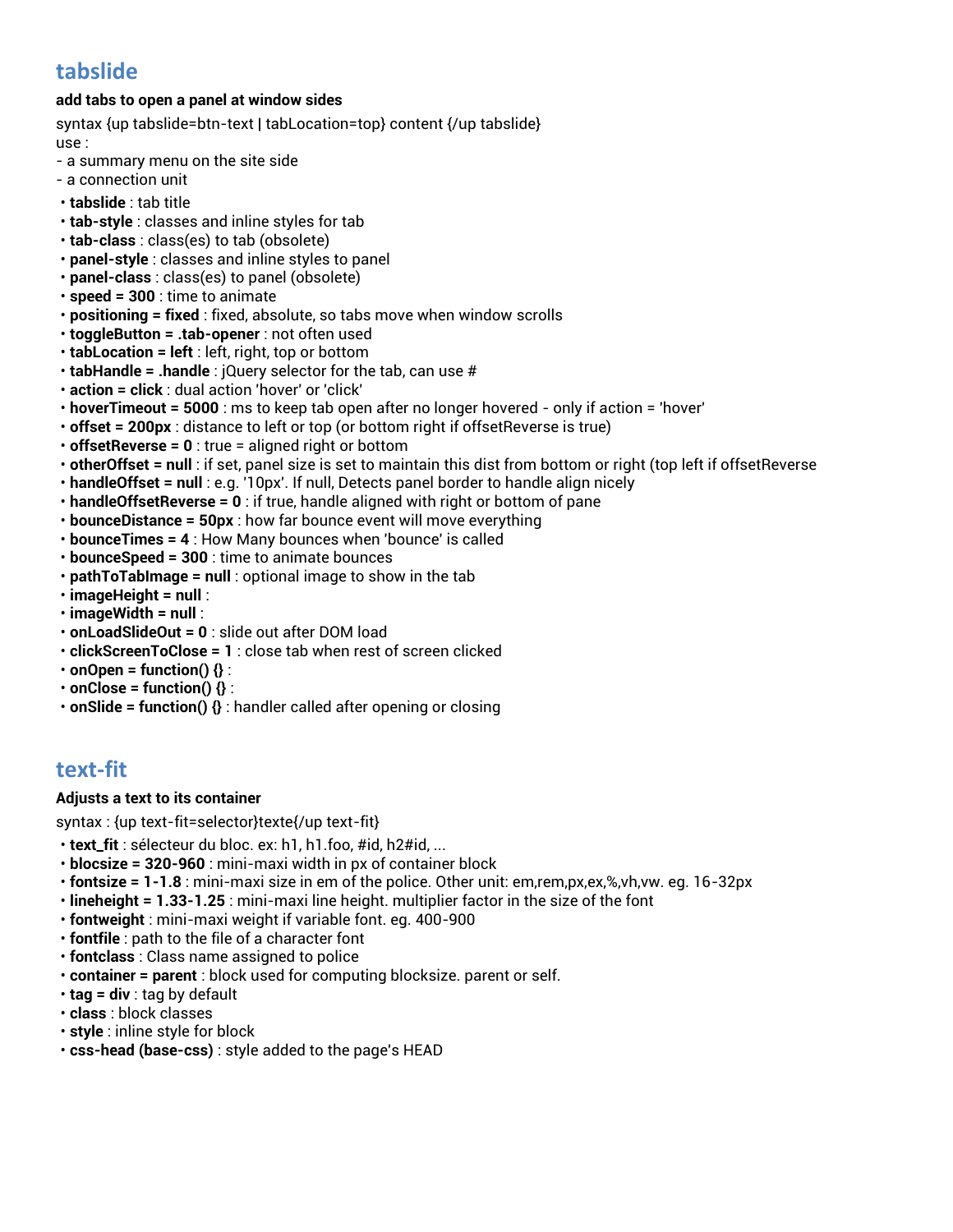# **text-typewriter**

#### **Display several sentences with a typewriter effect**

syntax 1 : {up text-typewriter=sentence1, sentence2, ..., sentenceN} syntaxe 2 : {up text-typewriter} alternatives in childrens blocks {/up text-typewriter}

- **text\_typewriter** : comma separated list of words
- **class** : class(es) for block
- **style** : inline style for block
- **css-head (base-css)** : style added in the HEAD of the page
- **typeSpeed = 0** : typing speed in ms
- **startDelay = 0** : delay in ms before each series
- **backSpeed = 0** : backspace speed in milliseconds
- **smartBackspace = true** : deletes only what does not match the previous string
- **shuffle = false** : shuffle the strings
- **backDelay = 700** : time before backspacing in milliseconds
- **fadeOut = false** : Fade out instead of backspace
- **fadeOutClass = typed-fade-out** : class for fade animation
- **fadeOutDelay = 500** : Fade out delay in milliseconds
- **loop = false** : loop strings
- **loopCount = Infinity** : amount of loops
- **showCursor = true** : show cursor
- **cursorChar = |** : character for the cursor
- **autoInsertCss = true** : insert the CSS for the cursor and fadeOut in the HTML .
- **attr = null** : attribute for input. Ex: input placeholder, value, or just HTML text
- **bindInputFocusEvents = false** : bind to focus and blur if el is text input
- **contentType = html** : 'html' or 'null' for plaintext

## **toc**

#### **Automatic Summary**

Create a table of contents from the article titles

- **toc** : unused
- **class** : class(es) added to the main block
- **style** : inline style added to the main block
- **css-head (base-css)** : style added to the head of the page
- **content = [itemprop="articleBody"]** : block analyzed for the summary
- **selector = h2,h3,h4,h5,h6** : list of selectors used for the summary
- **exclude = .notoc** : selector list for exclusion from the table of contents
- **indexingFormats** : index format : numbers, letters or roman
- **maxlen** : maximum length of summary titles
- **heading** : Summary title
- **elementClass = uptoc** : class of div navigation
- **rootUlClass = toc-ul-root** : class for the block containing the list
- **ulClass = toc-ul** : class for the list
- **levelPrefixClass = toc-level-** : (internal) class prefix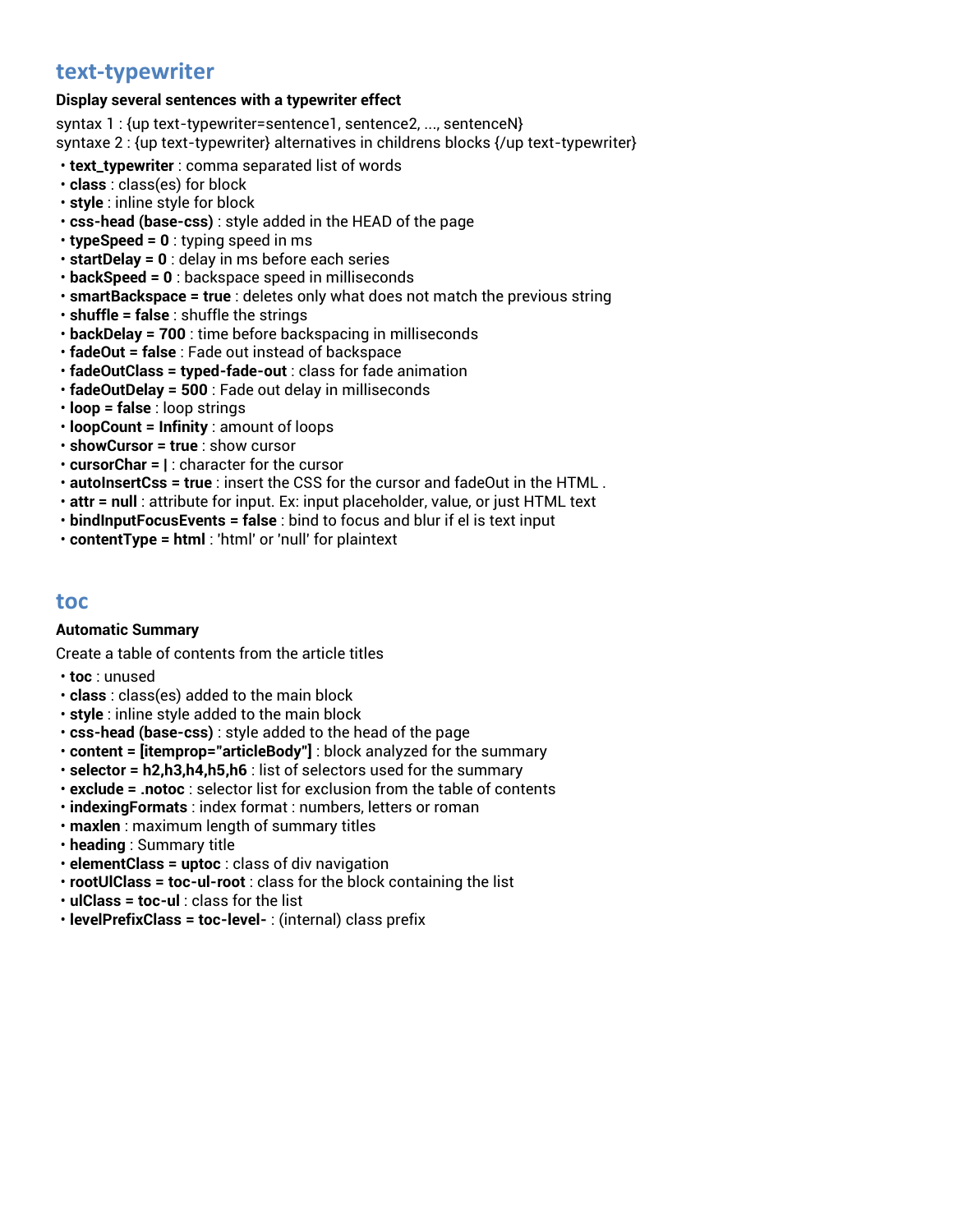# **tooltip**

### **tooltips when hovering over an item**

syntaxe {up tooltip=tooltips text}text{/up tooltip}

- **tooltip** : bubble text. bbcode allowed
- **model** : one of the main classes defined in up-model.scss
- **position = center** : left, right
- **bottom (b,bas) = 0** : true to display the bubble below
- **width (l,largeur,w) = 250** : maximum width of the tooltip
- **offset = 0** : vertical offset of tooltip. Negative = upwards
- **opacity = 95** : transparency of the tooltip
- **open = 0** : tooltip displayed when the page loads
- **class** : class (es) for block
- **style** : inline style for block
- **css-head (base-css)** : CSS rules defined by the webmaster (addition in the head)

## **treeview**

#### **Displays a list as a tree (TreeView)**

syntax {up treeview} liste UL/LI {/up treeview}

- **treeview** : no argument
- **line = 0** : line in front of the items. 1 (default line) or attributes for border
- **icon-folder = arrow** : Image for folders (nodes)
- **icon-file** : Image for sheets
- **custom-icon** : List of custom icons for creative css inline
- **expand-all = 0** : 1 to open all nodes
- **expand = 0** : 1 to open the level 1 nodes
- **btn-open-selector** : Selector of the link 'All unfold'
- **btn-close-selector** : Selector of the link 'All unfold'
- **delay = 0** : duration opening nodes
- **class** : class(es) for block
- **style** : inline style for block
- **css-head (base-css)** : style added in the HEAD of the page

## **tweeter-timeline**

#### **displays the timeline Tweeter**

{up tweeter-timeline=name} see : dev.twitter.com/web/embedded-timelines/parameters

- **tweeter\_timeline** : name
- **style** : classes and inline style parent block
- **class** : parent block class (obsolete)
- **theme** : light or dark
- **link-color** : color of links in hexa
- **border-color** : color of the hexa borders
- **height (h,hauteur) = 400** : height
- **width (l,largeur,w)** : width
- **tweet-limit** : maximum number of tweet, otherwise indefinite
- **chrome** : noheader nofooter noborders transparent noscrollbar
- **lang = fr** : language code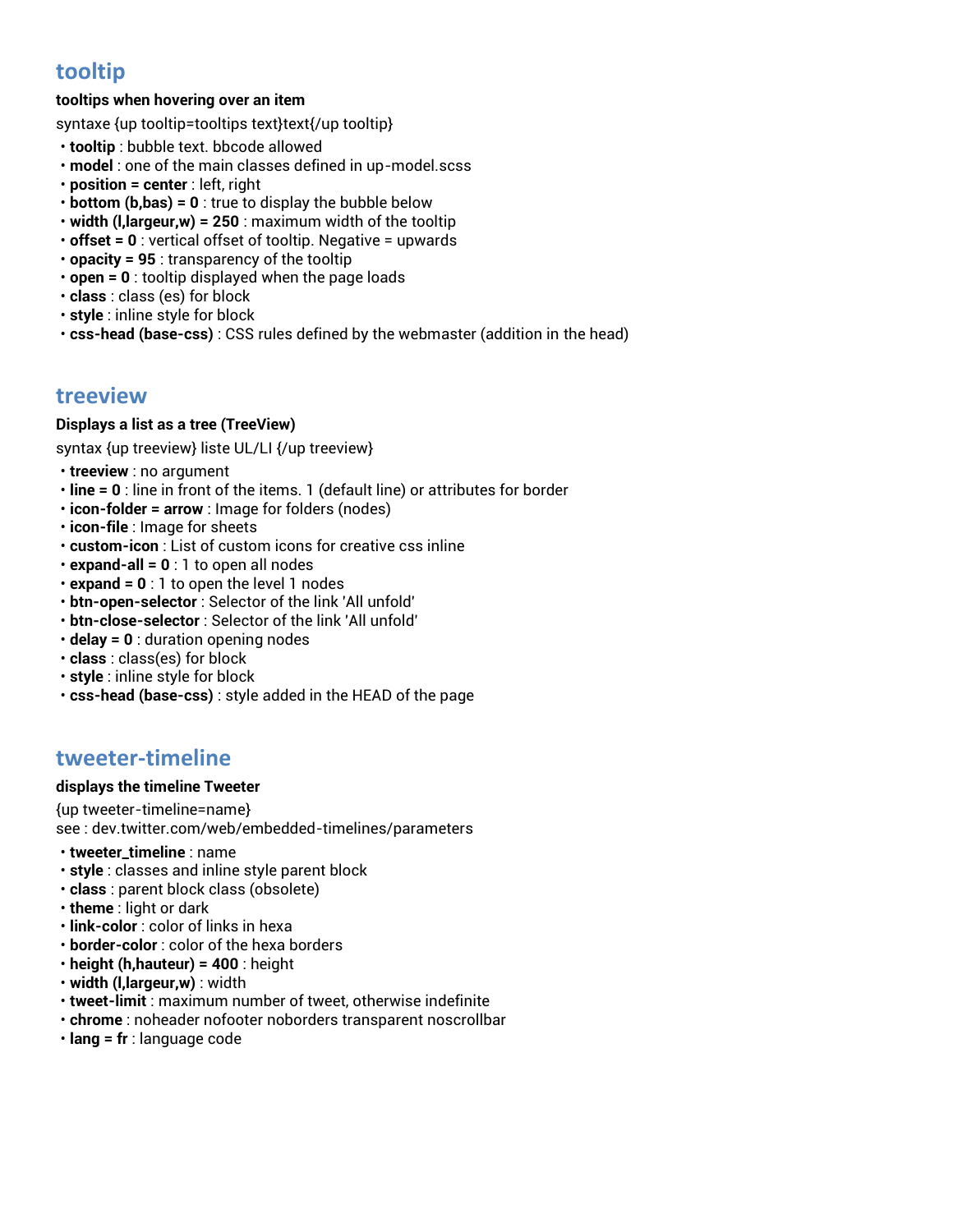## **upactionslist**

#### **INTERNAL - list of UP actions with information and parameters**

{up upactionslist} all actions {up upactionslist=action1, action2} one or more actions {up upactionslist | md} marknote file {up upactionslist | csv} CSV file

- **upactionslist** : list of actions to be recovered. all by default
- **demo = 1** : display the link to the demo
- **style** : style or class
- **class** : idem style
- **filter** : condition d'exécution
- **make-dico = 0** : consolidates the main dico.json file with those of the actions
- **csv = 0** : records a CSV table of actions and options in plugins/content/up/doc-actions.csv
- **comment = 0** : interne: fichier comment-actions.csv avec les infos des entêtes des scripts pour relecture globale
- **md = 0** : saves documentation in markdown format in plugins/content/up/doc-actions.md
- **exclude-prefix =** *,x* : prefix des actions non listées. Separateur = comma
- **without-custom = 0** : affiche les infos du dossier custom de l'action. 1 pour les masquer

## **upbtn-makefile**

#### **creation of HTML files for the editors-xtd plugin**

syntax {up up\_btn\_editor}

- **upbtn\_makefile** : Empty for all actions, otherwise list of actions to include or exclude (list-exclude=1)
- **top10** : list of actions to duplicate in a group at the beginning of the list
- **by-tags = 1** : if 0, the shares are in alphabetic order with no notion of groups (except top10)
- **list-exclude = 0** : only the specified actions, 1: all except the actions indicated
- **export-folder** : subfolder of TMP to save the tree. ex: up-pref-foo
- **without-custom = 0** : 1 = without info in prefs.ini (v2.6)

## **upprefset**

#### **Displays a list of all UP presets for the site.**

syntax : {up upPrefSet}

- **upprefset** : list of actions or blank for all
- **action-exclude = 0** : 1: all actions except those of the main parameter
- **action-template = [h4]##action##[/h4]** : Section title for action
- **prefset-template = [b class="t-vertFonce"]##prefset##[/b] : [small]##options##[/small]** : model for a prefset
- **info-template = [div class="bd-grey ph1"]##info##[/div]** : template for information
- **prefset-separator = [br]** : separator between presets
- **options-separator = [b class="t-vert"] | [/b]** : underscores are replaced by spaces
- **prefset-exclude = icons,options** : options excluded sections
- **export-prefs** : subfolder of TMP to save the tree structure.. ex : up-pref-foo
- **action-class** : classes et style pour le bloc d'une action
- **class** : class(es) for block
- **style** : inline style for block
- **css-head (base-css)** : règles CSS définies par le webmaster (ajout dans le head)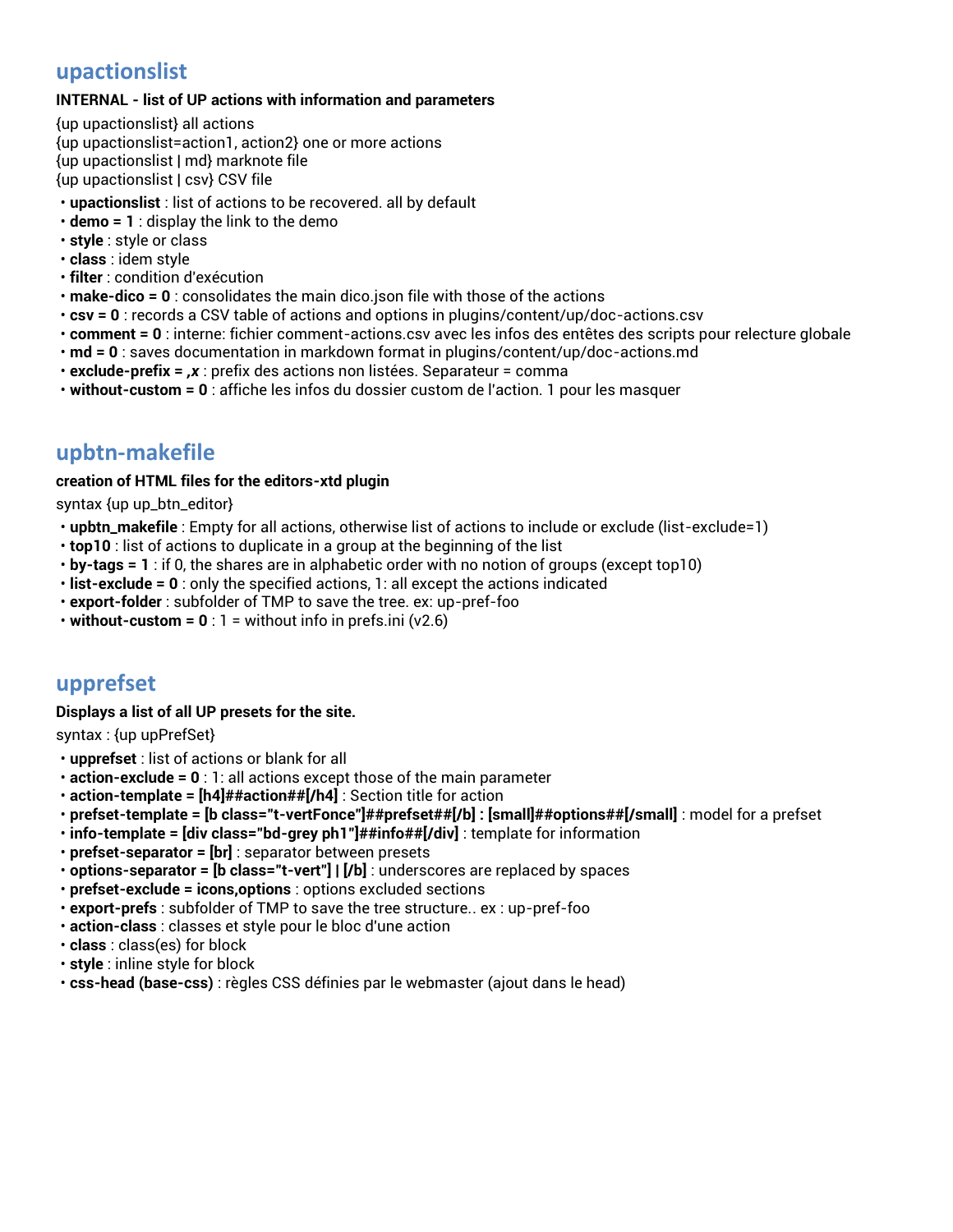## **upscsscompiler**

### **INTERNAL - Compile all SCSS files in the action folders**

syntax:

{up upscsscompiling} all actions {up upscsscompiler=action1, action2} one or more actions note: SCSS & CSS files are in the root directory of the action folders

- **upscsscompiler** : list of actions to be recompiled. all by default
- **mode = Compressed** : Compressed, Compact, Crunched, Expanded, Nested
- **force = 0** : forces the compilation of all SCSS. By default: more recent SCSS than their CSS.
- **info = 0** : display compilation report
- **force-filter** : force force if the condition is met
- **without-custom** : without customizations. Internal use to create the UP zip

## **upsearch**

#### **Research an action in the content of articles and / or modules (params)**

syntax: {up upsearch=nom\_action | regex=... | module}

keywords for template

##id## ##title## ##title-link## ##cat## ##date-crea## ##date-modif##

##text## : search result

- **upsearch** : action name or synonym
- **regex** : Research pattern in shortcode or all content without action name
- **cat** : List of categories of articles. empty = all
- **sort-by = title** : tri pour article: title, ordering, created, modified, publish\_up, id, ... ou text pour contenu recherche
- **sort-order = asc** : ordre de tri : asc, desc
- **no-published (no\_published) = 0** : 1: search in all archived, unpublished articles and trash
- **module** : For search in the Params field. empty: all client modules, if not: part of the module name
- **only-one = 0** : View a single result per item
- **maxlen** : maximum characters for the result
- **template (item-template) = [p]##id## ; ##title-link## ; "##text##"[/p]** : Model for return. by default : ##title## ; ##text## for table
- **date-format = %Y-%m-%d** : Format for dates
- **target = \_blank** : for the link on article
- **class** : class for block
- **style** : inline style for block
- **css-head (base-css)** : style added in the HEAD of the page

## **website**

### **Displays a screenshot of a site with link.**

syntax {up website=URL}

by default, the text displayed below the thumbnail is the URL without http://

- **website** : Site URL
- **link = 1** : displays the link below the screenshot
- **link-text** : text displayed for the link and alt
- **target = \_blank** : or \_self to open the site in the same tab
- **renew = 30** : number of days to update thumbnails. 0 = never (v2.2)
- **timeout = 15** : delay (seconds) to retrieve information from the Google server (v2.2)
- **style** : classes and inline style for block
- **class** : class(es) for block (obsolete)
- **css-head (base-css)** : CSS rules defined by the webmaster (added to the head)